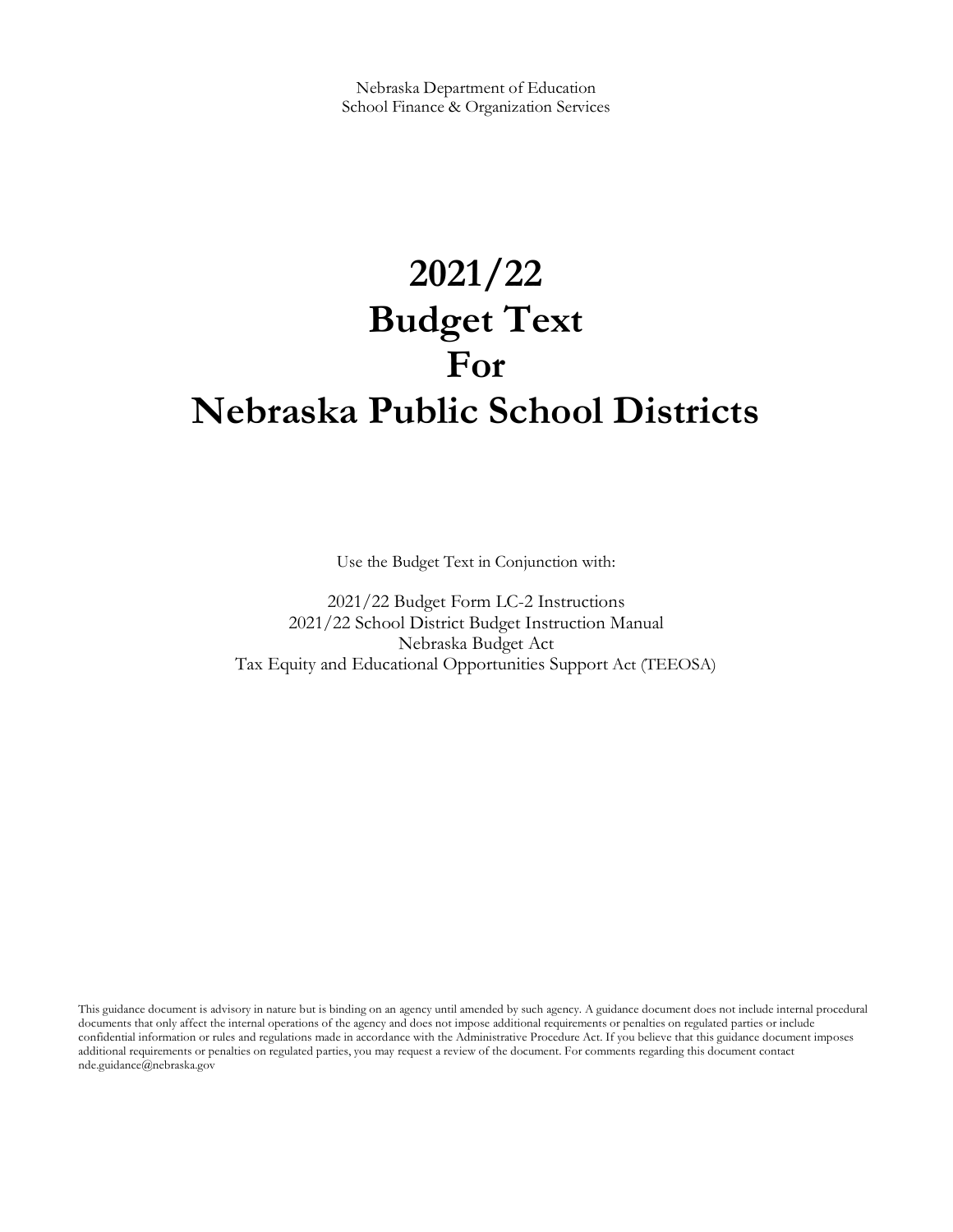The *Budget Text* provides school districts with information on the budget process. Specific statute references are included throughout the *Budget Text* to assist the reader in locating a particular provision of law. Every effort has been made to make this *Budget Text* as complete and accurate as possible; however, discrepancies and omissions may occur. Please refer to the Nebraska Revised Statutes for complete information on the Nebraska Budget Act [§13-501 through §13-513] and the Tax Equity and Educational Opportunities Support Act [§79-1001 through §79-1033].

This *Budget Text* does not contain all of the guidelines or all of the necessary forms for completing the budget process. It should be used in conjunction with the School District Budget Instruction Manual, the Budget Form LC-2 Preparation Guidelines, the Nebraska Budget Act, and the Tax Equity and Educational Opportunities Support Act.

Consult your district legal counsel for clarification of any statutory information.

Revised: June 2021

For additional information or questions, contact:

Nebraska Department of Education School Finance & Organization Services

*Physical Address: 500 S. 84th St. 2nd Floor Lincoln, NE 68510-2611*

*Mailing Address: PO Box 94987 Lincoln NE 68509-4987*

(402)450-0867

This document may be downloaded at the Finance & Organizational Services Website http://www.education.ne.gov/FOS/SchoolFinance/Budget/Index.html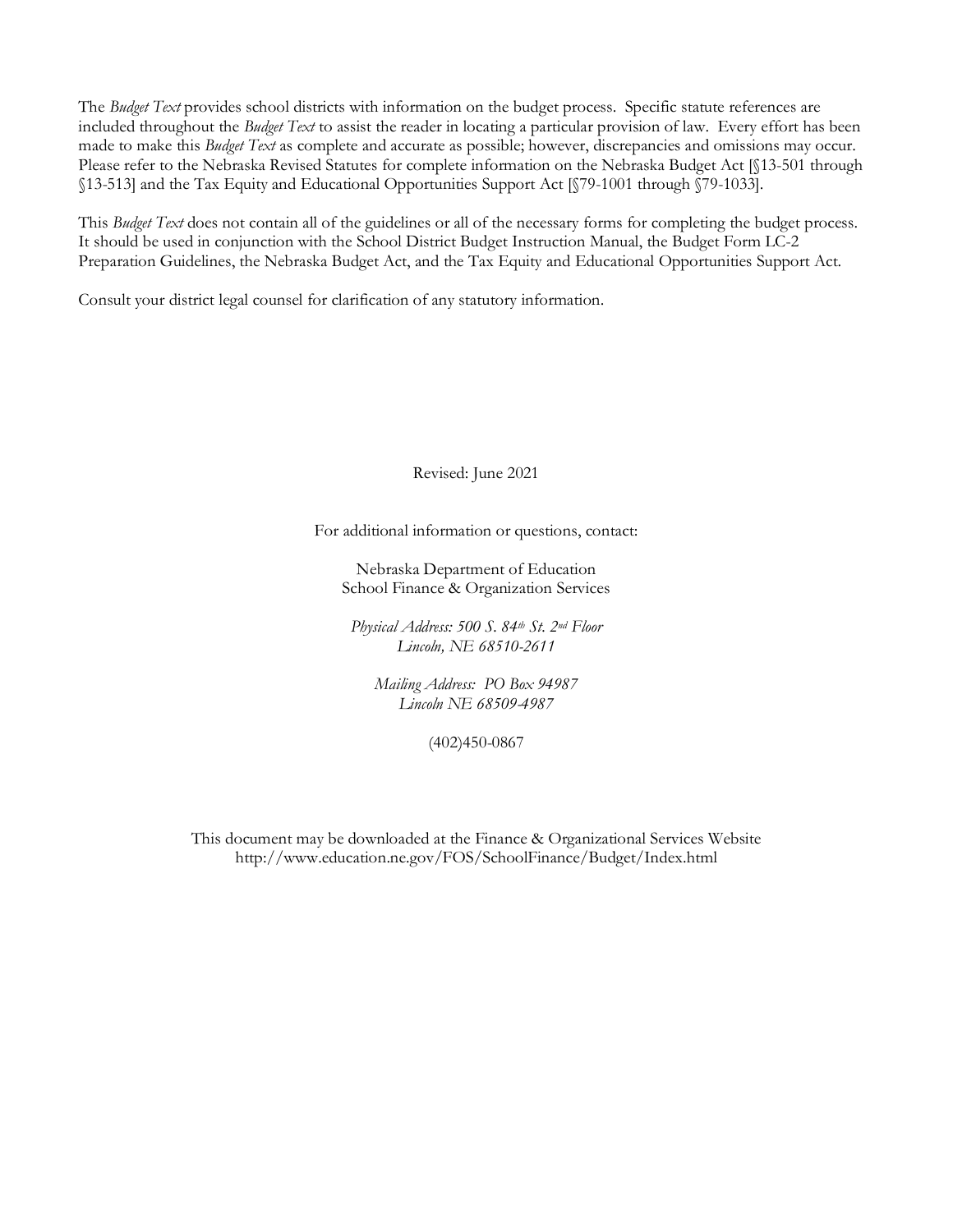## **TABLE OF CONTENTS**

### Page

| <b>Calculations to Determine Certified Budget Authority</b>           |  |
|-----------------------------------------------------------------------|--|
|                                                                       |  |
|                                                                       |  |
|                                                                       |  |
|                                                                       |  |
|                                                                       |  |
|                                                                       |  |
|                                                                       |  |
|                                                                       |  |
|                                                                       |  |
|                                                                       |  |
|                                                                       |  |
|                                                                       |  |
|                                                                       |  |
|                                                                       |  |
|                                                                       |  |
|                                                                       |  |
|                                                                       |  |
|                                                                       |  |
|                                                                       |  |
|                                                                       |  |
|                                                                       |  |
|                                                                       |  |
|                                                                       |  |
|                                                                       |  |
|                                                                       |  |
| Appendices                                                            |  |
|                                                                       |  |
|                                                                       |  |
|                                                                       |  |
|                                                                       |  |
|                                                                       |  |
| Templates for Expenditure Exclusion Requests for State Board Approval |  |
|                                                                       |  |
|                                                                       |  |
|                                                                       |  |
|                                                                       |  |
|                                                                       |  |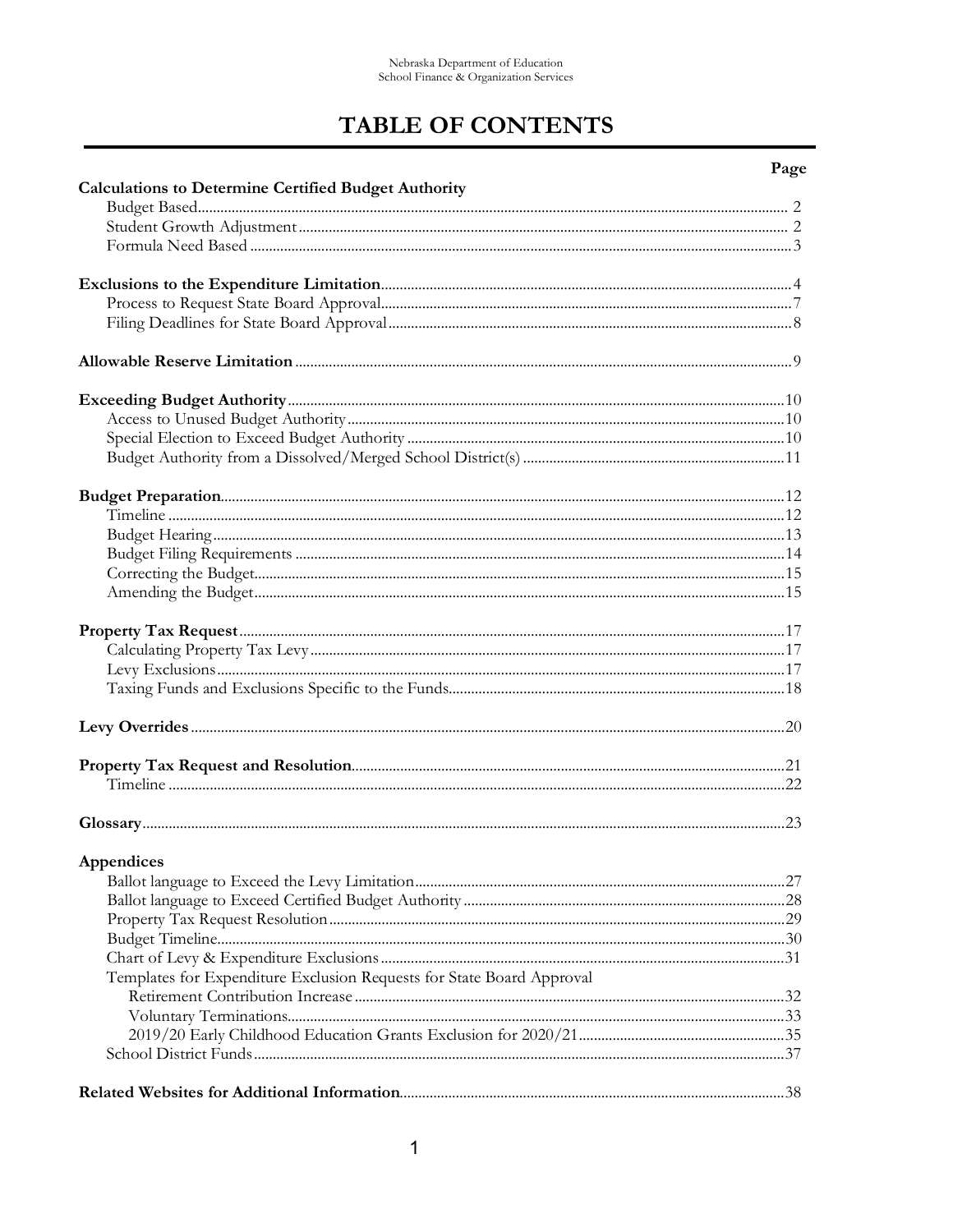### **CALCULATIONS TO DETERMINE CERTIFIED BUDGET AUTHORITY**

All public school districts are under an expenditure limitation for the general fund budget of disbursements and transfers. The Department of Education calculates and certifies budget authority to each school district.

*Certified Budget Authority is the greater of the budget based calculation, the student growth adjustment, or the formula needs based calculation.* 

### **Budget Based Calculation**

The Budget Based Calculation uses information from the 2020/21 LC-2 (Lid Computation Form). The steps in the 2021/22 Budget Based Calculation are detailed below:

(GFBE - SGF - SPED - GFLE) x 1.02

- **Step 1**: The 2020/21 Total General Fund Budget of Disbursements and Transfers (GFBE) is reduced by 2020/21 Special Grant Funds (SGF), 2020/21 Special Education Budget of Disbursements and Transfers (SPED), and 2020/21 General Fund Lid Exclusions (GFLE). This calculation represents the adjusted general fund budget of expenditures on Line B-140 of the LC-2.
- **Step 2**: The adjusted general fund expenditures from Step 1 are grown by the Basic Allowable Growth Rate of 2.5%.

### **Student Growth Adjustment Calculation**

The Student Growth Adjustment Calculation uses information from the 2020/21 Lid Computation Form (LC-2), the Student Growth Adjustment and the Student Growth Correction from the 2021/22 State Aid Certification. The steps in the 2021/22 Student Growth Adjustment Calculation are detailed below:

 $((GFBE - SGF - SPED - GFLE) + (SGA + / - SGACORR))$ 

- **Step 1:** The 2020/21 Total General Fund Budget of Disbursements and Transfers (GFBE) is reduced by 2020/21 Special Grant Funds (SGF), the 2020/21 Special Education Budget of Disbursements and Transfers (SPED), and the 2020/21 General Fund Lid Exclusions (GFLE). This calculation represents the adjusted general fund budget of expenditures on Line B-140 of the LC-2.
- **Step 2:** The Student Growth Adjustment (SGA) is adjusted by the Student Growth Correction (SGACORR) from the 2021/22 State Aid Certification is added/subtracted to the Adjusted General Fund Expenditures calculated in Step 1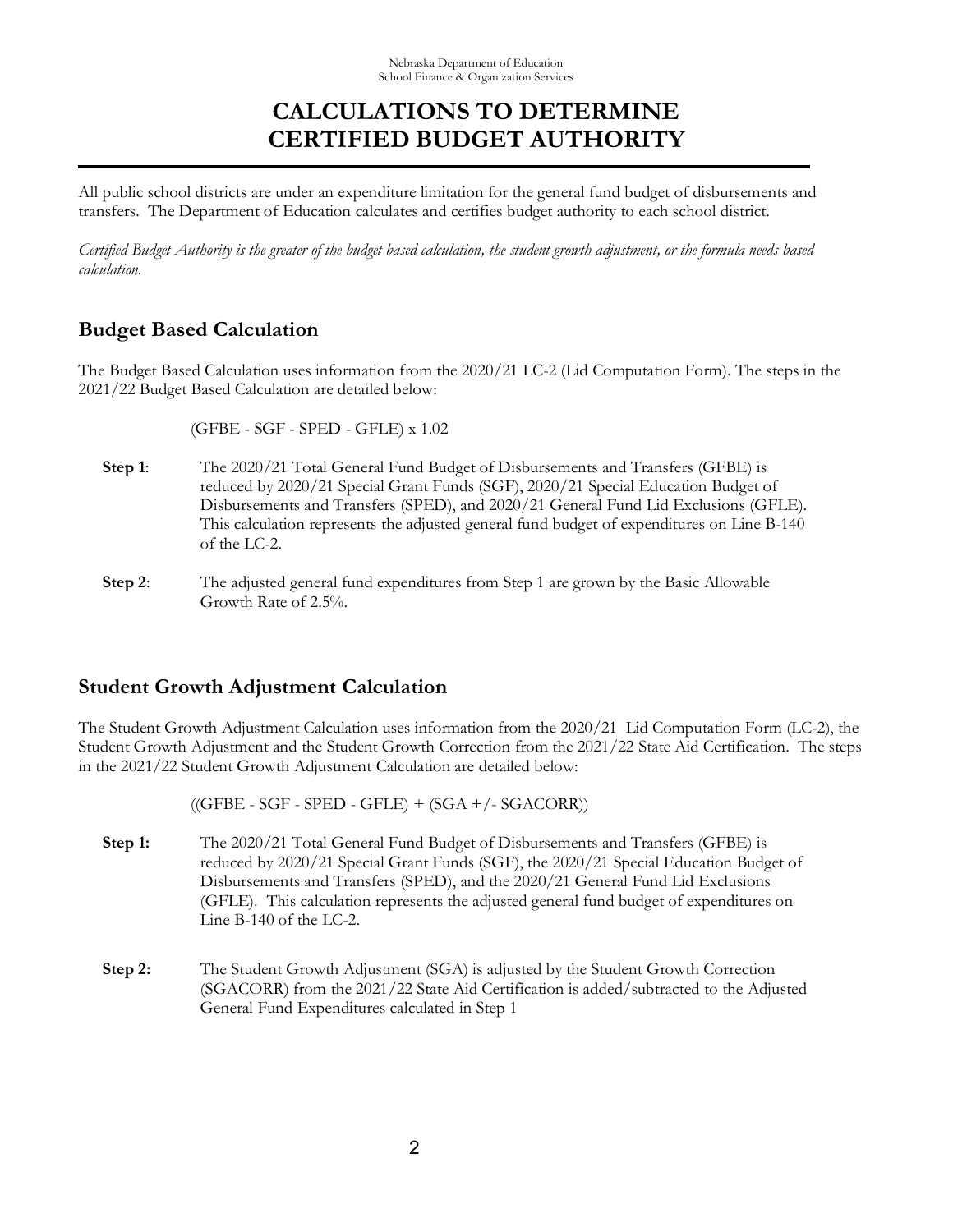### **CALCULATIONS TO DETERMINE CERTIFIED BUDGET AUTHORITY**

### **Formula Needs Based Calculation**

The Formula Needs Based Calculation uses information from the 2021/22 State Aid Certification and the 2020/21 LC-2. The steps in the 2020/21 Formula Needs Based Calculation are detailed below:

 $((FN X 1.10) - (SPED X 1.025))$ 

- **Step 1:** The 2021/22 Formula Needs (FN) of the school district are increased by 110%.
- **Step 2**: The increased 2021/22 Formula Needs are then reduced by the 2020/21 Special Education Budget of Disbursements and Transfers (SPED) that have been grown by the Basic Allowable Growth Rate (BAGR) of 2.5%.

#### **Basic Allowable Growth Rate [§77-3446 & §79-1025]**

The Basic Allowable Growth Rate is 2.5% for school fiscal year 2021/22.

### **Data Components from the LC-2**

The following data components are compiled from the 2020/21 LC-2 on file with the Department of Education:

- General Fund Budget of Disbursements and Transfers
- Unused Budget Authority
- Total Unused Budget Authority
- Special Grant Funds
- Special Education Budget of Disbursements and Transfers
- ♦ General Fund Lid Exclusions

Budget Factor Certification and Data components are available at the following website:

http://www.education.ne.gov/FOS/SchoolFinance/Budget/Certification.html

#### **Budget Amendment Impact on Certified Budget Authority for Following School Fiscal Year**

In order to be included in the calculation of Certified Budget Authority for the following year, amendments to the General Fund, Depreciation Fund and Employee Benefit Fund must be submitted to and approved by NDE prior to January 31 of the current budget year.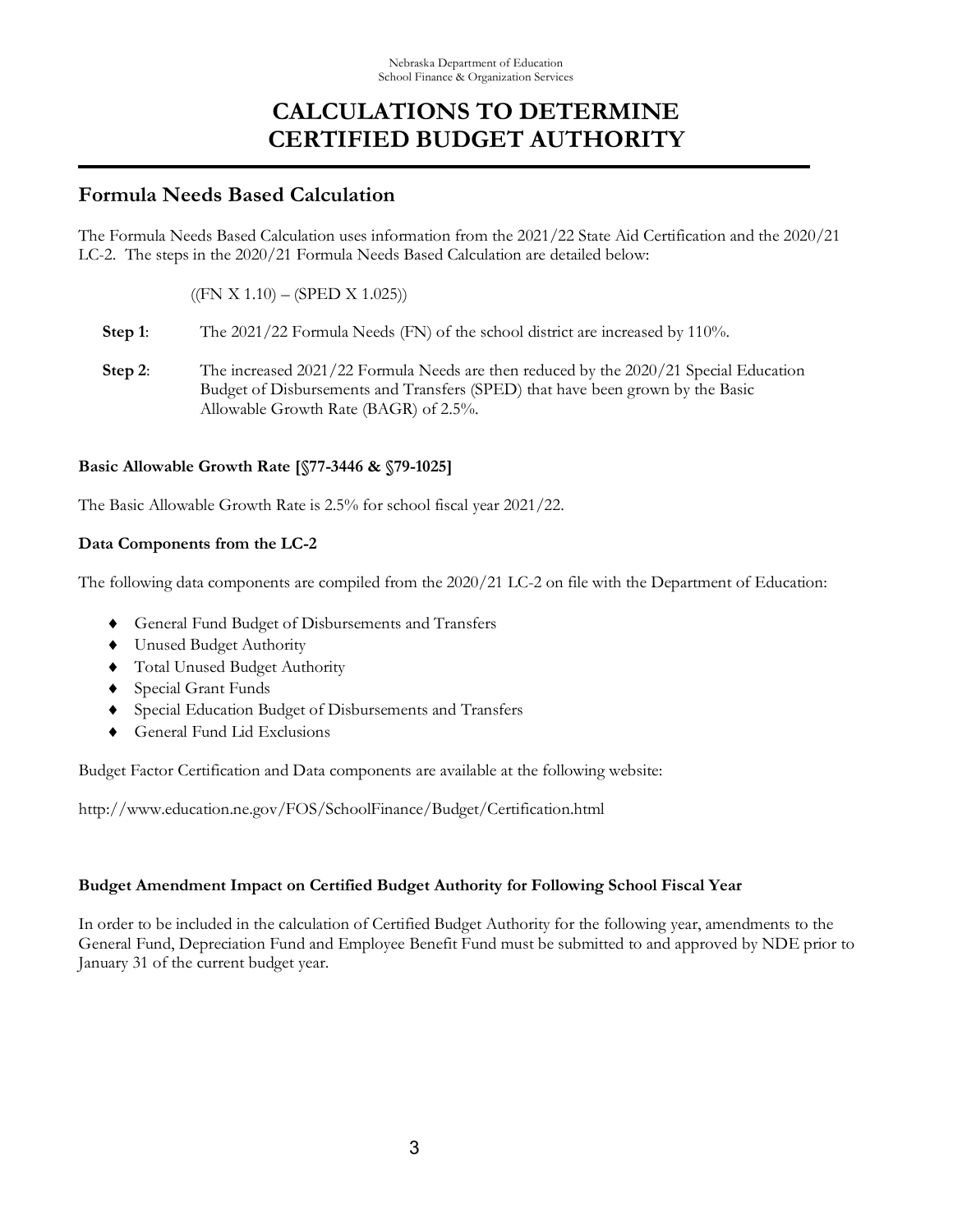Provisions in statute allow for specific items to be outside of the General Fund expenditure limitation. These expenditure exclusions are described below and a list of these expenditure exclusions may be found in the Appendix.

### **Special Grant Funds [§79-1028.01(1)(i)]**

Special grant funds are placed (*or excluded*) outside of the expenditure limitation. The State Board of Education approves a list of special grant funds for each school fiscal year. Special grant funds also include certain items listed on the Special Grant Fund List that require specific approval from the State Board of Education before being accessed by a school district. These special grants include:

- *Insurance Settlements* When a settlement is received on an insurance claim(s), the expenditures necessary to repair or replace the item(s) in the claim may be excluded from the expenditure limitation up to the amount of the insurance settlement proceeds received.
- *Inter-fund Loans* –The repayment of loans from the General Fund to another taxing fund(s) may be excluded from the expenditure limitation. Inter-fund loans are repaid within two years.
- *Reimbursements for Wards of the Court* Payments received by school districts as reimbursements for educating wards of the court may be excluded from the expenditure limitation.
- *Repayments to County Governments for Previous Overpayments* Occasionally an error will be made at the county level in the distribution of property taxes to school districts in the county. When this occurs and a school district is required to repay those tax dollars, the repayment out of the General Fund may be outside of the expenditure limitation.
- *Short-term Borrowings* School district borrowings that are made and repaid within the same school fiscal year may be excluded from the expenditure limitation. These include, but are not limited to, tax anticipation notes, registered warrants and short-term loans for cash flow purposes.
- *Special Supplementary Grants from City or County Governments* Any grant not currently listed on the Special Grant Fund List from a city or county government.
- *Special Supplementary Grants from Corporations, Foundations, or Other Private Interests Any grants not currently listed* on the Special Grant Fund list from a corporation, a foundation or any other private interest.

The receipt of additional, unanticipated grants occurs frequently during a school fiscal year. A school district must receive State Board approval to exclude an additional grant from the General Fund expenditure lid. To receive State Board approval for one of the items previously listed, follow the process detailed at the end of this Section.

The General Fund budget may need to be amended to provide a school district with the authority to spend the additional grant funds. The amendment process would occur when the expenditure of additional grant funds would cause the school district to exceed the Total General Fund Budget of Disbursements and Transfers. This figure is shown on the School District Budget Form and represents the maximum amount of money that may be spent during the school fiscal year from the General Fund. The Special Grant Fund List and the LC-2 must also be amended when amending the General Fund budget for additional grants.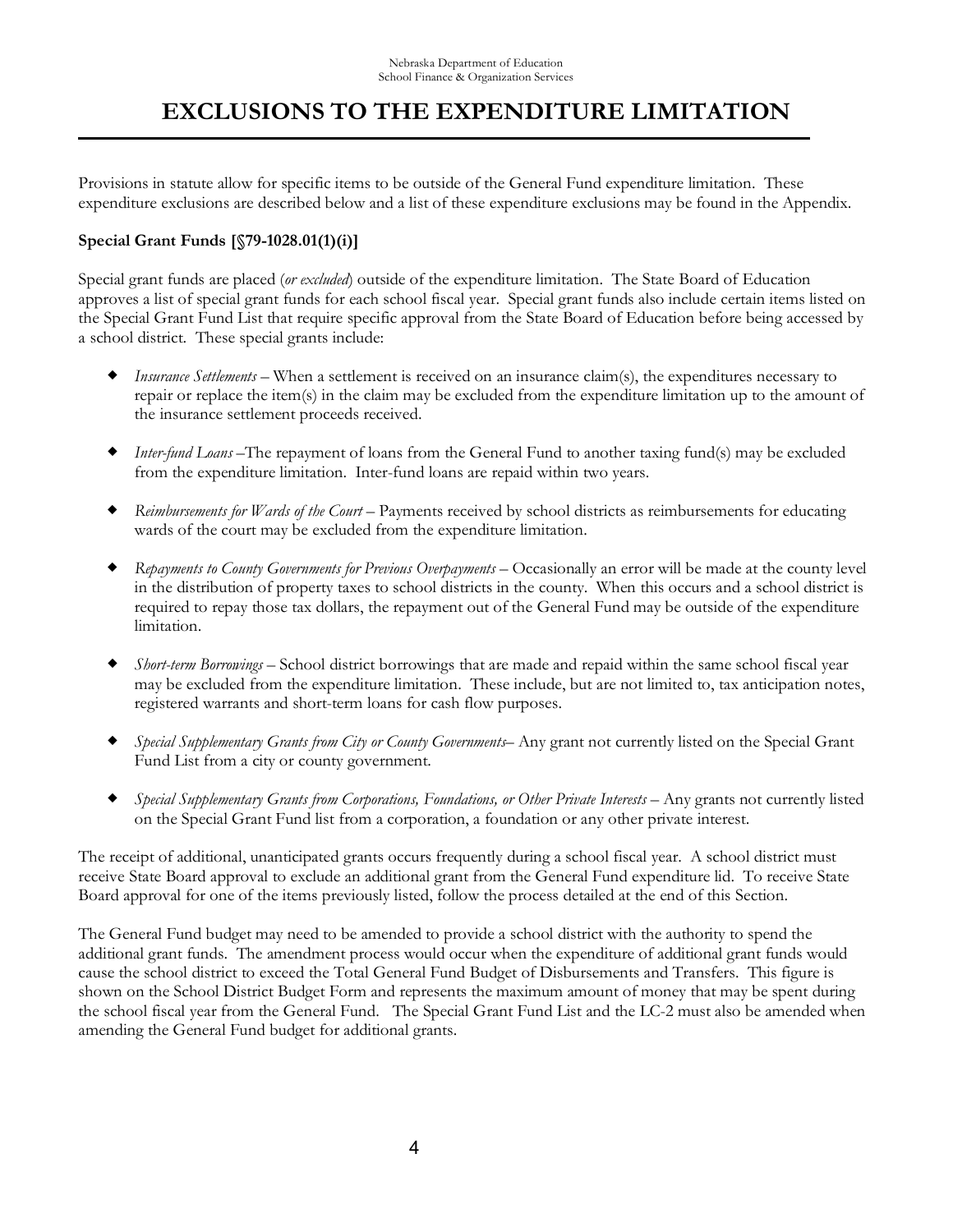#### **Special Education [§79-1028.01(1)(h)]**

Items budgeted as special education expenditures are placed outside of the General Fund expenditure limitation. State **§**79-1025 prohibits a school district from using the budget authority for special education on non-special education expenditures.

There is no limitation placed on the amount of funds a school district may budget for special education expenditures. A limitation is placed on the amount of money that will be reimbursed by the State of Nebraska for special education expenditures.

#### **Infrastructure Damaged by Natural Disaster [§79-1028.01(1)(a)]**

An exclusion to the General Fund expenditure limitation exists for school districts with expenditures for repairs to infrastructure damaged by a natural disaster. In order to be considered an exclusion to the expenditure limitation, the Governor or the Federal Emergency Management Agency (FEMA) must declare a disaster emergency pursuant to the Emergency Management Act. This exclusion requires State Board approval. *(Appears on Budget Schedule A.)*

#### **Judgments Not Paid by Liability Insurance [§79-1028.01(1)(b)]**

To qualify for this General Fund exclusion, the school district must have a judgment entered against it that requires or obligates the school district to pay such judgment. The exclusion is limited to the amount not paid by the liability insurance coverage of the school district. This exclusion does not apply to judgments or orders from the Commission of Industrial Relations (CIR). A school district must apply to the State Board for approval to access this exclusion. *(Appears on Budget Schedule A.)*

### **Distance Education Courses [§79-1028.01(1)(d)]**

A school district may have an exclusion not to exceed the amounts received from educational entities, as defined in **§**79-1201.01, for providing distance education courses through the Educational Service Unit Coordinating Council to such educational entities. The State Board of Education must approve the use of this General Fund exclusion. *(Appears on Budget Schedule A.)*

#### **Native American Impact Aid Exclusion [§79-1028.01(1)(j)]**

This General Fund exclusion is available only to school districts that have land within its boundaries that is federal property classified as Indian lands under 20 U.S.C. 7713(7) and have received funds as impact aid due to children in attendance who reside on Indian lands in accordance with 20 U.S.C.7703(a)(1)(C). State Board Approval is required for this exclusion. *(Appears on Budget Schedule A.)*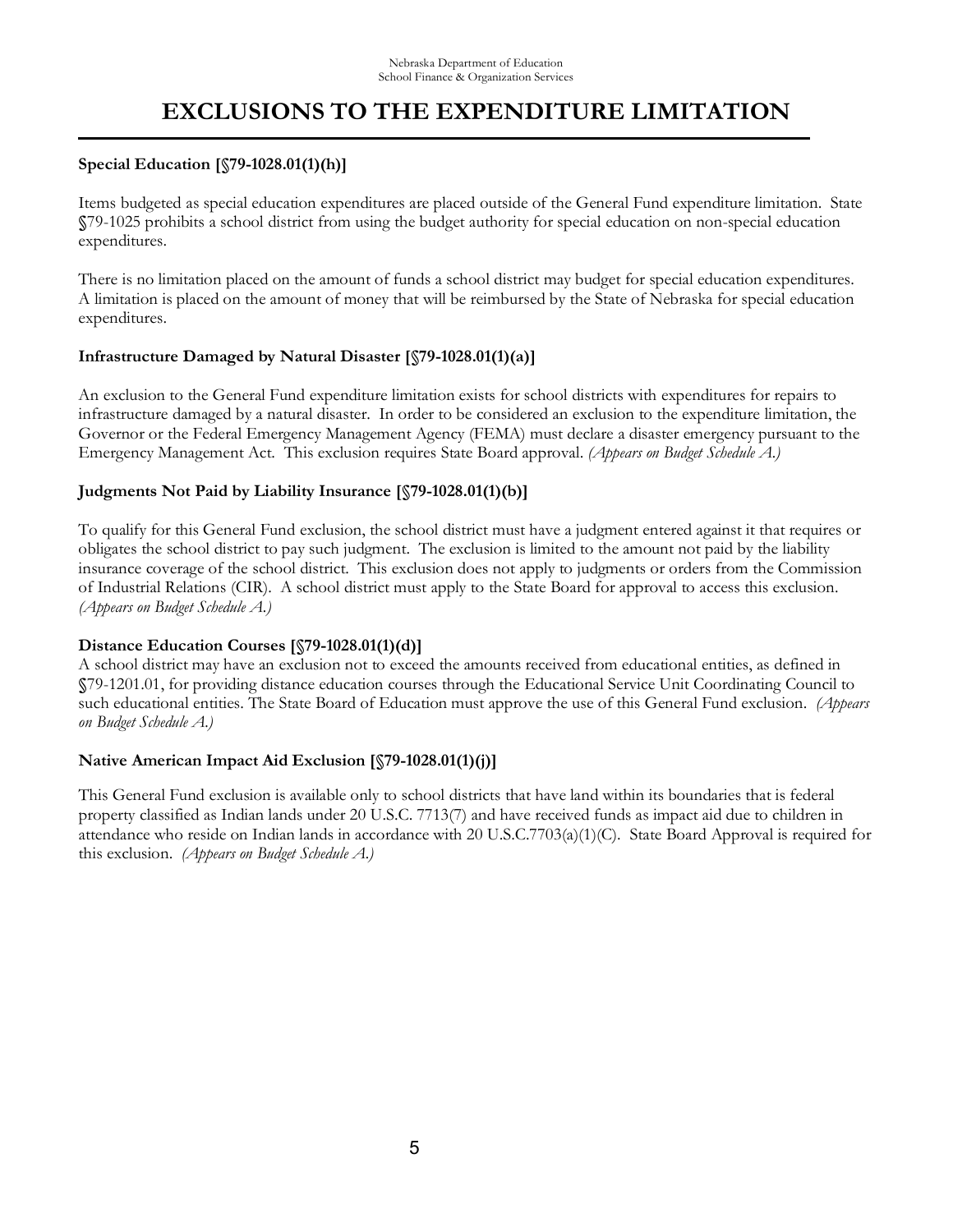#### **Voluntary Termination Agreements [§79-8,142(3) & §79-1028.01]**

There are two categories of voluntary termination agreements expenditure exclusions that districts can apply for depending on the timeframe of the agreements. (*Appears on Budget Schedule A.)*

- $\circ$  Incentives paid for voluntary termination agreements with *certificated TEACHERS beginning* September 1, 2017, that meet the following stipulations:
	- The value of current and future incentives will not exceed \$35,000 in total per employee.
	- All incentives must be paid within five (5) years of agreement or until the certificated teacher becomes eligible for Medicare -- whichever occurs first.
	- The voluntary termination agreement was not part of any collective bargaining agreement.
	- The payment of incentives must result in a net savings in salary and benefit to the district over a five-year period.
- Incentives paid for voluntary termination agreements which have been approved within timeframes listed below with certificated STAFF who are retiring prior to September 1, 2017.
	- *Prior to July 1, 2009, or*
	- *Occurring on or after the last day of the 2010/11 school year and prior to the first day of the 2013/14 school year, or*
	- *Occurring on or after the first day of the 2013/14 school year. The request must include the net cost savings over five years.*

#### **Retirement Contribution Increase [§79-1028.01(1)(e) & (f)]**

The school district's increase in the contribution rate for employee's salaries will be a General Fund exclusion to the expenditure lid. State Board approval is required for this exclusion. This exclusion allows a school district to exceed the expenditure limitation by a specific dollar amount not to exceed the difference between the employer's contribution rate of 9.88% and 7.35% for the budgeted amount of employee salaries. The expenditure exclusion for Class V school districts will be the difference between the employer's contribution rate of 9.88% and 7.37%*. (Appears on Budget Schedule A.)*

### **2020/21 Early Childhood Education Grants [§79-1028.01(2)(c)]**

If 2021/22 is the first year early childhood membership is included in the district's formula students, districts can request an General Fund expenditure exclusion for the amount equal to the 2020/21 Early Childhood Education Grant increased by the Basic Allowable Growth Rate (2.5%). State Board Approval is also required for this expenditure exclusion. *(Considered an "LC-2" exclusion because the amount is added to the budget base so carries over to future year's budget authority. This will be pre-populated on the LC-2 after receiving State Board approval. This has a positive impact on budget based and student growth based budget authority for following years.)*

### **New Elementary Attendance Site(s) [§79-1028.01(2)(b)]**

A school district may exceed the expenditure limitation by the specific dollar amount of General Fund expenditures for the first year of operating a new elementary attendance site(s). To qualify for this exclusion the elementary attendance site(s) must have been closed for at least one school year and the elementary attendance site would most likely qualify for the elementary site allowance component in the calculation of 2021/22 State Aid. State Board approval is required for this exclusion. *(Considered an "LC-2" exclusion because the amount is added to the budget base so carries over to future year's budget authority. This will be pre-populated on the LC-2 after receiving State Board approval. This has a positive impact budget based and student growth based budget authority for following years.)*

### **Retirement Incentive Plan & Staff Development Assistance [§79-1028.01(1)(c)]**

The Retirement Incentive Plan and Staff Development Assistance are described in §79-854 through §79-858. Available only to any school district that has reorganized or unified with a reduction in force. The deadline for notifying certified staff of the availability of these options is March 15. Costs incurred through the establishment of a Retirement Incentive Plan and/or Staff Development Assistance are exclusions to the General Fund expenditure limitation.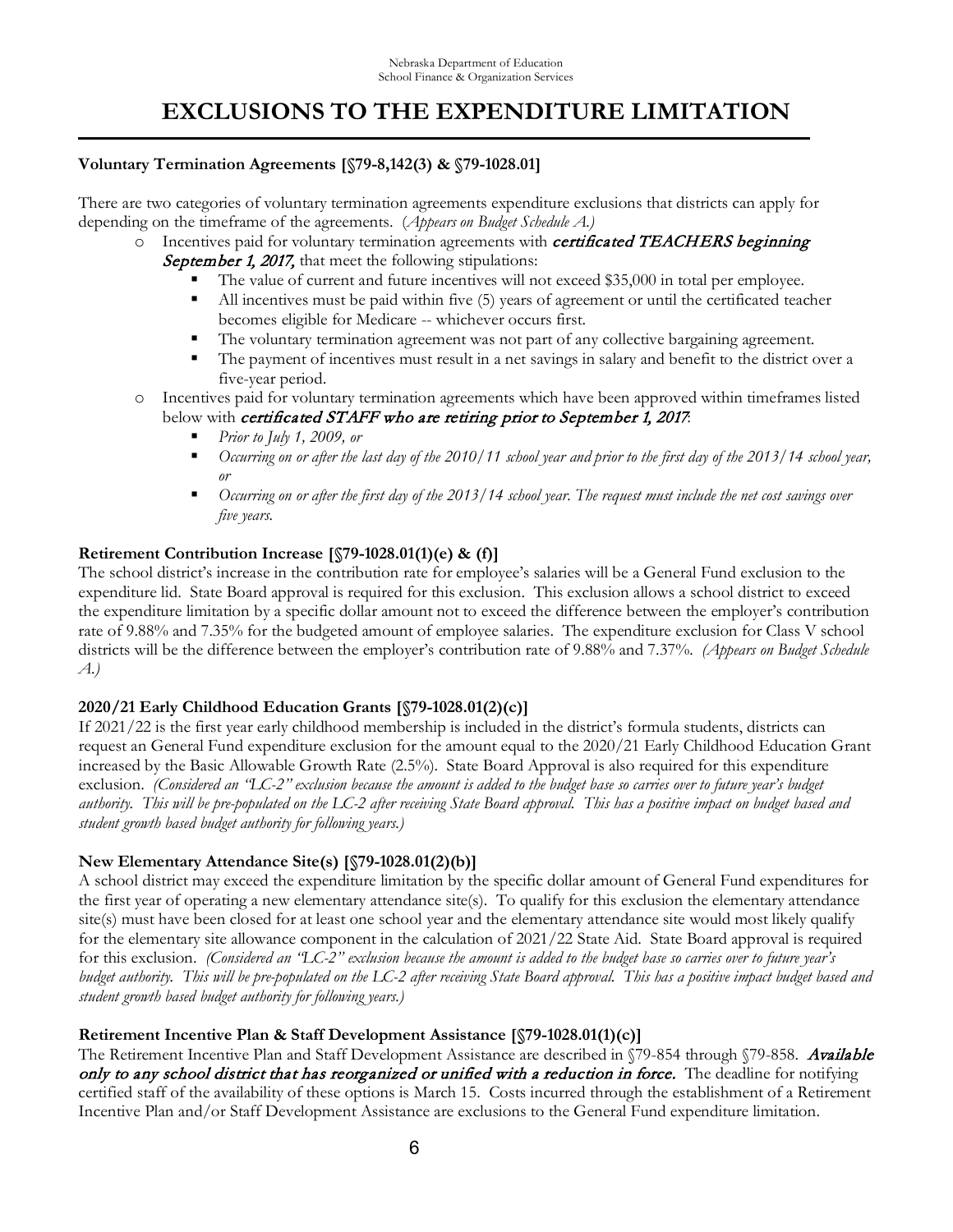Consult the Nebraska Revised Statutes and/or legal counsel for assistance in meeting the specific steps a school district must follow when implementing either of these options. State Board approval is required for these exclusions. *(Considered an "LC-2" exclusion because the amount is added to the budget base so carries over to future year's budget authority. This will be pre-populated on the LC-2 after receiving State Board approval. This has a positive impact budget based and student growth based budget authority for following years.)*

### **Data Transmission Networks Exclusion [§79-1028.01(2)(a)]**

*Since all Nebraska school districts participate in Network Nebraska, this General Fund exclusion is no longer available to districts because it can only be claimed by a district once. This expenditure exclusion remains in statute so the purpose of this exclusion is provided.* It is available for the first school fiscal year a school district will be participating in Network Nebraska for the full school fiscal year. The State Board of Education must approve the use of this exclusion. *(Considered an "LC-2" exclusion because the amount is added to the budget base so carries over to future year's budget authority. This will be pre-populated on the LC-2 after*  receiving State Board approval. This has a positive impact budget based and student growth based budget authority for following years.)

### **Process to Request State Board Approval**

Submit the request email to receive State Board approval for any of the exclusions listed in this section. Email requests to Michelle Cartwright at michelle.cartwright@nebraska.gov

For Special Grants not listed on the Special Grant Fund List or one or more of the Supplementary Grants, the request should provide details of the purpose of the grant and the amount of funds anticipated to be received. For the remaining exclusions listed in this section, the request should provide details of the additional expenditures relating to the exclusion.

A list of State Board Approvals are posted a week after the requests were presented at the State Board Meeting. This list is available on the Finance & Organization website https://www.education.ne.gov/fos/budgeting-school-district/ along with previous State Board approvals.

### **Filing Deadlines for Expenditure Exclusions**

Schools must request State Board Approval for expenditure exclusions before accessing additional budget authority these expenditure exclusions provide. All expenditure exclusions must receive State Board Approval **EXCEPT** for Special Education Expenditures and for those special grants specifically identified on the Special Grant Fund list.

The following chart addresses the deadlines in place for schools to submit expenditure exclusion requests to be presented to the State Board for approval.

| Deadline to File Request for |                             |
|------------------------------|-----------------------------|
| <b>Expenditure Exclusion</b> | <b>State Board Meeting</b>  |
|                              | No July State Board Meeting |
| July 20, 2021                | August 6, 2021              |
| August 17, 2021              | September 3, 2021           |
| September 21, 2021           | October 8, 2021             |
| October 19, 2021             | November 5, 2021            |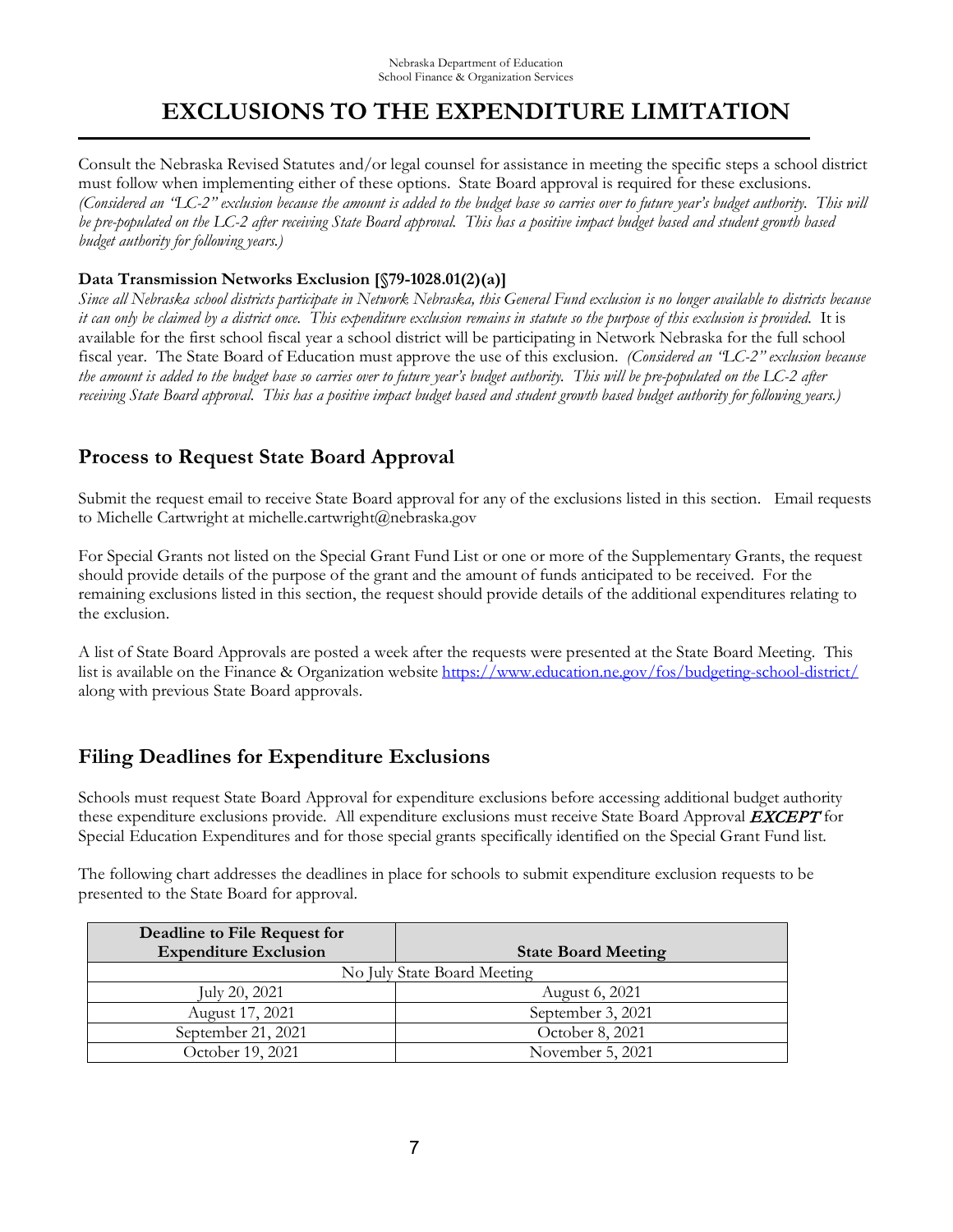## **ALLOWABLE RESERVE LIMITATION**

School districts can budget for a necessary cash reserve in most of the budgeted funds. A budgeted necessary cash reserve is the amount of funds a school district *expects* to receive and have available during the school fiscal year. *(The Depreciation Fund, Contingency Fund and Special Building Fund are the only funds that do not have a budgeted necessary cash reserve.)*

Many revenue sources such as property taxes are not received evenly throughout the year. Budgeting for a necessary cash reserve helps even out the school district's cash flow during these times by asking for more in property taxes. A budgeted necessary cash reserve places a school district in a better financial position to pay bills during times when receipts are coming in slowly.

The budgeted necessary cash reserve **does not** refer to the funds a school district has on deposit with a financial institution or those funds held by the county treasurer. The funds a school district has on deposit with a financial institution or those funds held by the county treasurer are components of the total beginning balance and the total ending balance of a school district. There is no statutory limitation on the total beginning cash balance or the total ending cash balance of a school district.

Necessary cash reserve limitations take two forms– an Applicable Allowable Reserve Percentage and a percentage of budgeted expenditures.

#### **Applicable Allowable Reserve Percentage**

School districts can budget a necessary cash reserve up to the Applicable Allowable Reserve Percentages certified by NDE for their district. The total amount of Necessary Cash Reserve in the General Fund and Employee Benefit Fund and the Total Requirements in the Depreciation Fund may not exceed a specific percentage based on the Average Daily Membership of the school district.

This percentage is applied in the LC-2 to the 2021/22Total General Fund Budget of Disbursements and Transfers to determine the maximum dollar amount of allowable reserves. The Applicable Allowable Reserve Percentages are listed in the table below and found in §79-1027.

| <b>Average Daily Membership</b> | <b>Allowable Reserve</b><br>Percentage |
|---------------------------------|----------------------------------------|
| $0 - 471$                       | $45\%$                                 |
| $471.01 - 3,044$                | $35\%$                                 |
| $3,044.01 - 10,000$             | $25\%$                                 |
| 10,000.01 and over              | $20\%$                                 |

### **Necessary Cash Reserves as a Percent of Budgeted Expenditures [§13-504(1)(b)]**

The amount of necessary cash reserves in the following funds cannot exceed 50 percent of the total budgeted expenditures *less capital outlay* for the budget year:

- Activities Fund
- School Nutrition Fund
- Bond Fund
- Qualified Capital Purpose Undertaking Fund
- Cooperative Fund
- Student Fee Fund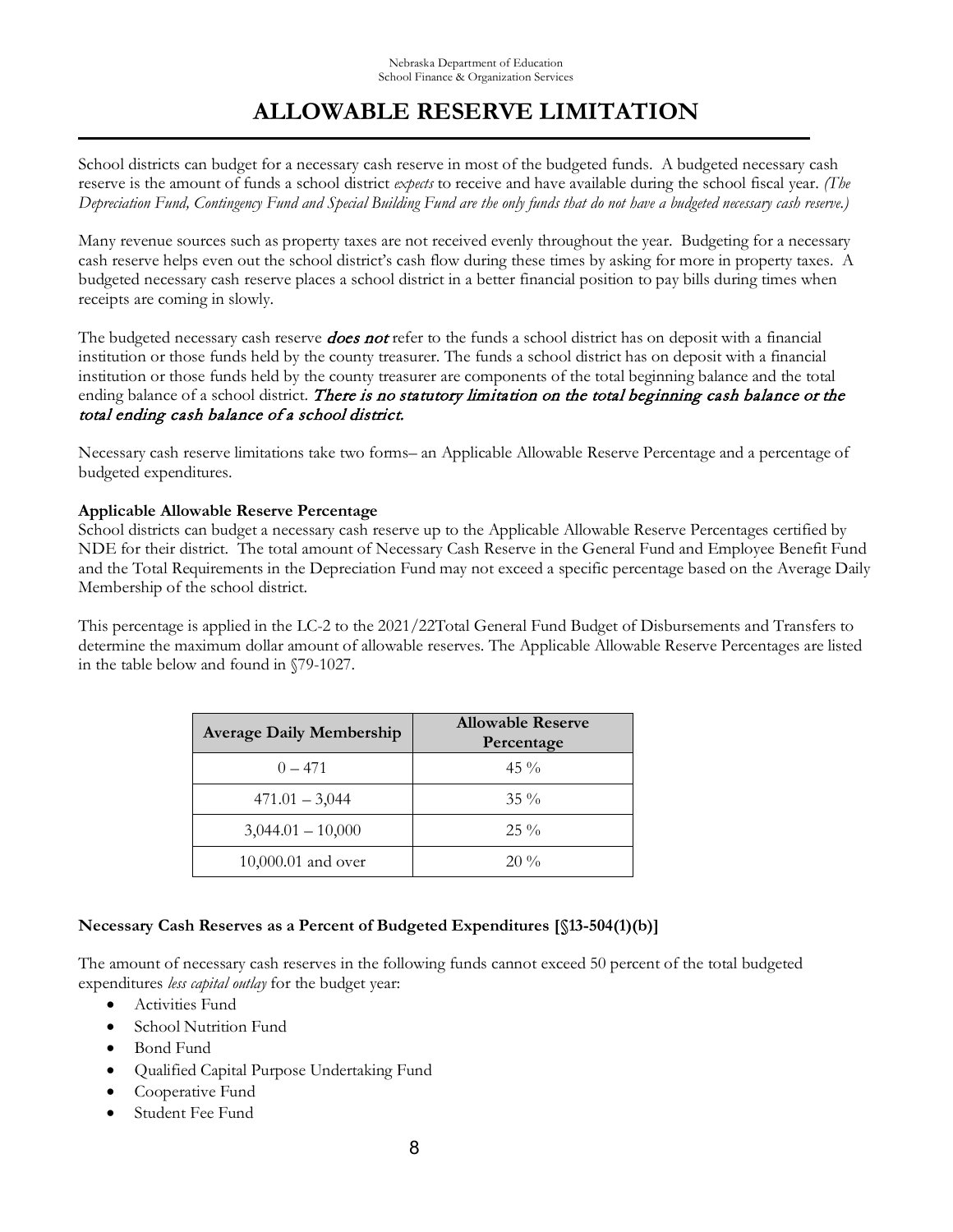## **EXCEEDING BUDGET AUTHORITY**

A school district may decide the budget authority calculated after including the expenditure exclusions is insufficient to provide the appropriate level of service within the school district. Options available to access additional spending authority for a school district are detailed below.

### **Access to Prior Year's Unused Budget Authority**

Access to the prior year's unused budget authority has been limited by §79-1030. A school district may exceed certified budget authority by accessing an amount equal to the **lesser** of:

- Two percent of the prior year's adjusted general fund expenditures or
- The prior year's total unused budget authority.

This amount is calculated by the Department of Education. A school district wishing to access the prior year's growth must enter the amount calculated by the Department of Education in the LC-2 on Line A-355.

### **Special Election to Exceed Budget Authority**

§79-1029 allows a board of education or the legal voters of the school district to request a special election to exceed the budget authority for the general fund budget of expenditures (as prescribed in §79-1023) by a specific dollar amount. A special election to exceed the budget authority for the general fund budget of expenditures only provides additional authority for **one school fiscal year** if passed by the district voters. The additional budget authority accessed becomes part of the base and carries forward to future years.

If the decision has been made to put the issue of exceeding the budget authority for the general fund budget of expenditures to the patrons of the school district, an election can be called for in one of two ways:

- Recommendation by the school board; or
- Petition signed by at least five percent of the legal voters of the school district.

The recommendation of the board or the petition of the legal voters must include the total dollar amount the board would increase the general fund budget of expenditures for the 2021/22 school fiscal year over and above the budget authority for the general fund budget of expenditures certified by the Department of Education for the 2020/21 school fiscal year. The ballot language should also state the increase in budget authority does not include the expenditure exclusions provided in §79-1028. The vote may be placed on the ballot at a primary, general, or special election. Sample ballot language for a public election to exceed certified budget authority can be found in the Appendix. This ballot language should be reviewed by the school district legal counsel.

Any special election conducted under the Election Act must be held on the first Tuesday following the second Monday of the month unless the recommendation or petition specifically provides for another day. In even-numbered years, no special elections may be held in April, May, June, October, November, or December unless the special election is held in conjunction with a statewide primary or general election.

The vote to exceed the budget authority for the general fund budget of expenditures may occur in conjunction with the vote to exceed the levy limitation. However, an election to exceed the budget authority for the general fund budget of expenditures may not require an election to override the levy limitation.

Information on an election to exceed the levy limitation is found in §77-3444 and the **Exceeding the Levy Limitation** section of this *Budget Text*. If the special election is for both issues, specific language should be included in the ballot indicating the school board is requesting authority to exceed the levy and expenditure limitations.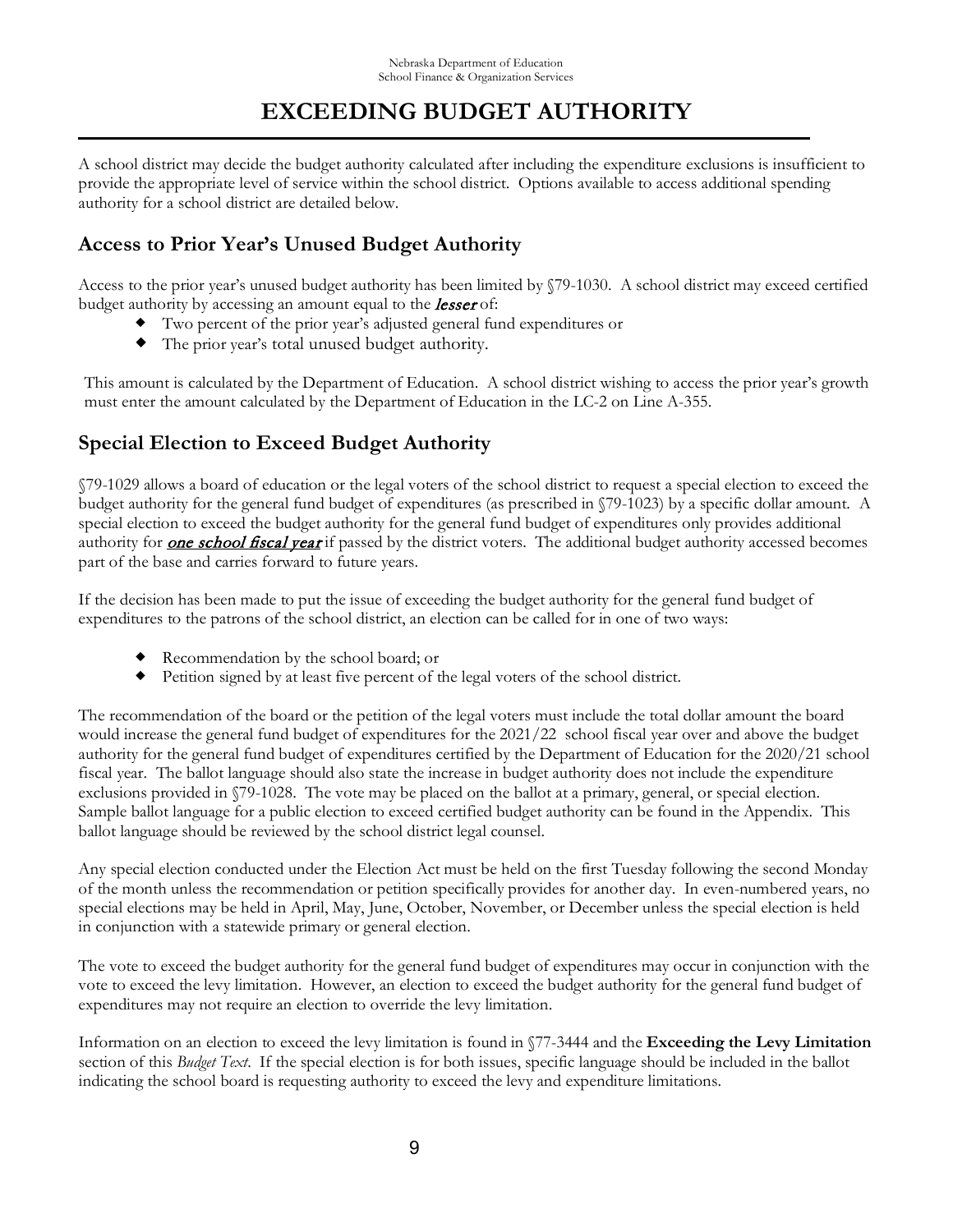## **EXCEEDING BUDGET AUTHORITY**

Work with the county clerk, election commissioner and the school district legal counsel to develop the ballot language and to conduct the election. The county clerk or election commissioner will be able to provide the timeframes for holding a special election.

#### **Documentation Required to Certify Additional Budget Authority**

A school district must attach a copy of the ballot language and certification of election results to the School District Budget Form. If the voters approve the increased budget authority, the approved amount is included on the School District Budget Form and must be entered into Section B of the LC-2.

### **Budget Authority from a Dissolved/Merged School District(s)**

A school district is allowed to exceed its budget authority as a result of receiving valuation from a dissolved or merged school district. The receiving school district will utilize the dissolving school district's Certified Budget Authority and access to the prior year's total unused budget authority. The calculation and determination of Certified Budget Authority may be found in the **Determining Certified Budget Authority** section of this *Budget Text*.

If more than one school district will be receiving budget authority from a dissolving school district, the percentage of valuation being received by each school district will be applied to the dissolving school district's Certified Budget Authority and access to the prior year's total unused budget authority.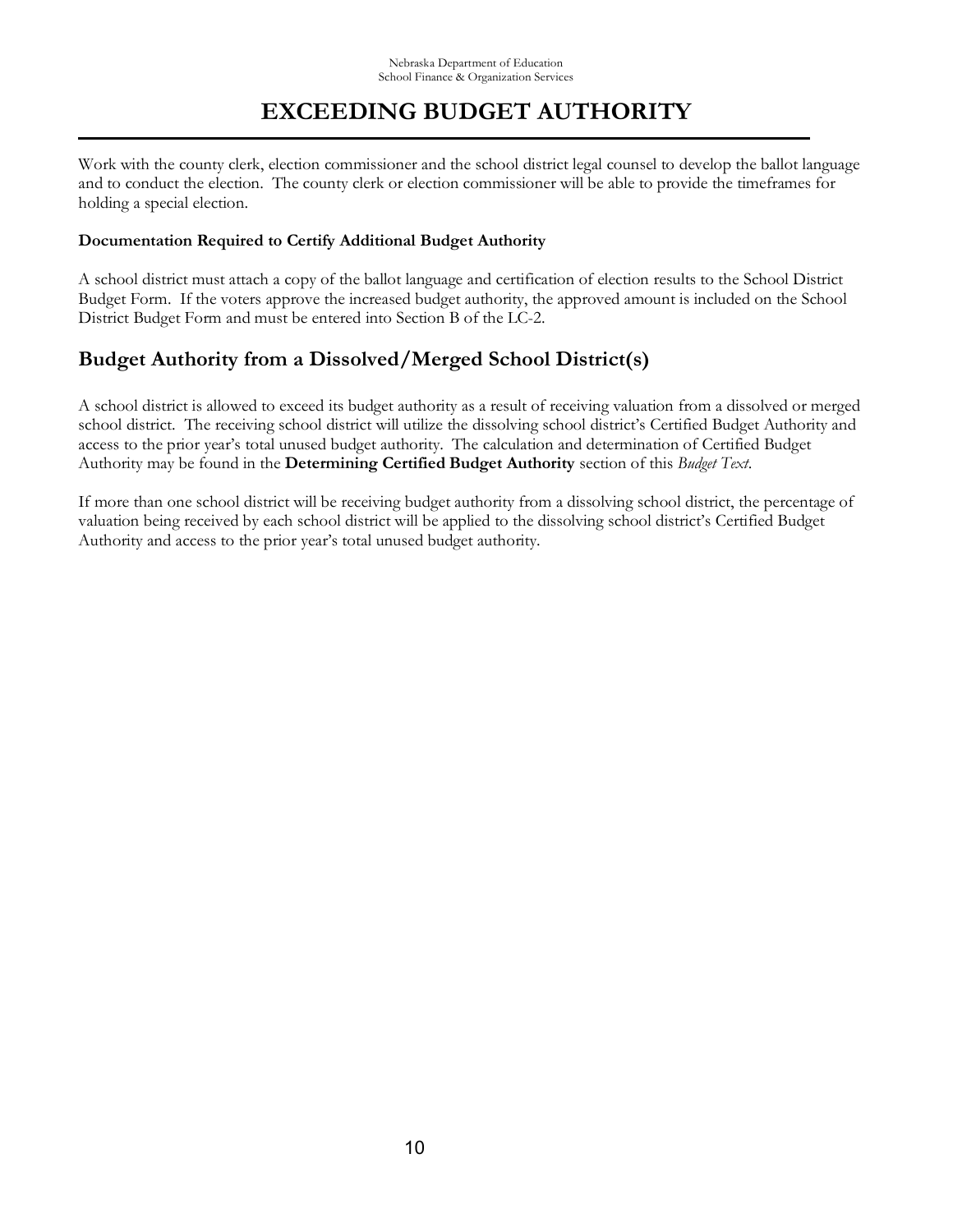School districts are subject to the provisions contained in Chapter 13, Article 5 of the Nebraska Revised Statutes, also known as the Nebraska Budget Act. §13-502(1) states: "The purpose of the Nebraska Budget Act is to require governing bodies of this state to which the act applies to follow prescribed budget practices and procedures and make available to the public pertinent information pertaining to the financial requirements and expectations of such governing bodies so that intelligent and informed support, opposition, criticism, suggestions, or observations can be made by those affected."

Much of the general information concerning preparing, adopting, filing, and amending a budget for political subdivisions is contained in the Nebraska Budget Act. A summary of the procedures and deadlines specific to school districts are outlined below. A list of school district funds may be found in the Appendices.

### **Budget Preparation**

Budgeting is the process of allocating resources to the prioritized needs of a school district. The budget represents legal authority to spend school district funds. Adopting a budget implies a set of decisions has been made by the board of education that matches the needs of the school district with its resources.

One method of preparing a budget is to compare actual receipts and expenditures from preceding school fiscal years to the estimated/actual receipts and expenditures for the current school fiscal year. This information will assist school district personnel and the board of education in estimating the appropriate level of receipts and expenditures for the ensuing school fiscal year. The method may also provide the necessary information for the board of education to prioritize programs and activities to determine which programs or activities may need to be reduced in order to stay within the levy and expenditure limitations.

The information for preparing a budget may be gathered from a number of documents. These documents may be, but are not limited to, the following:

- Audit Reports from prior school fiscal years
- Annual Financial Summary Report from the AFR Online System from prior school fiscal years
- School District Budget Forms from prior school fiscal years (including the Worksheet Pages)
- Internal reports and data from the school district's accounting system

### **Timeline for Budget Preparation, Adoption and Filing**

There are statutory deadlines that require state agencies or county officials to provide certain information necessary to the budget process to school districts. The information from state agencies or county officials may be received a few days before or after the date listed below.

On or before March 1– School districts received the information listed below from the Department of Education *(Actual 2020/21 Certification date – April 23, 2020. Statutory date returns to March 1 for 2021/22)*:

- ♦ The amount of State Aid the school district will receive in the 2020/21 school fiscal year.
- ♦ *Budget Factors Certification*  Includes the 2020/21 Certified Budget Authority, the 2020/21 Applicable Allowable Reserve Percentage, and the data components used to calculate and determine Certified Budget Authority.
- ♦ A detailed list of the budget and LC-2 materials may be found in the 2020/21 *Budget Timeline*, the 2020/21 *LC-2 Preparation Guidelines* and the 2020/21 *Budget Instruction Manual*.
	- o Available at<http://www.education.ne.gov/FOS/SchoolFinance/Budget/Index.html> or the Auditor of Public Accounts website at [http://www.auditors.state.ne.us.](http://www.auditors.state.ne.us/)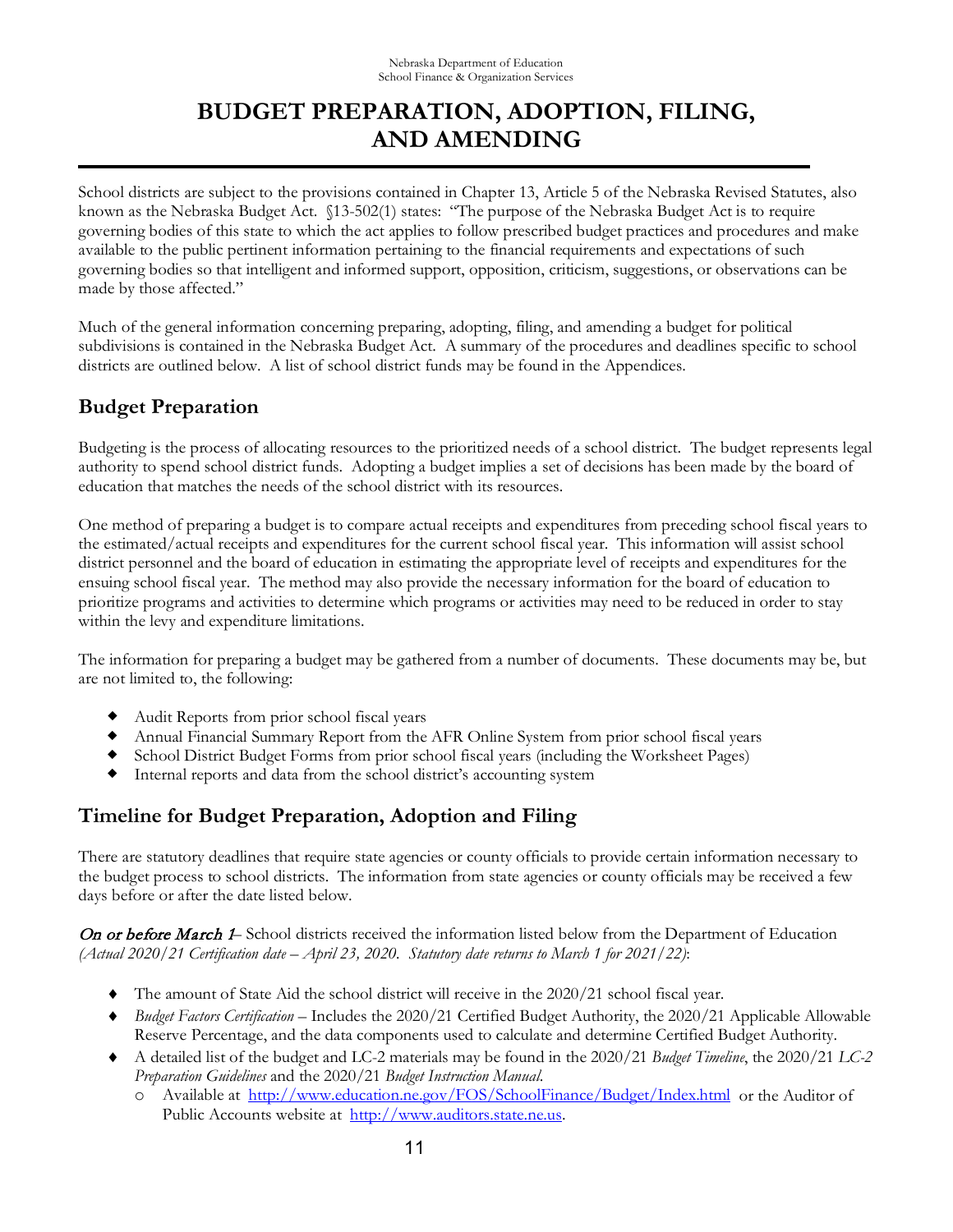**March 15** – Deadline for notification of availability of the Retirement Incentive Plan and Staff Development Assistance for school districts that are part of a dissolution/merger or unification.

April 15 – Deadline for school districts to provide Reduction in Force (RIF) notices to certificated personnel.

August 20 – Assessed valuation is certified by the county assessor to school districts and all other political subdivisions.

September 20 – Adopted budgets for school districts must be filed with the Auditor of Public Accounts, the County Clerk, and the Nebraska Department of Education.

### **Budget Hearing**

School districts must hold a public hearing prior to adopting a budget. The Notice of Budget Hearing and Budget Summary must be published in a newspaper of general circulation in the school district *four* days prior to the hearing. The Auditor of Public Accounts considers the day of publication but not the day of the hearing as part of the four-day count. For example, the hearing notice must appear in the paper on Thursday to legally hold a hearing on the following Monday. Consult legal counsel to provide a timeline for the publication of the hearing notice.

The Notice of Budget Hearing and Budget Summary must include the time, day and place of the hearing, a summary of the proposed budget statement and an itemized estimate of the property tax request. The Notice of Budget Hearing and Budget Summary form that is provided by the Auditor of Public Accounts meets all of the statutory requirements for publishing. A school district may hold the budget hearing prior to a regular board meeting or may schedule the hearing at another convenient time.

LB528 passed in 2021 requires each district include – in the district hearing notice to adopt the budget -- a link to the Department of Education's "Nebraska Education Profile" website to provide their patrons information related statewide receipts/expenditures and to compare cost per pupil and performance with other schools.

In addition, the school district must publish this link on a prominent location of the district website with a brief statement. The website address to include for both requirements is https:/[/nep.education.ne.gov](https://nep.education.ne.gov/)

LB148 passed in 2020 provides new requirements for hearings:

- Budget hearings must be held separately from the regular schedule meeting and cannot be limited by time. o *Budget hearing can still be held on the same day as the board meeting to approve the budget.*
- At least three copies of the budget must be available to the public.
- During the hearing, a presentation of key provisions of the proposed budget along with a comparison with the prior year budget. This does not apply to hearings to amend the district budget.
- Reasonable time must be provided during the hearing for all members of the public desiring to speak on the proposed budget.
- The district must record in the minutes how and when the hearing notice was published

After the budget hearing has been held, a board of education has three options:

- 1. Adopt the budget as originally published.
- 2. Make changes to the published budget and then vote to adopt.
- 3. Vote to postpone the motion to adopt the budget in order to further consider the budget.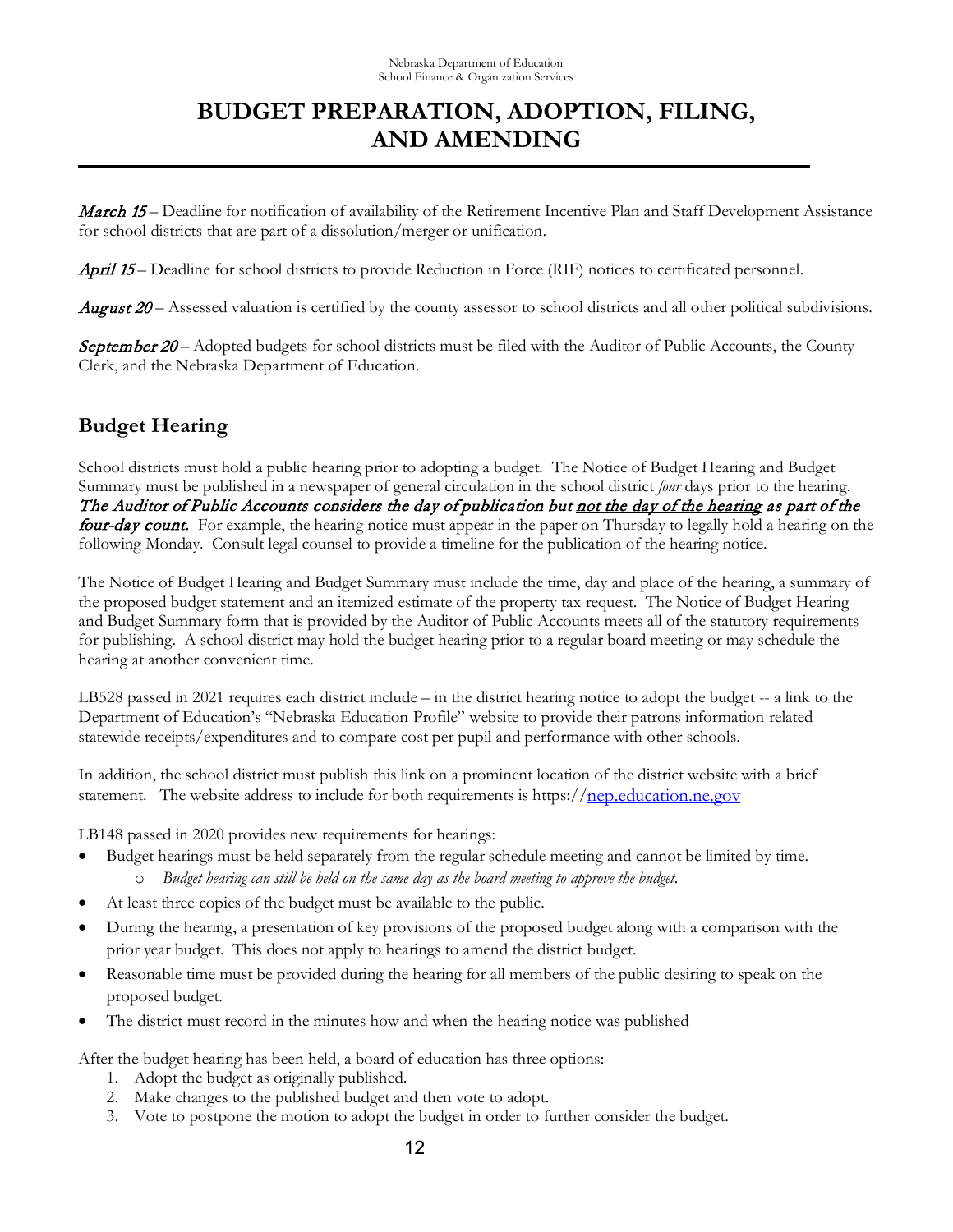The board of education may choose to postpone the motion to adopt the budget after conducting the budget hearing. The option to postpone may be to further consider changes to the budget that arise at the budget hearing. There is no requirement to hold another budget hearing prior to adopting the budget when the board of education chooses this option.

#### **Adopting the Budget**

A majority vote of the board of education is necessary to adopt the budget. If the budget is adopted as published, the budget is ready to be filed. The vote to adopt the budget is **not** conducted during the hearing. The vote can take place during the board meeting held after the hearing or at another board meeting scheduled at a later date.

If the adopted budget differs from the budget originally published, a summary of changes must be published within 20 days after its adoption. The summary should identify the items changed and the reasons for the change. If the Notice of Summary of Changes is published within 20 days from the date the budget is adopted, there is no requirement to publish a notice for another hearing, hold another hearing, and take another vote to adopt the budget.

If a school district fails to meet the 20-day republishing deadline, it must go through the hearing process described on the following page to amend the budget before the budget is considered legally adopted.

### **Budget Filing Requirements**

School district budgets must be filed by **September 20** with:

- Auditor of Public Accounts
- County Board, c/o County Clerk
- Nebraska Department of Education

#### **The school district budget and supporting materials (listed below)** must be uploaded **through the LC-2 System in the NDE Portal.** Hard copies of the budget information mailed in will not be accepted.

The following materials are included when filing the budget:

- School District Budget Form (Cover Page through Page 5).
- Proof of Publications for the Notice of Budget Hearing **and** the Special Hearing to Set the Final Tax Request
- Notice of Budget Hearing
- Schedules A, B, D
- Copy of Certification of Taxable Value
- Election Ballot and Certification of Election Results for a successful election to override the levy limitation (if applicable)
- Lid Computation Form (LC-2) submitted to the Nebraska Department of Education through the NDE Portal
	- o Paper copy of the LC-2 and the Special Grant Fund List submitted to the Auditor of Public Accounts and the County Clerk
- Election Ballot and Certification of Election Results for a successful election to exceed the expenditure limitation (if applicable)
- Tax Resolution
- Board minutes showing approval of district budget
- Interlocal Form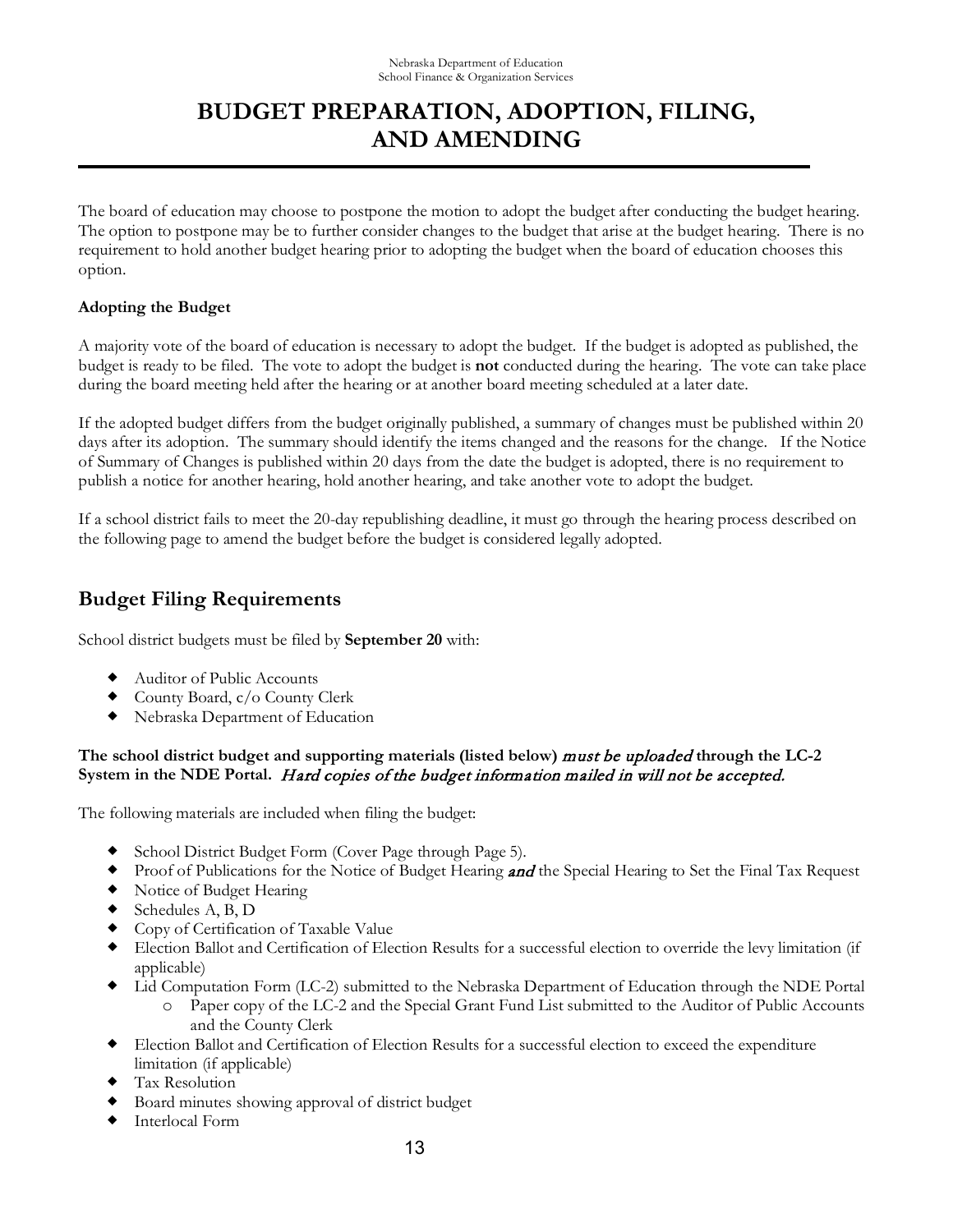### **Correcting the Budget**

A budget may be corrected for clerical, mathematical or accounting errors without holding a public hearing if the following conditions are met:

- $\blacklozenge$  The board of education discovers the error(s) within 30 days of adopting the budget;
- The correction does not affect the total budget of disbursements and transfers by more than 1%; or
- The correction does not increase the amount of the property tax request.

If the Auditor of Public Accounts notifies a school district of one of these errors, the budget may also be corrected within 30 days without holding a hearing.

### **Amending the Budget**

The Nebraska Budget Act does not allow a school district to spend more than the total budget of disbursements and transfers in any budgeted fund. There may be occasions when the adopted budget will not meet the expenditure needs of the school district due to unforeseen circumstances. The budget should be amended whenever it appears expenditures will exceed the total budget of disbursements and transfers in any budgeted fund. School districts should review the LC-2 to help determine the maximum amount available when amending the General Fund.

§13-511 provides the process for amending a budget. The process is similar to the one used to adopt the budget. A Notice of Amended Budget Hearing should be published in a newspaper of general circulation within the school district four days prior to the hearing – **not counting the day of the hearing.** A copy of the summary of the original adopted budget that was previously published and a copy of the summary of the proposed revised budget should be included in the Notice of Amended Budget Hearing.

Information required in the Notice of Amended Budget Hearing includes the time, day and place of the hearing, the dollar amount of the proposed change, and the reason for the proposed amendment. The Notice of Amended Budget Hearing should state the reason(s) the adopted budget is not adequate to meet the needs of the school district for the fiscal year. A Notice of Amended Budget Hearing form may be found in the School District Budget Form provided by the Auditor of Public Accounts.

Whenever it becomes necessary to amend a budget, the fund or funds being amended must balance—Total Requirements must equal Total Resources Available. The amount of property taxes requested cannot be changed if the amendment is adopted after the county board of equalization has set tax levies and the county clerk has delivered the tax list to the county treasurer. The county board of equalization is required to set tax levies on or before October 15. Levies become final on November 5 and cannot be changed.

When a school district refinances a bond, expenditures of the Bond Fund (or Qualified Capital Purpose Undertaking Fund) will likely increase significantly and exceed the budgeted expenditures. In that case, that fund would need to be amended. The actual hearing to amend the budget should be done prior to the actual refinancing process.

If more receipts are received during the year than were budgeted to receive, districts are not required to amend that fund. Amendments are only required if the district will be spending more than was originally budgeted and approved by the local school board.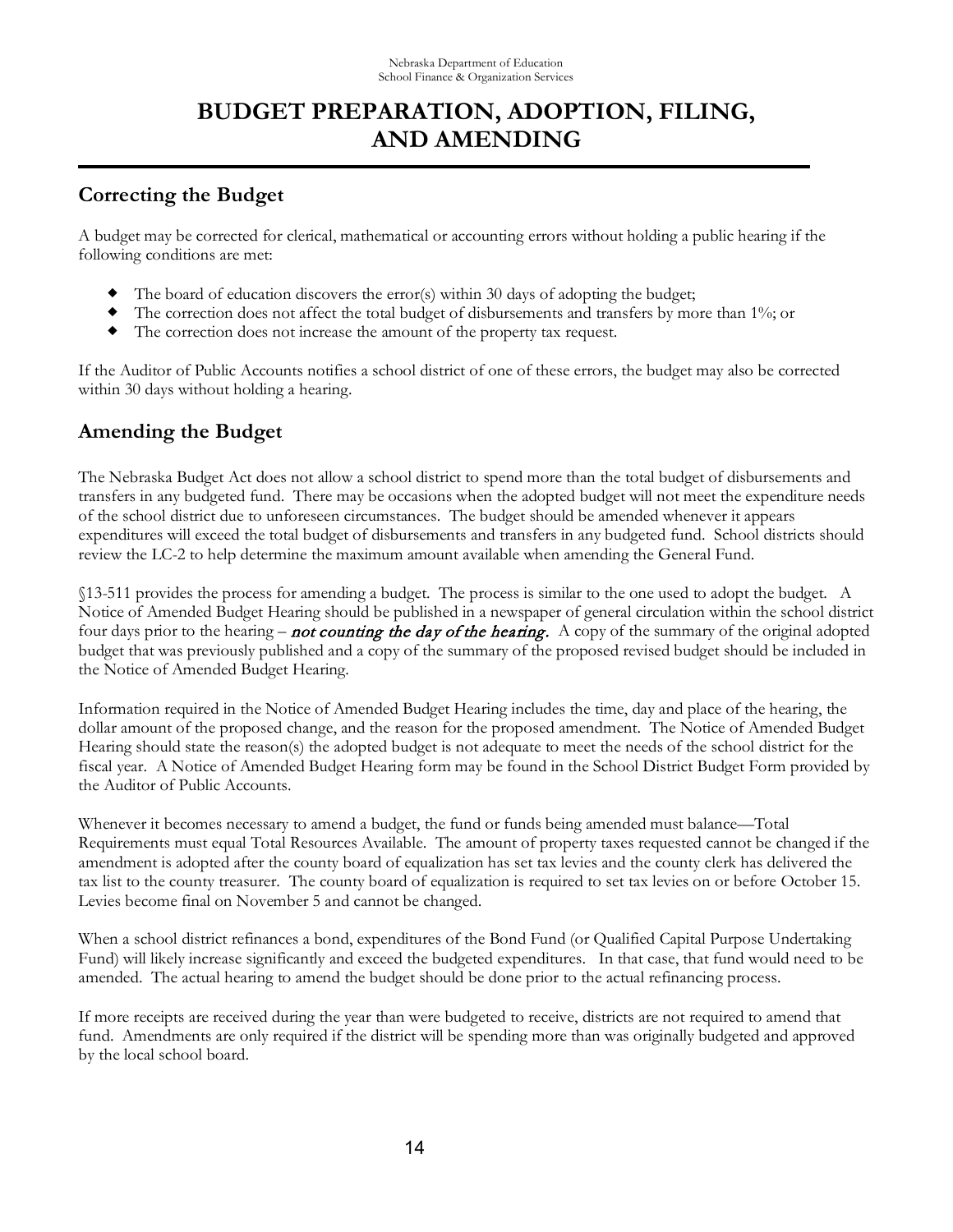#### **Hold the Hearing/Adopt the Amended Budget**

The hearing to amend the budget may be scheduled before a regular board meeting. A majority of the board of education is necessary to adopt the amended budget. The vote to adopt the amended budget should occur during the board meeting following the hearing.

#### **File the Amended Budget**

When filing the amended budget, submit the following:

- Proof of publication of the hearing to amend the budget.
- Pages of the budget that differ from the previously adopted budget.
	- o If the amendment affects the General Fund expenditures or the Allowable Reserves, an amended LC-2 must be submitted to the Department of Education through the NDE Portal. Paper copies of the amended LC-2 should be filed with the Auditor of Public Accounts and the County Clerk. Include.
- Board minutes showing approval to amend the district budget

### **School district budget amendments and supporting materials** must be uploaded **through the LC-2 System in the NDE Portal.** Hard copies of the budget information mailed in will not be accepted**.**

These items must be filed with the following entities:

- Auditor of Public Accounts
- County Board c/o County Clerk
- Nebraska Department of Education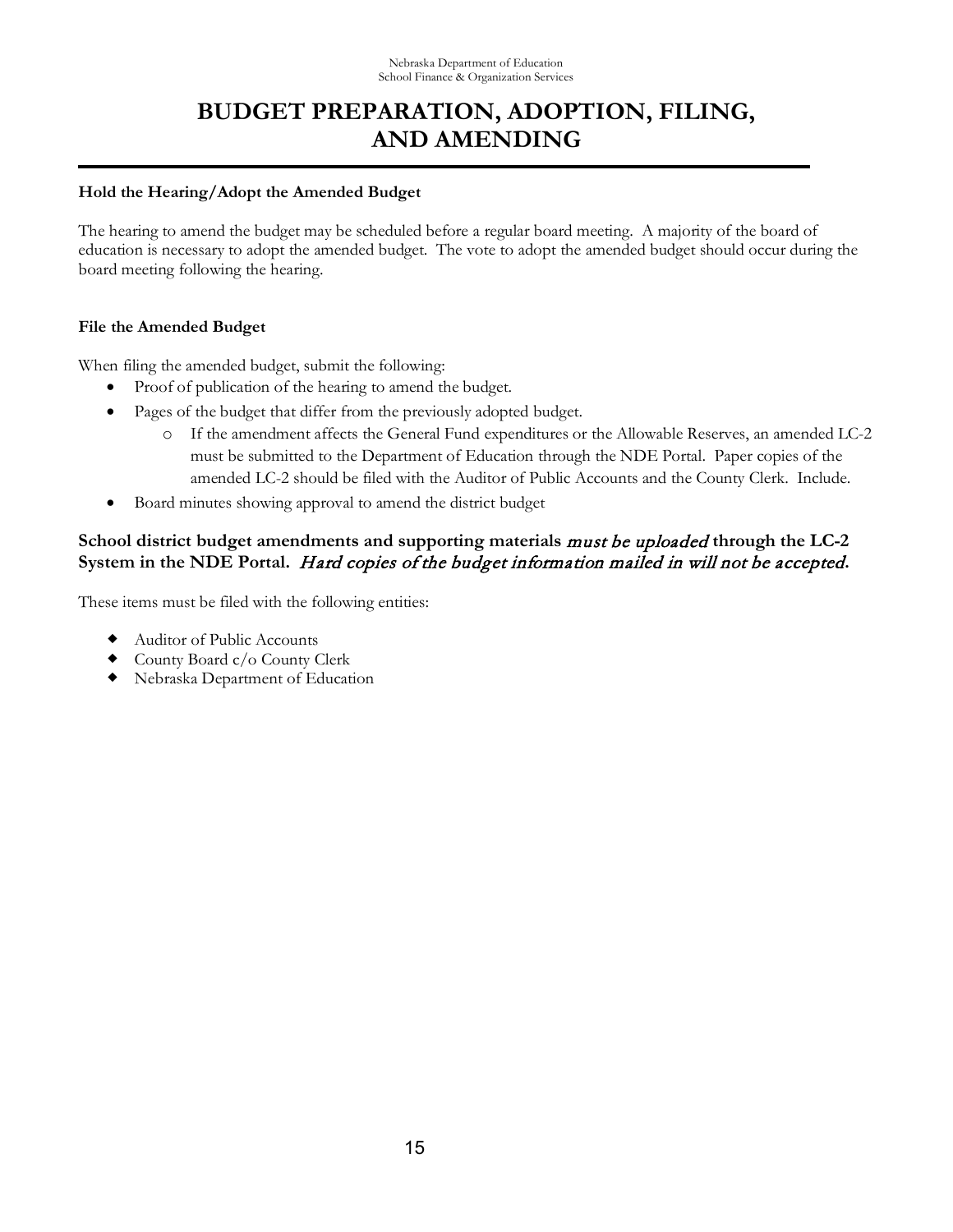School district budgets are subject to a levy limitation. The levy limitation places a ceiling on the property tax rate that may be assessed against the taxable valuation in a school district. The one percent (1%) County Treasurer Fee and the Delinquent Tax Allowance must be levied within the statutory maximum levy established in §77-3442. School districts may levy above the statutory maximum levy by accessing levy exclusions. A list of these exclusions may be found in the Appendix.

The levy limitations apply to the General Fund, the Special Building Fund, and portions of the Qualified Capital Purpose Undertaking Fund. A list of school district funds may also be found in the Appendix.

The statutory maximum levy for school fiscal year 2021/22 is \$1.05 plus exclusions per \$100 of taxable valuation for school districts.

### **Calculating the Property Tax Levy**

To calculate a property tax levy, use the following formula:

| (Property Tax Request |  | $\div$ Assessed Valuation |  | x 100 |  | $=$ Property Tax Levy |
|-----------------------|--|---------------------------|--|-------|--|-----------------------|
|-----------------------|--|---------------------------|--|-------|--|-----------------------|

#### **Calculating the Property Tax Request**

To calculate the amount of a tax request at a specific levy, use the following formula:

| (Assessed Valuation) |  | X Property Tax Levy) | $\div$ 100 |  | $=$ Property Tax Request |
|----------------------|--|----------------------|------------|--|--------------------------|
|----------------------|--|----------------------|------------|--|--------------------------|

### **Levy Exclusions**

The exclusions to the levy limitation  $[\$77-3442(2)(d)$  and  $\$77-3442(11)]$  are:

Voluntary Termination Agreements

- $\circ$  Incentives paid for voluntary termination agreements with *certificated TEACHERS beginning* September 1, 2017, that meet the following stipulations:
	- The value of current and future incentives will not exceed \$35,000 in total.
	- If All incentives must be paid within five (5) years of agreement or until the certificated teacher becomes eligible for Medicare -- whichever occurs first.
	- The voluntary termination agreement was not part of any collective bargaining agreement.
	- The payment of incentives must result in a net savings in salary and benefit to the district over a five-year period.
- o Incentives paid for voluntary termination agreements which have been approved within timeframes listed below with *certificated STAFF who are retiring prior to September 1, 2017:* 
	- *Prior to July 1, 2009, or*
	- *Occurring on or after the last day of the 2010/11 school year and prior to the first day of the 2013/14 school year, or*
	- *Occurring on or after the first day of the 2013/14 school year. The request must include the net cost savings over five years.*
- *Special Building Fund projects commenced prior to April 1, 1996* The amounts levied to pay for special building fund projects commenced prior to April 1, 1996. Commenced is defined as "any action taken by the school board on the record which commits the board to expend district funds in planning, constructing, or carrying out the project."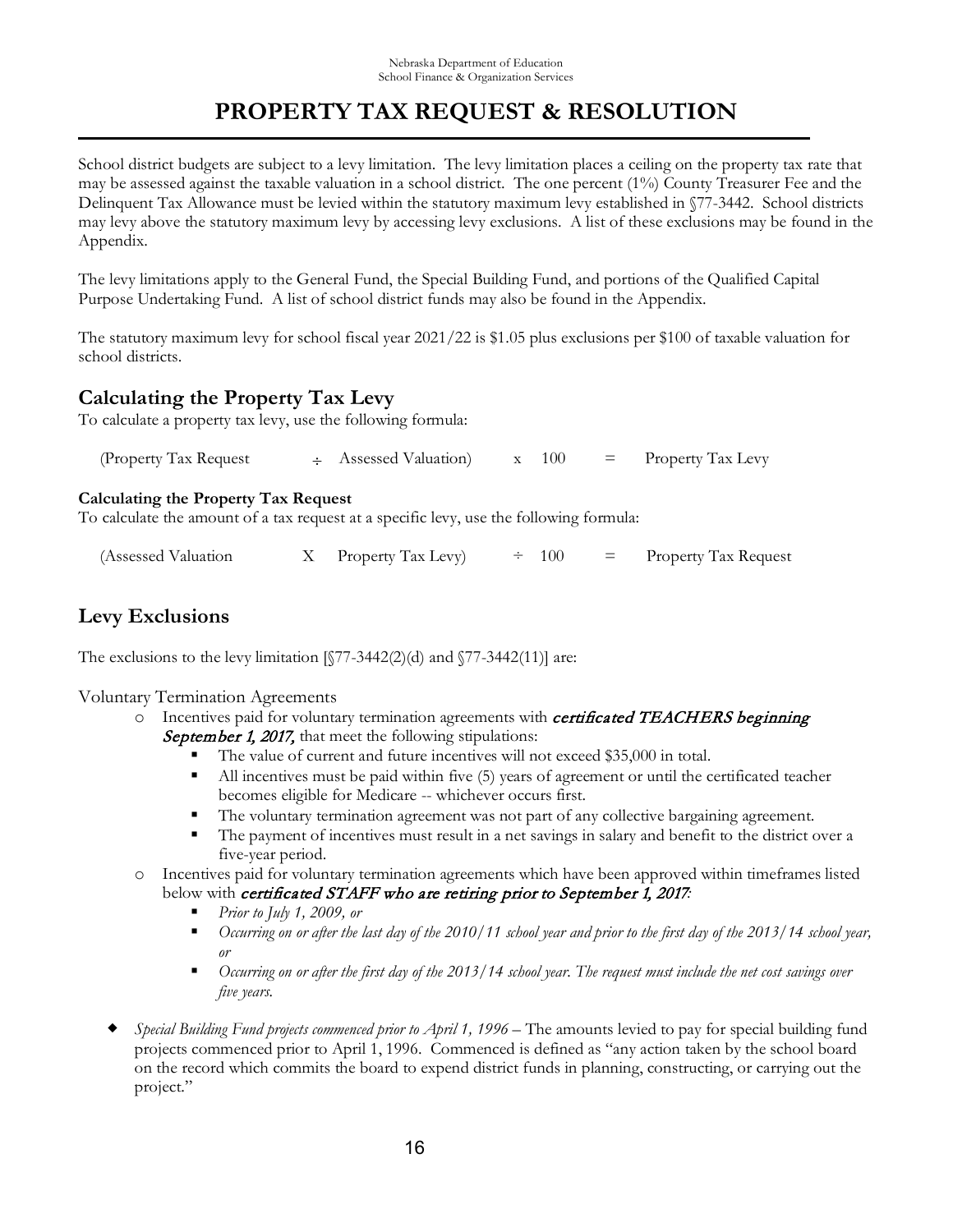- *Judgments not covered by liability insurance* The amount levied for judgments obtained against a political subdivision that are not covered by liability insurance.
- *Lease-purchase contracts approved prior to July 1, 1998* Only amounts levied for lease-purchase contracts approved prior to July 1, 1998.
- *Bonded indebtedness* The amount levied to retire bonded indebtedness (principal and interest only) that has been approved according to law and secured by a levy on property. This includes repayment of bonds from the General Fund, Bond Fund and Qualified Capital Purpose Undertaking Fund.
	- This exclusion *does not include* the repayment of principal, premium, or interest on general obligation bonds issued for insurance premium costs and the payment of all costs and expenses associated with membership in a risk management pool that are effective after April 2, 2008.

### **Taxing Funds and Exclusions Specific to the Funds**

School districts request property taxes in four funds – General Fund, Special Building Fund, Bond Fund and Qualified Capital Purpose Fund. These are considered the "*Taxing Funds*" of a school district.

The funds are listed below along with exclusions for the fund and any other restrictions on the levy of the fund.

- General Fund School districts may access any of the following levy exclusions, unless otherwise noted.
	- Voluntary termination agreements meeting eligibility criteria.
	- Judgments not covered by liability insurance.
	- Only lease-purchase contracts approved prior to July 1, 1998.
	- Bonded indebtedness. (Principal and interest only.)
		- O Does not include the repayment of principal, premium, or interest on general obligation bonds issued for insurance premium costs and the payment of all costs and expenses associated with membership in a risk management pool that are effective after April 2, 2008.
- Bond Fund
	- Bonded indebtedness. (Principal and interest only.)
		- O Does not include the repayment of principal, premium, or interest on general obligation bonds issued for insurance premium costs and the payment of all costs and expenses associated with membership in a risk management pool that are effective after April 2, 2008.
- Special Building Fund
	- Special Building Fund projects commenced prior to April 1, 1996.
	- Only lease-purchase contracts approved prior to July 1, 1998.
	- There is a statutory maximum levy of 14¢ with board approval and 17.5¢ with voter approval.

### Qualified Capital Purpose Undertaking Fund (QCPUF) - Bonded indebtedness. (Principal and interest only.)

- The statutory maximum levy for the QCPUF is  $3¢$ .
- QCPUF bonds issued by the board prior to April 22, 2016, can exceed the  $3¢$  maximum levy but cannot be more than 5.2¢.
- QCPUF bonds issued in any given year can exceed the  $3¢$  maximum levy if valuation is lower than the valuation in the year in which the district last issued QCPUF bonds and the  $3¢$  maximum levy is insufficient to meet the combined principal and interest obligation.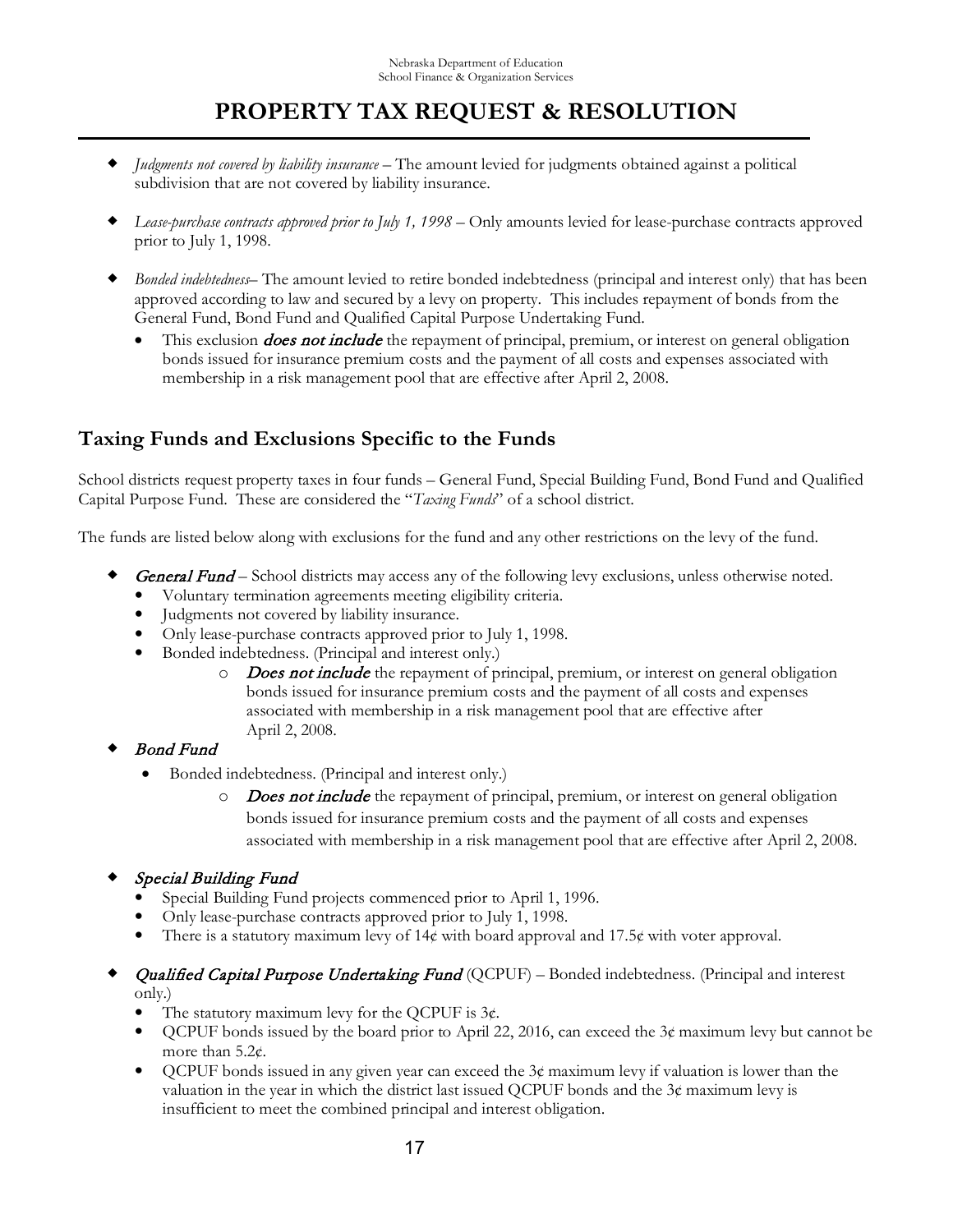- OCPUF Projects financed by a bond issued by the board must be for **existing** buildings and is limited to 10 years.
- Includes repayment of Qualified Zone Academy Bonds issued prior to April 22, 2016
- Includes the bonding authority for Qualified School Construction Bonds

When levies for all of these taxing funds are added together, the total levy must be at or below the maximum levy set forth in §77-3442, (\$1.05 per \$100 of assessed valuation), unless the school district has accessed one or more of the levy exclusions. When a school district accesses one or more of the exclusions to the levy limitation, the tax levy set by the county board of equalization will be greater than the maximum levy set forth in §77-3442.

A school district may also have a tax levy higher than the maximum levy set forth in §77-3442 if it held a successful election to override the levy limitation. The process to override the levy limitation may be found in the **Exceeding the Levy Limitation** section of this *Budget Text*.

### **Other Levy Limitation Considerations**

An additional levy limitation is given for school districts that qualify as "Federal Aid School Districts." This is defined in  $\sqrt{77-3442(2)}$ (e) as "... any school district which receives ten percent or more of the revenue for its general fund budget from federal government sources pursuant to Title VIII of Public Law 103-382 as such title existed on September 1, 2001." Title VIII of Public Law 103-382 is more commonly referred to as Impact Aid.

As stated in §77-3442(2)(e), any school district that qualifies under this exclusion item can levy in excess of the levy limitation "to the extent necessary to qualify to receive federal aid pursuant to Title VIII of Public Law 103-382 as such title existed on September 1, 2001." If a school district thinks it may qualify for this exclusion item, contact the Department of Education, School Finance & Organization Services for further information. The patrons of a school district may vote to exceed the levy limitation also referred to as a *Levy Override*.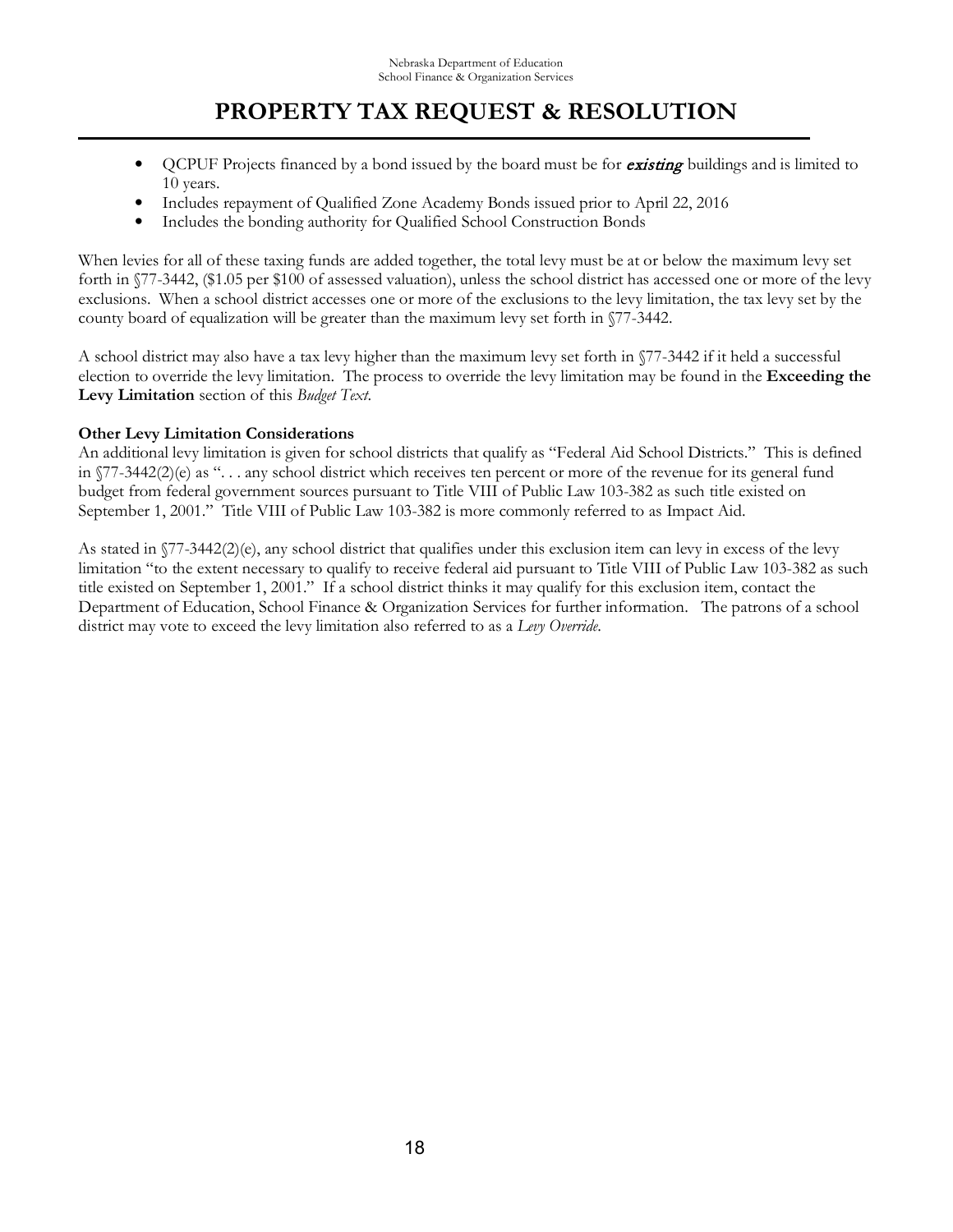### **Levy Overrides**

#### **Calling the Election**

§77-3444(1) allows a board of education to call for a special election to exceed the levy limitation by a resolution approved by 2/3 of the board of education. Only one resolution per calendar year by the board of education may be submitted to the voters.

The patrons of a school district may call for a special election by submitting a petition signed by at least five percent (5%) of the legal voters of the school district to the board of education. Only one petition may be submitted by the legal voters each year.

The resolution or the petition must include the amount of the excess levy authority being sought, as well as the duration of the excess levy (maximum of 5 years). The county clerk/election commissioner must receive the resolution or petition at least 30 days before the election is held. The notice of the election must be made at least 20 days before the election is to be held. The election must take place prior to October 10 of the first year in which the excess levy would be in effect.

Any special election conducted under the Election Act must be held on the first Tuesday following the second Monday of the month unless the recommendation or petition specifically provides for another day. In even-numbered years, no special elections may be held in April, May, June, October, November, or December unless the special election is held in conjunction with a statewide primary or general election.

Whenever a school district is considering holding an election to exceed the levy limitation, the school district should also review its spending authority. The vote to exceed the levy limitation may occur in conjunction with the vote to exceed the budget authority for the general fund budget of expenditures. Both votes may be necessary to give the school district the authority to spend the additional funds generated by a successful election to exceed the levy limitation. Information on combining the elections may be found in the **Exceeding Budget Authority** section of this *Budget Text*. When this situation occurs, specific language should be included in the ballot indicating the board of education is requesting authority to exceed the levy and the budget authority for the general fund budget of expenditures.

Work with the county clerk or election commissioner and your legal counsel to develop the ballot language and to conduct the election.

#### **Ballot Language**

The language on the ballot to exceed the levy limitation should include the amount of the levy in excess of the statutory maximum, which budgeted funds the levy override will cover, and the number of years (not to exceed 5 years) for the increased levy. *The ballot should also include whether or not levy exclusion items will be allowed over the excess levy being voted upon*. The school district may also wish to add the total tax levy being requested.

§77-3444(2) provides specific ballot language necessary to exceed the levy limitation. An example of a sample ballot to exceed the levy limitation may be found in the Appendix.

### **Approval to Exceed the Levy Limitation**

A successful election to exceed the levy limitation provides a school district the authority to levy an amount not to exceed the maximum levy in §77-3442(2) **plus** the amount of additional levy authority approved in the election **plus** the ability to tax for the levy exclusions. Taxing for the additional levy exclusions is only available if the ballot contained language regarding the ability to tax for the additional exclusions. A copy of the ballot language and a certification of the election results must be filed with the school district's budget.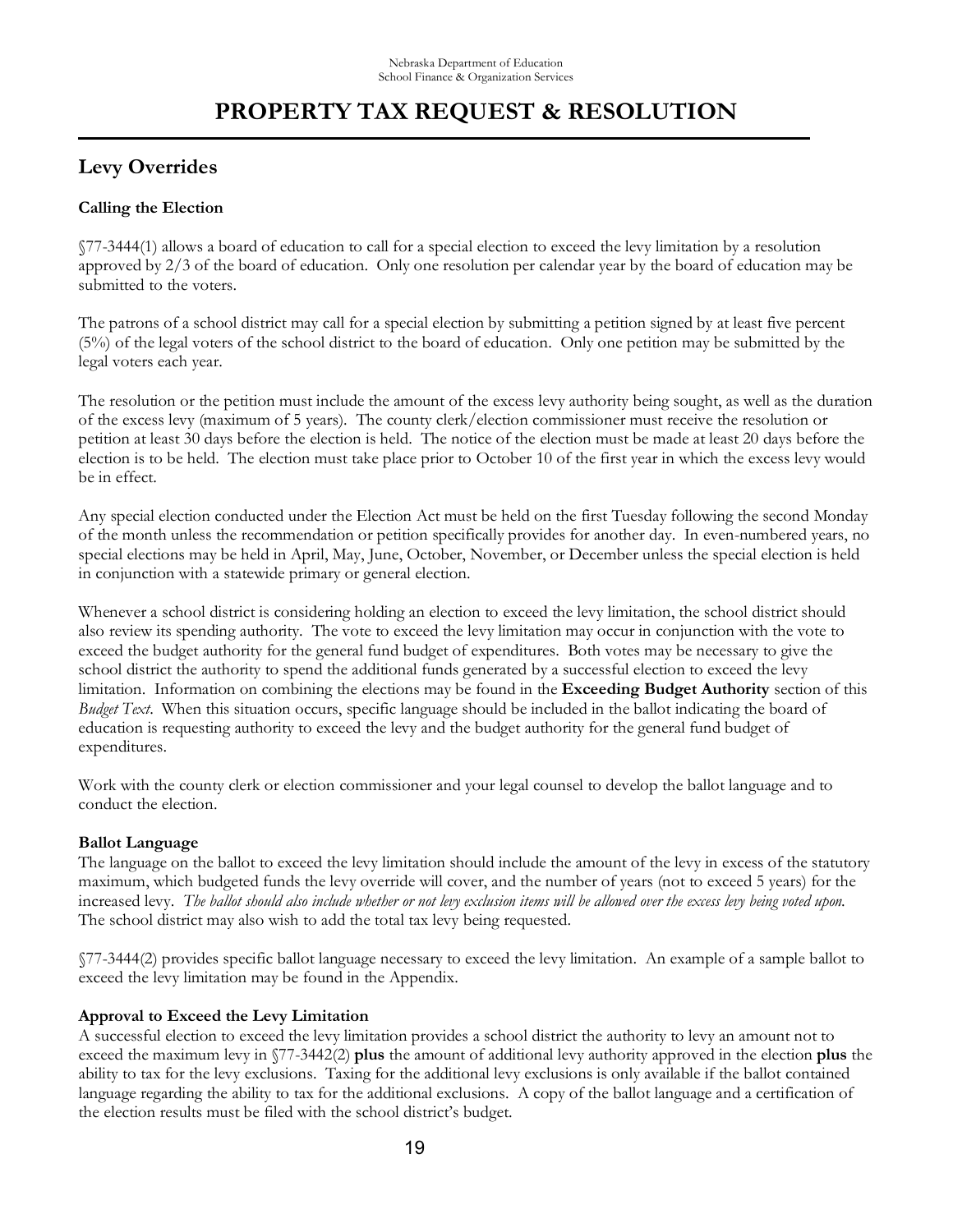#### **Rescinding or Modifying the Excess Levy**

§77-3444(4) states "A political subdivision . . . may rescind or modify a previously approved excess levy authority prior to its expiration by a majority of registered voters voting on the issue in a primary, general, or special election at which the issue is placed before the voters." The requirements for calling the election and approving the rescission or modification are the same as those for approving the original issue.

#### **Revision of the Hearing Notice for Special Hearing to Set Final Tax Request**

If a property tax request is modified as a result of information from the budget hearing or an error is found in the Hearing Notice for the Special Hearing to Set the Final Tax Request, a district may want to publish a summary of changes for transparency of the district. However, there is no statutory requirement to republish a summary of changes. The summary identifies the changes and the reasons for the change.

#### **Property Tax Request Resolution**

The final piece of the budget process is the Property Tax Request Resolution. The Property Tax Request Resolution asks for tax dollars based on the total property tax request of the school district. The Resolution setting the property tax request must be certified and forwarded to the county clerk on or before October 13 of the year the tax requests are to apply.

The total property tax request for the current year must remain at the same level or less than the prior year *or the additional information must be disclosed (see next section).* Districts that approve a total property tax request for the current year which is the **same or less** than the prior year's total property tax request, the requirements remain the same as in the past:

- Publish the notice of the *Special Hearing to Set Final Tax Request* five days before holding hearing
- Hold the *Special Hearing to Set Final Tax Request* and receive approval by the board
- Hold a board vote to pass a Resolution setting the property tax request. Include the record vote of the governing body in the Resolution.

If a district chooses to approve a total property tax request for the upcoming school year that **exceeds** the prior year property tax request, the requirements listed above must be met but the Resolution must include the following additional information. (*See example of Property Tax Resolution in Appendix.)*

- Name of the district.
- Amount of the property tax request for each taxing fund.
- The record vote of the governing body in passing the resolution.
- The total assessed value of the property differs from last year's total assessed value by  $\frac{9}{6}$ .
- The tax rate which would levy the same amount of property taxes as last year, when multiplied by the new total assessed value of property, would be \$\_\_\_ per \$100 of assessed value.
- The  $(\_$ name of district  $)$  proposes to adopt a property tax request that will cause its tax rate to be  $\_$  per \$100 of assessed value.
- Based on the proposed property tax request and changes in other revenue, the total operating budget of ( name of district ) will exceed last year's by \_\_\_\_percent.

*If the district approves a property tax request for the current year that is more than the previous year without the required information included the Notice of Special Hearing to Set the Final Tax Request and/or without passing a resolution (with the additional information listed above), the levy will be considered an unauthorized levy under §77-1601.02. The County Board of Equalization will drop the request to the prior year request and levy when the levies are set on October 15*.

In addition, the *Notice of Special Hearing to Set Final Tax Request* must include the following information:

Prior year's property tax request and levy.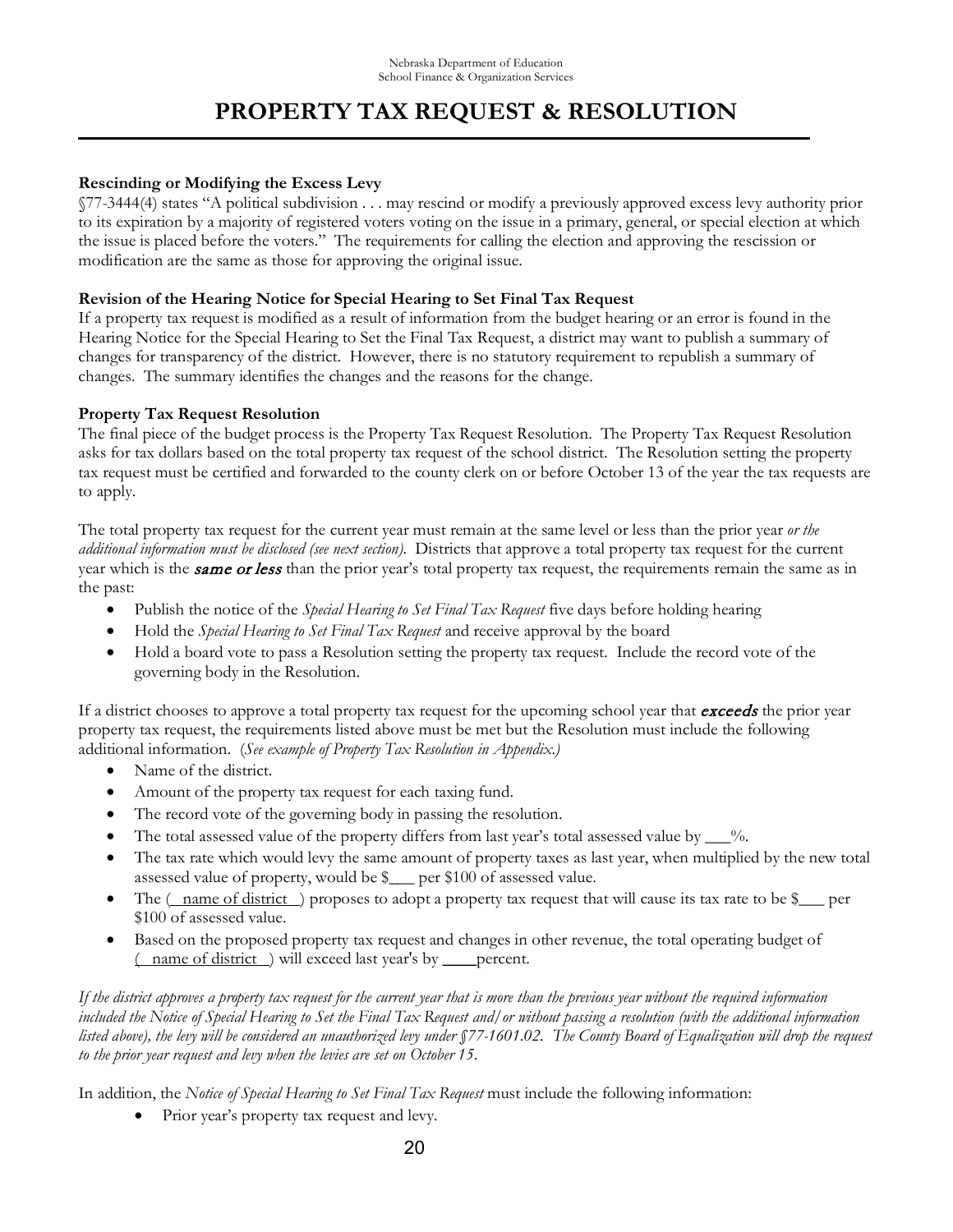- Levy rate to fund prior year's property tax request applied to the current valuation.
- Current year's property tax request and levy rate.
- Operating budget for each taxing fund for the prior year.
- Operating budget for each taxing fund for the current school year.
- Certified Taxable Valuation for the prior year.
- Certified Taxable Valuation for the current school year.
- Percentage increase or decrease in valuation from prior year to current school year
- Percentage increase or decrease in levy from prior year to current school year
- Percentage increase or decrease in total operating budget from prior year to current school year

The resolution setting a property tax request under this section shall be certified and forwarded to the county clerk on or before October 13 of the year for which the tax request is to apply. A copy of the resolution should also be submitted to the Auditor of Public Accounts and the Department of Education.

### **Timeline for the Property Tax Request**

Be sure to confirm that the property tax request that has been approved by school board matches the property tax request and levy that is set by the County Board of Equalization on October 15.

If you find an error in the levies, contact the County Board of Equalization *immediately* to correct the information. **On November 5, the property tax request and levy is final and cannot be changed.**

| Date       | Activity                                                                                            |
|------------|-----------------------------------------------------------------------------------------------------|
| October 13 | Resolution setting the property tax requests due to County Clerk and<br>Auditor of Public Accounts. |
| October 15 | County Board of Equalization sets property tax levies for all taxing<br>funds.                      |
| November 5 | Property tax levies are final.                                                                      |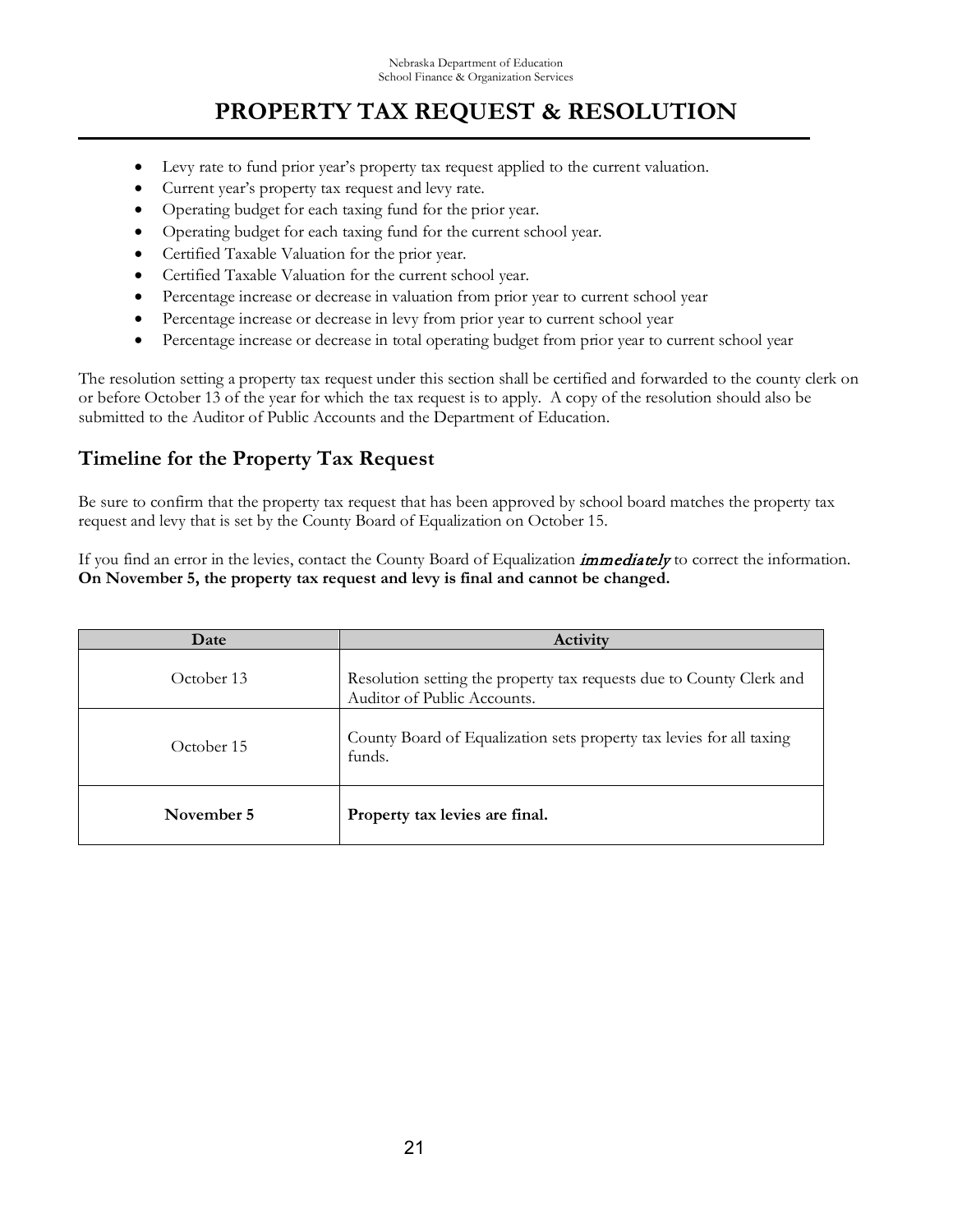**Access to Prior Year's Unused Budget Authority** – an amount equal to the lesser of 2% of the prior year's adjusted general fund expenditures or the prior year's total unused budget authority. This amount is calculated by the Department of Education.

**Adopted Budget**– the document adopted by a board of education. Provides the authority for a school district to make expenditures and generate tax dollars. Contains the estimated amounts of receipts and expenditures for each fund. Required by the Nebraska Budget Act. May also be referred to as the budget.

**Amended Budget**– the document that reflects a change in expenditures for any fund. Budgets may be amended through the last day of the school fiscal year (August 31). An amendment should occur whenever it has been determined the amount of budgeted expenditures originally adopted will not meet the financial needs of the school district.

**Applicable Allowable Reserve Percentage** determined by §79-1027. The percentage is based on the average daily membership (ADM) of a school district. Places a limitation on the amount of funds that may be budgeted as necessary cash reserves in the General Fund and Employee Benefit Fund and the total requirements in the Depreciation Fund.

**Assessed Valuation**– certified by the county assessor on or before August 20. Includes all real, personal and centrally assessed valuation in a school district. Used by the county board of equalization to determine the tax levy for each taxing fund in a school district.

**Basic Allowable Growth Rate–** determined by §77-3446 and §79-1025. The basic allowable growth rate for 2021/22 is 2.5%. May also be referred to as BAGR.

**Budget**– the document that provides the authority for a school district to make expenditures and generate tax dollars. Contains the estimated amounts of receipts and expenditures for each fund. Required by the Nebraska Budget Act. May also be referred to as the adopted budget or the School District Budget Form.

**Budget Authority**– the total amount of funds that may be budgeted to be expended during a school fiscal year. In the General Fund, this includes special education expenditures, special grant funds and non-special education expenditures.

**Budget Based Calculation** – a method for determining General Fund certified budget authority found in §79-1023(4). This calculation uses the prior year's budget information, and the ensuing year's Formula Needs.

**Budget Factors Certification**– a document provided by the Department of Education that notifies school districts of their budget authority. Includes required information for preparing the LC-2 for the ensuing school fiscal year.

**Certification of Taxable Value**– the document from the county assessor that certifies the amount of assessed valuation for the school district. A school district that has land in more than one county will receive this document from each county assessor.

**Certified Budget Authority** - the greater of the Budget Based Calculation, the Student Growth Adjustment, or the Formula Needs Calculation for the General Fund. Certified budget authority plus Access to Prior Year's Unused Budget Authority is the amount that must stay within the expenditure limitation.

**Exclusions**– items that are removed from the levy limitation or the General Fund expenditure limitation. Levy limitation exclusions are found in §77-3442 and expenditure limitation exclusions are found in §79-1003(40) and §79- 1028.01.

**Expenditure Limitation**– a restriction or limit in General Fund budgeted expenditures for a school district. May also be referred to as the General Fund spending lid.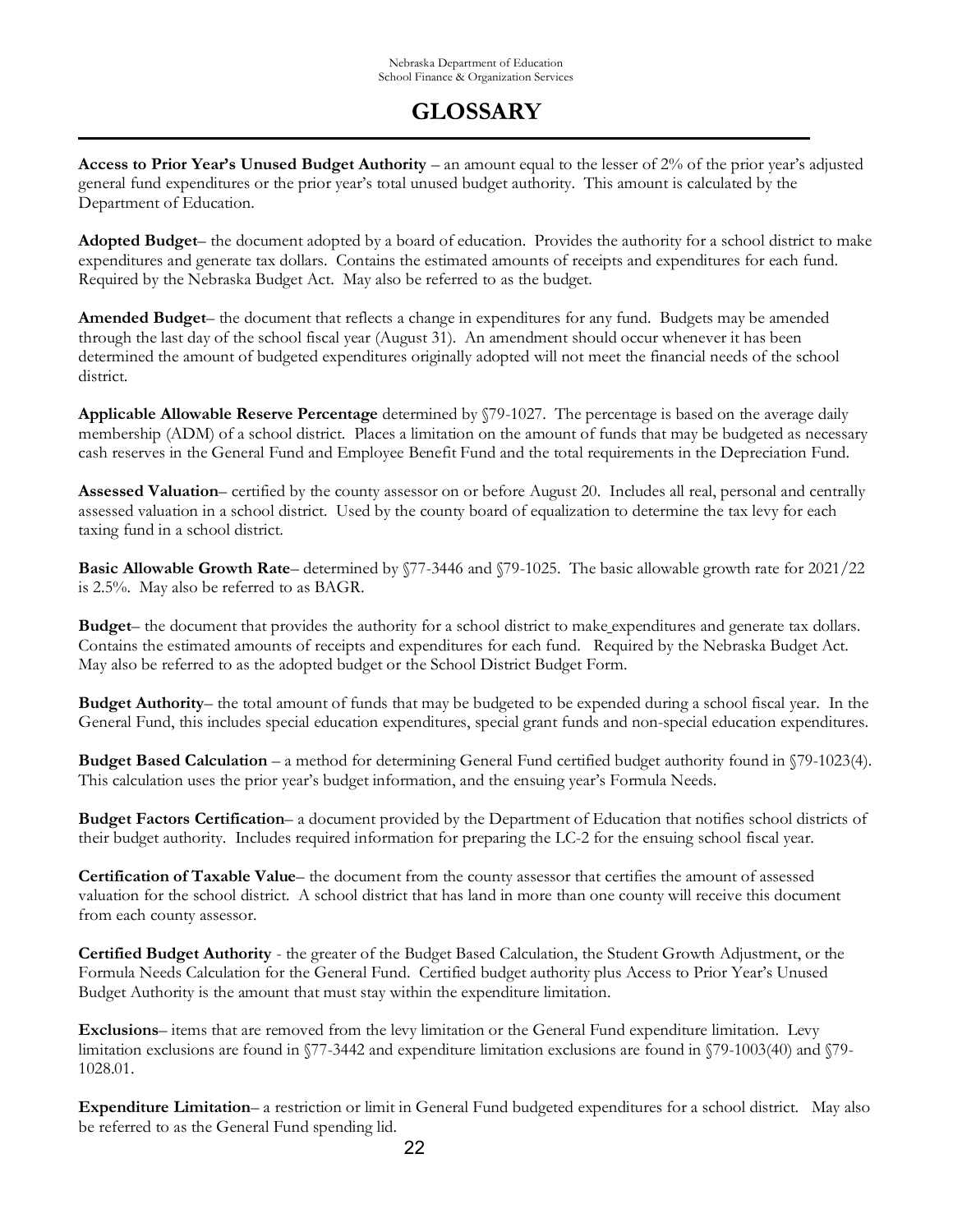**Formula Needs Based Calculation** – a method for determining General Fund certified budget authority found in §79-1023(3). This calculation uses the total formula needs certified for the ensuing school fiscal year and the budgeted special education expenditures from the prior school fiscal year.

**General Fund Budget of Disbursements and Transfers**– the total amount of disbursements a school district estimates spending during a school fiscal year. A school district may not exceed this total amount. May also be referred to as General Fund Budget of Expenditures.

**LC-2**– the Lid Computation form. The LC-2 assists a school district in preparing the budget to stay within the statutory expenditure limitation. The LC-2 is available as an online data collection through the NDE Portal. May also be referred to as the Lid Computation Form or the Budget Form LC-2.

**Levy**– the rate at which property is taxed based on each \$100 of assessed valuation. Restricted by §77-3442. School districts are under a statutory maximum levy plus exclusions. May also be referred to as the tax rate.

**Levy Exclusions**– items that are removed from the statutory maximum levy calculation. Levy limitation exclusions are found in §77-3442.

Levy Limitation– a restriction on the tax requests for all taxing funds for a school district. The statutory maximum levy is \$1.05 plus exclusions per \$100 of assessed valuation for all taxing funds. Bond Principal and Interest are exempt from the Levy Limitation. May also be referred to as the levy lid.

**Local System**– a learning community, a unified system or a Class III, IV or V school district.

**Nebraska Budget Act**– the portions of state statute (§13-501 through §13-512) that refer to the budget practices and procedures that all political subdivisions must follow.

**Necessary Cash Reserve** – an amount of budgeted funds to provide a stable cash flow during a school fiscal year. Limited by the Applicable Allowable Reserve Percentage (only impacts the General, Depreciation and Employee Benefit Funds) or by 50% of the total expenditures in a budgeted fund less capital outlay.

**Notice of Amended Budget Hearing**– information that must be published in a newspaper of general circulation in a school district. Notifies the public of the time, day and place of a hearing to amend the current school fiscal year budget, the dollar amount of the amendment, and the reason for amending the budget. Must be published four days before the hearing. The Auditor of Public Accounts considers the day of publication **but not the day of the hearing** in the four-day requirement. Contains the proposed amendment to the current school fiscal year budget and also contains a copy of the originally published budget summary. May also be referred to as the Notice of Amended Budget Hearing and Budget Summary.

**Notice of Budget Hearing**– the form that must be published in a newspaper of general circulation in a school district. Notifies the public of the time, day and place of a hearing on the ensuing school fiscal year budget. Must be published four days before the hearing. The Auditor of Public Accounts considers the day of publication **but not the day of the** hearing in the four-day requirement. Details the total receipts, expenditures, cash reserves, and property tax request for the school district. May also be referred to as the Notice of Budget Hearing and Budget Summary.

**Notice of Special Hearing to Set Final Tax Request**– required by §77-1601.02. Provides notice to the taxpayer of the opportunity to provide input on the amount of property taxes being requested for the upcoming school fiscal year. The hearing notice must be published four days before the hearing. The Auditor of Public Accounts considers the day of publication **but not the day of the hearing** in the four-day requirement.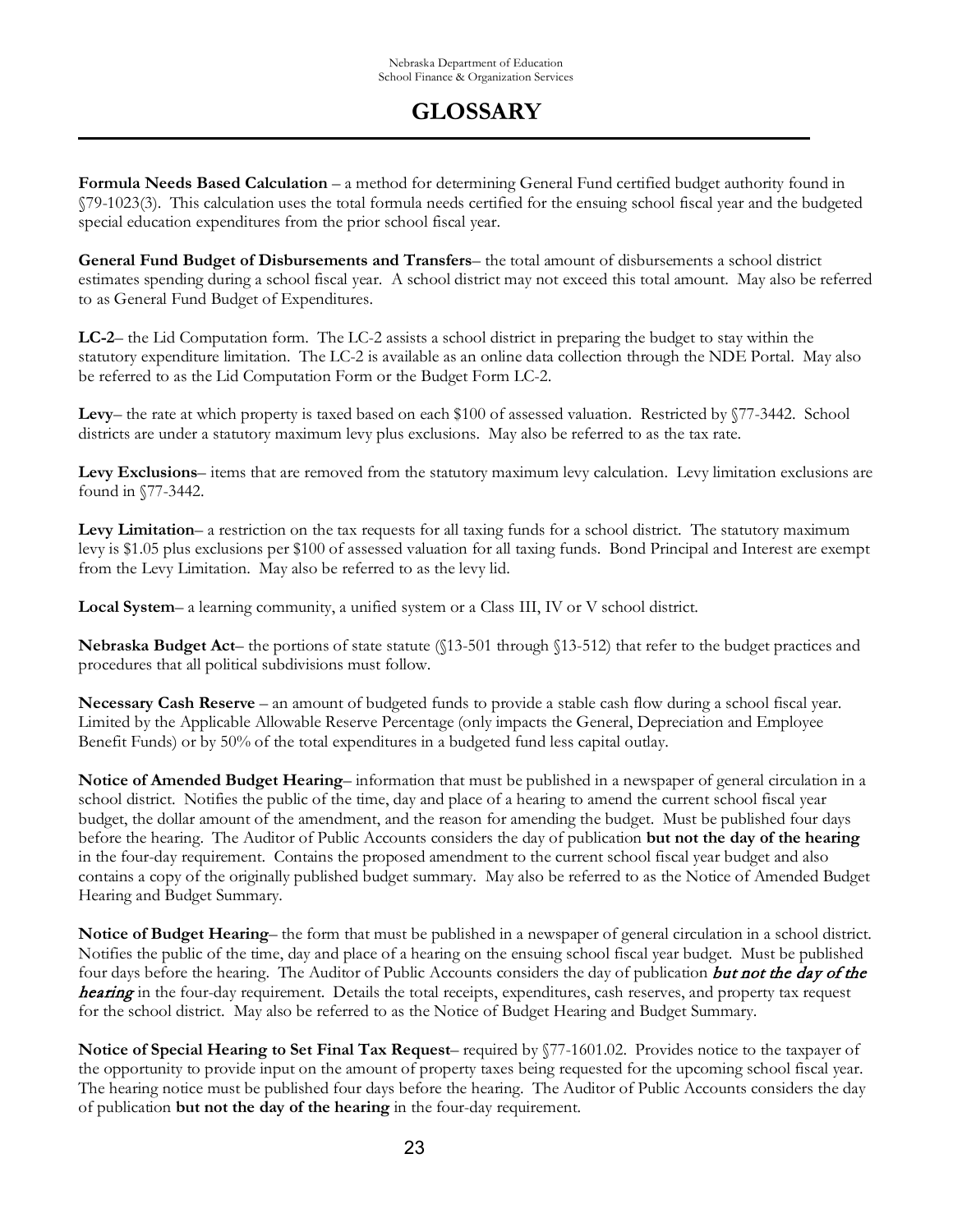**Notice of Summary of Changes**– information that must be published if the budget that was adopted is different from the budget information that was published in the Notice of Budget Hearing and Budget Summary. If this form is published within 20 days after the budget is adopted, no additional hearing is required.

**Proof of Publication**– received from the newspaper that provides documentation the notice of hearing was published. May also be referred to as the Affidavit of Publication.

**Property Tax Request**– the total dollar amount of funds that will need to be generated through taxes to meet the needs for the upcoming school fiscal year. Includes county treasurer's commission and an amount for delinquent taxes.

**Property Tax Resolution** – details the amount of property taxes required by the district to meet the needs for the upcoming school fiscal year. Includes the increase in the total operating budget, total tax request for each fund, the percentage increase (or decrease) in assessed property valuation for the district, the tax rate for each taxing fund, and the roll call vote of the board members. This document must be provided to County Clerks by October 13 each year.

**Schedule A** – an attachment to the School District Budget Form. Provides the amount of general fund expenditure exclusions.

**Schedule B** – an attachment to the School District Budget Form. Provides the amount of the total personal and real property tax request that is excluded from the levy limitation. Also calculates the amount of personal and real property tax request that is under the \$1.05 levy limitation

**Schedule D** – an attachment to the School District Budget Form. Identifies current year costs and future costs specified in the district superintendent contract. (§79-2401 to 79-2405)

**School District Budget Form**– the document from the State Auditor's Office that provides the authority for a school district to make expenditures and generate tax dollars. Contains the estimated amounts of receipts and expenditures for each taxing fund. Required by the Nebraska Budget Act. Also referred to as the budget or budget document.

**Special Education Budget of Disbursements and Transfers**– the estimated General Fund expenditures for special education activities. Includes instructional and transportation costs. May also be referred to as Special Education Budget of Expenditures or Special Education Expenditures.

**School Fiscal Year** –begins on September 1 and ends on August 31.

**Special Grant Funds**– exclusions to the General Fund expenditure limitation. State Board of Education approves the list of special grant funds for each school fiscal year. Special Grants are funds receipted and expended for a specific purpose. Special grant funds do not increase the property tax request for a school district.

**Spending Authority**– the total amount of expenditures actually budgeted in each fund on the School District Budget Form.

**Statutory Maximum Levy** – the maximum levy per \$100 of taxable value. The maximum General Fund levy for school districts is \$1.05 plus exclusions.

**Student Growth Adjustment** – a method for determining General Fund certified budget authority found in §79- 1023(3). This calculation uses the prior year's budget information and the ensuing year's Student Growth Adjustment component of State Aid.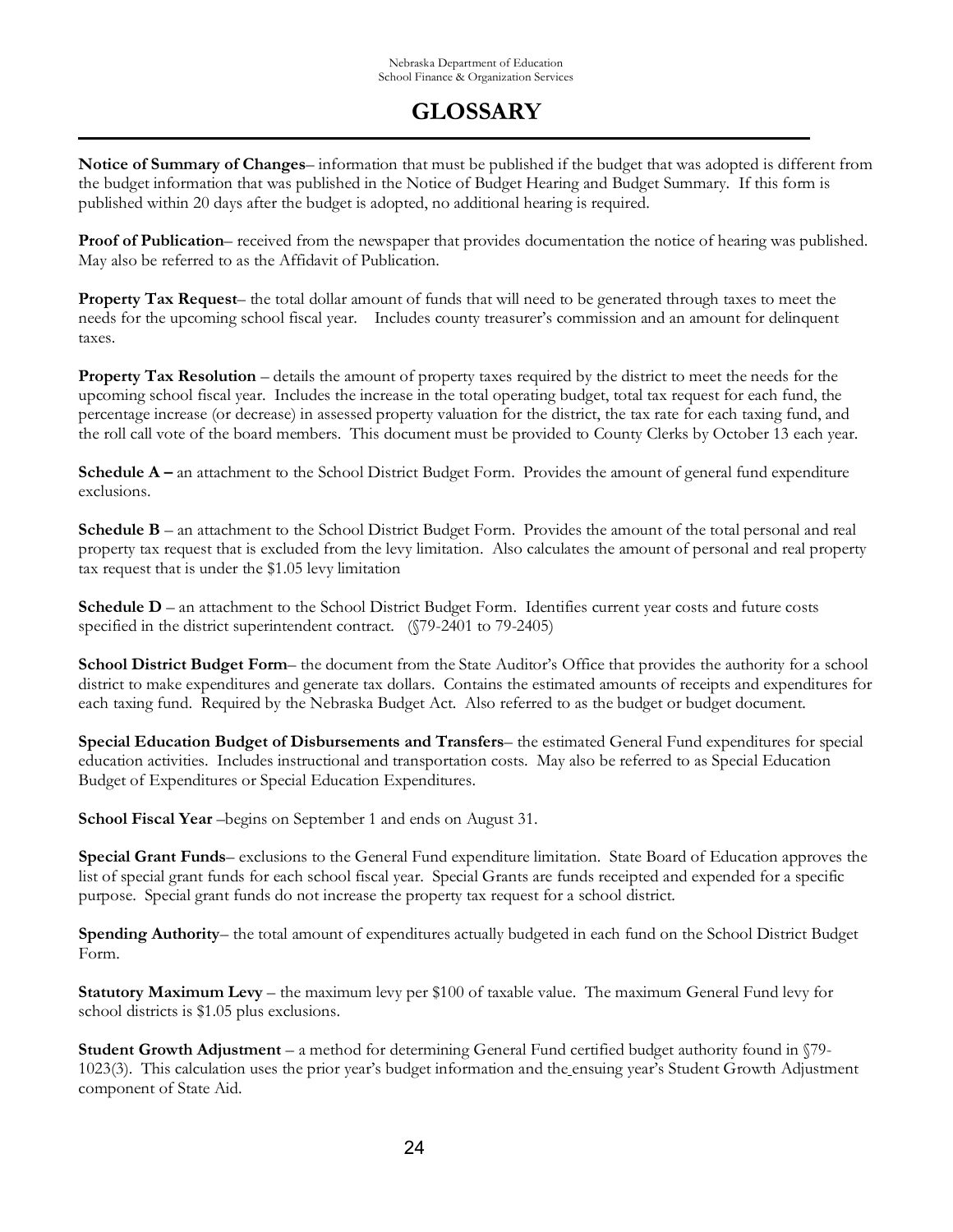**Student Growth Correction** – a State Aid data component used to determine Student Growth Adjustment budget authority. The difference between the Student Growth Adjustment component of State Aid and the average daily membership for the most recently available complete data year.

**Tax Equity and Educational Opportunities Support Act**– the statutory provisions for calculating and certifying State Aid and Budget Factors to school districts. May also be referred to as TEEOSA.

**Total Budget of Disbursements and Transfers**– the total amount of expenditures required to operate a school district for a school fiscal year. This amount is the maximum a school district may expend. May also be referred to as Total Budget of Expenditures.

**Total Unused Budget Authority**– the prior year's unused budget authority reduced by access to the prior year's unused budget authority and increased by the current year's unused budget authority. Total unused budget authority is calculated on the LC-2 and carries forward into future school fiscal years.

**Unused Budget Authority**– the difference between total allowable General Fund budget authority and total adjusted general fund budget of disbursements and transfers. Unused budget authority is calculated on the LC-2 and is a component of Total Unused Budget Authority.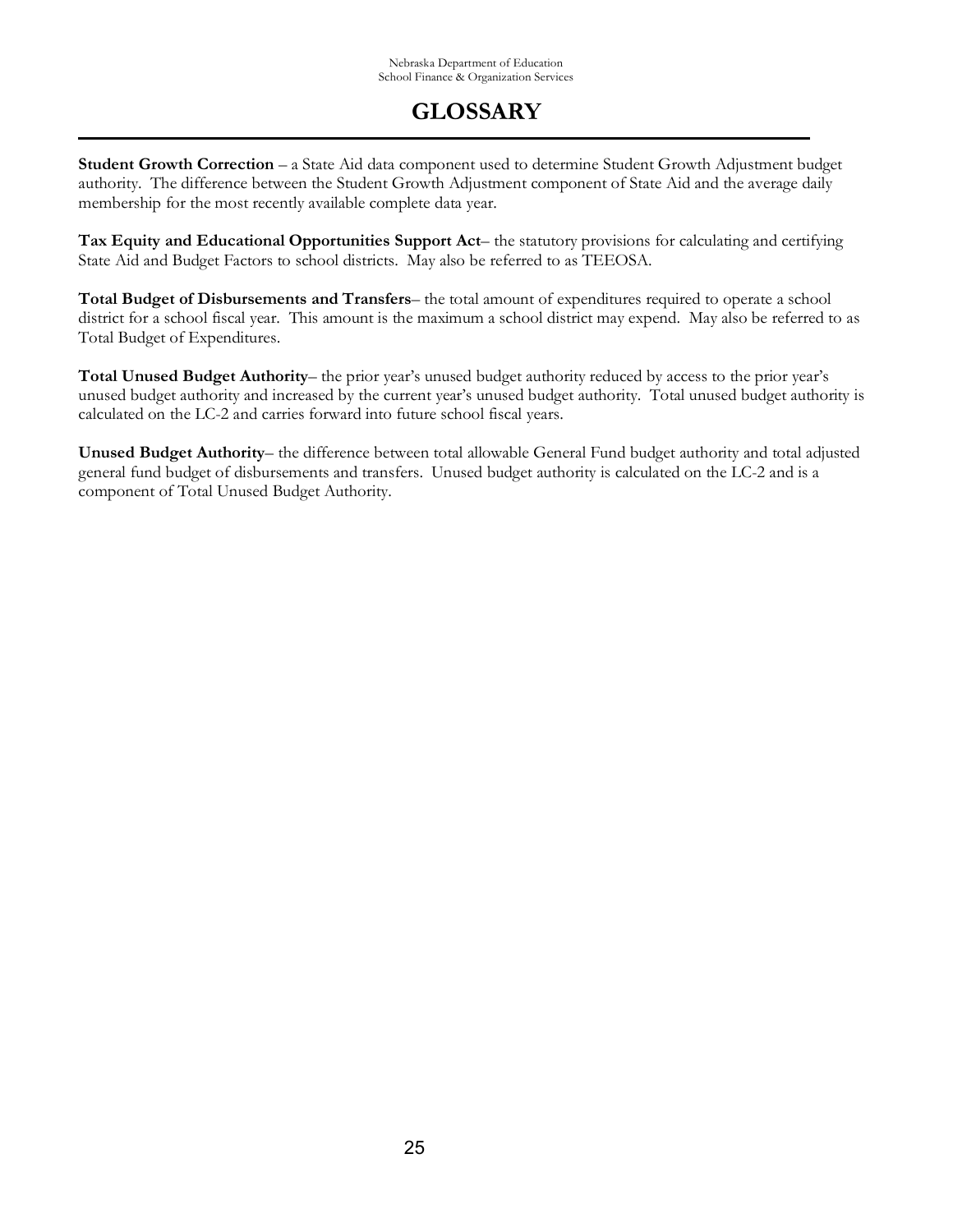## **BALLOT TO EXCEED LEVY LIMITATION**

### **Levy Override – Exceeding the Levy Limitation**

*Language taken from §77-3444(2)*

The following language can be used as an example of ballot language for the vote of district patrons. Districts are encouraged to consult with their legal counsel when developing ballot language best suited for the district.

The ballot may also contain the total levy being proposed and whether levy exclusions will be utilized above the total levy being requested.

"Shall *School district name}* be allowed to levy a property tax not to exceed

{Amount} cents per one hundred dollars of taxable valuation in excess of the limits

prescribed by law until fiscal year  ${Year}$  for the purposes of  ${Choose\ as\ many\ as}$ 

applicable: general operations; building construction, remodeling or site

acquisition; or both general operations and building acquisition, remodeling

or site acquisition.}*?*"

Complete the ballot with the following information:

- The name of your school district.
- The amount of the proposed increase over the statutory maximum tax levy.
- The numbers of years for the proposed tax levy.
- The purposes for the proposed levy.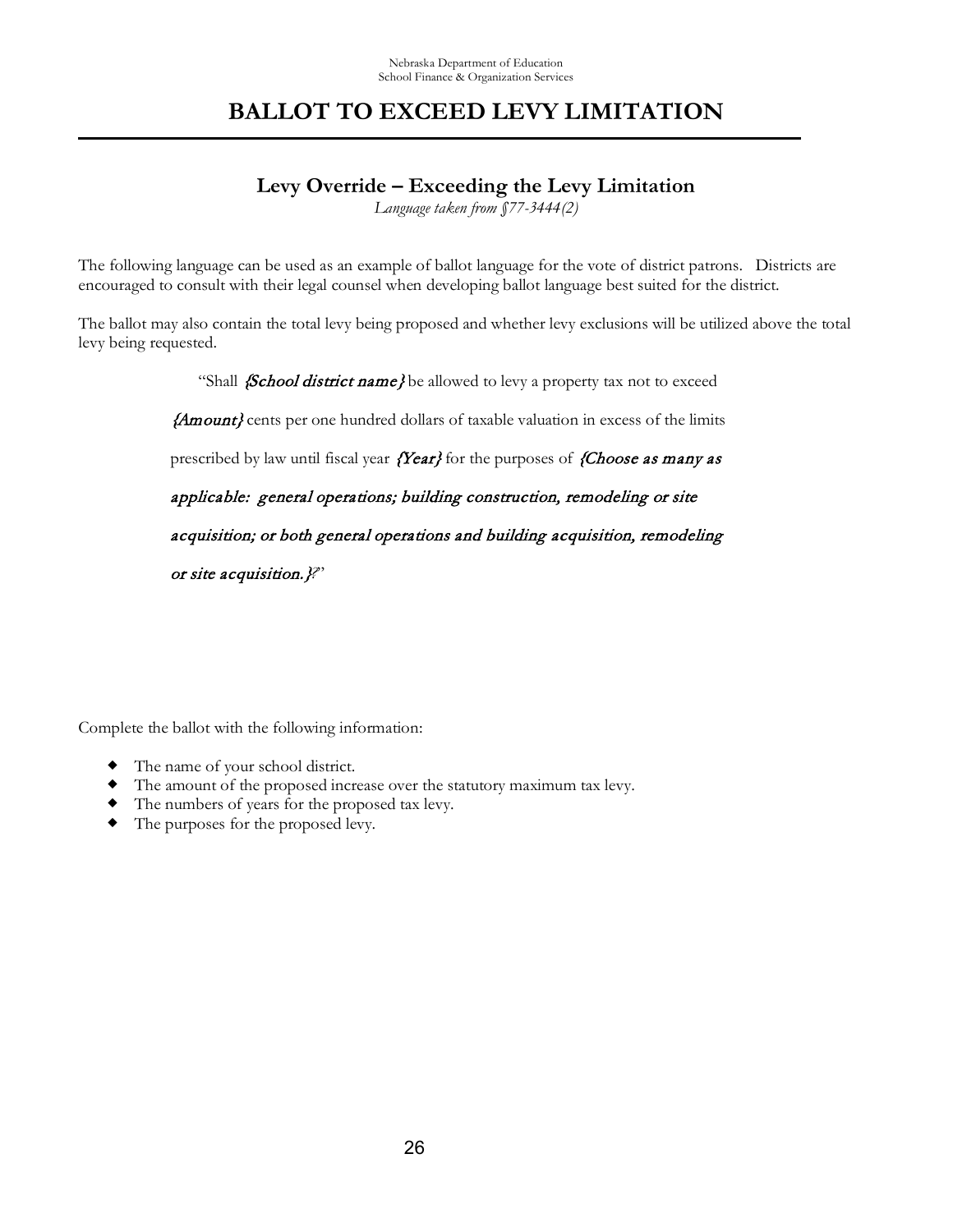## **BALLOT TO EXCEED EXPENDITURE LIMITATION**

### **Exceeding the Expenditure Limit**

The following language can be used as an example of ballot language for the vote of district patrons. Districts are encouraged to consult with their legal counsel when developing ballot language best suited for the district.

Please note that the amount of additional budget authority is accessed for only the year identified in the ballot language.

"Shall **(school district name)** be allowed to exceed the certified budget authority for the General Fund Budget of Expenditures prescribed by law and not including the provisions or exclusions found in §79-1028.01 by a sum of **(amount)** dollars for the (year) General Fund Budget of Expenditures?"

Complete the ballot with the following information:

- The name of your school district.
- The budget year of the proposed increase in budget authority.
- The amount of the proposed increase in budget authority.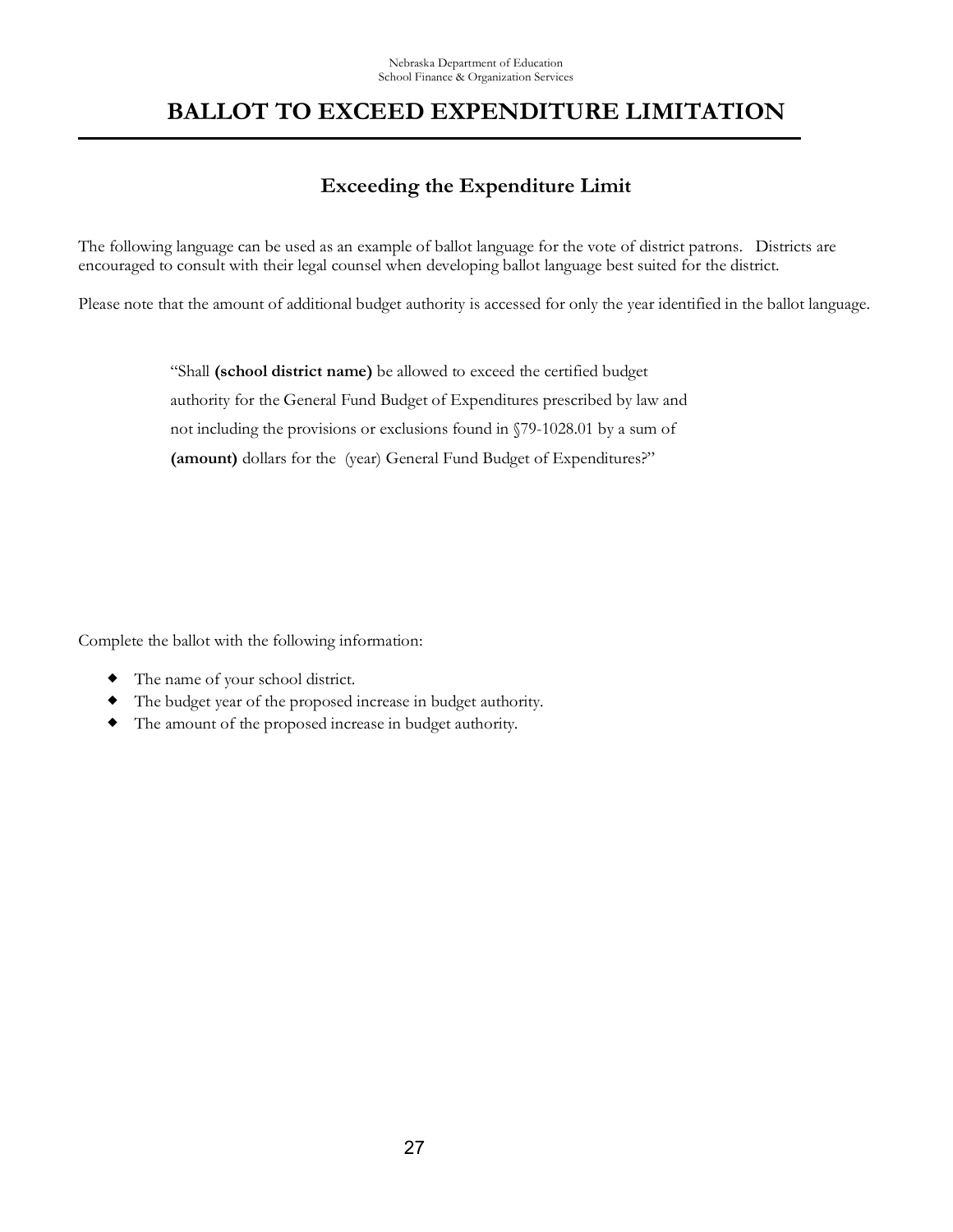## **PROPERTY TAX RESOLUTION - EXAMPLE**

This auto-fill form is available in the School District Budget Document.

| RESOLUTION SETTING THE PROPERTY TAX REQUEST                                                                                                                                             |                                                                                                                                                     |  |  |  |  |  |
|-----------------------------------------------------------------------------------------------------------------------------------------------------------------------------------------|-----------------------------------------------------------------------------------------------------------------------------------------------------|--|--|--|--|--|
|                                                                                                                                                                                         | <b>RESOLUTION NO.</b>                                                                                                                               |  |  |  |  |  |
| tax request; and                                                                                                                                                                        | WHEREAS, Nebraska Revised Statute 77-1601.02 provides that the Governing Body of<br>passes by a majority vote a resolution or ordinance setting the |  |  |  |  |  |
| WHEREAS, a special public hearing was held as required by law to hear and consider comments concerning                                                                                  |                                                                                                                                                     |  |  |  |  |  |
| the property tax request;                                                                                                                                                               |                                                                                                                                                     |  |  |  |  |  |
|                                                                                                                                                                                         |                                                                                                                                                     |  |  |  |  |  |
| 1. The 2021-2022 property tax request be set at:                                                                                                                                        |                                                                                                                                                     |  |  |  |  |  |
| General Fund: 5<br>Bond Fund: 5<br>Special Building Fund: 5<br>Qualified Capital Purpose <sup>5</sup><br>Undertaking Fund:                                                              |                                                                                                                                                     |  |  |  |  |  |
| 2. The total assessed value of property differs from last year's total assessed value by 0 percent.                                                                                     |                                                                                                                                                     |  |  |  |  |  |
| 3. The tax rate which would levy the same amount of property taxes as last year, when multiplied by the<br>new total assessed value of property would be 0 per \$100 of assessed value. |                                                                                                                                                     |  |  |  |  |  |
| tax rate to be 0 per \$100 of assessed value.                                                                                                                                           |                                                                                                                                                     |  |  |  |  |  |
| 5. Based on the proposed property tax request and changes in other revenue, the total operating budget                                                                                  | of will increase or decrease last year's budget by 0 percent.                                                                                       |  |  |  |  |  |
| 6. A copy of this resolution be certified and forwarded to the County Clerk on or before October 13, 2021.                                                                              |                                                                                                                                                     |  |  |  |  |  |
| Motion by ________, seconded by _______ to adopt Resolution #______.                                                                                                                    |                                                                                                                                                     |  |  |  |  |  |
| Voting yes were:                                                                                                                                                                        | Voting no were:                                                                                                                                     |  |  |  |  |  |
|                                                                                                                                                                                         |                                                                                                                                                     |  |  |  |  |  |
|                                                                                                                                                                                         |                                                                                                                                                     |  |  |  |  |  |
|                                                                                                                                                                                         |                                                                                                                                                     |  |  |  |  |  |
|                                                                                                                                                                                         |                                                                                                                                                     |  |  |  |  |  |
| Dated this day of 2021                                                                                                                                                                  |                                                                                                                                                     |  |  |  |  |  |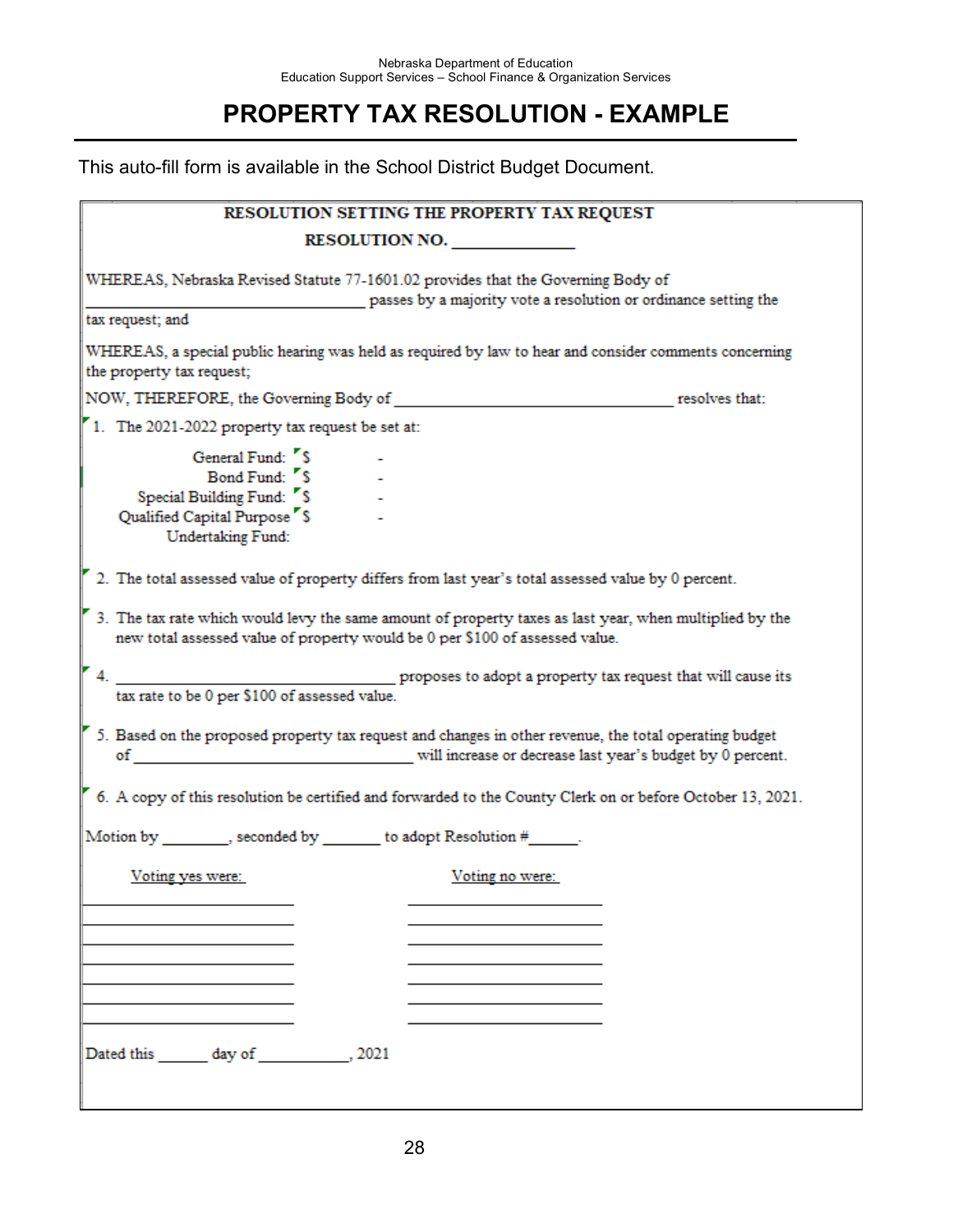## **BUDGET TIMELINE**

| Date                                             | <b>Budget Activity</b>                                                                                                                                                                                                                                                                                                                                                                                                                                                                                                                                                                                                                                                                                                                                                                                                                                                                                                                                                                                       |  |  |
|--------------------------------------------------|--------------------------------------------------------------------------------------------------------------------------------------------------------------------------------------------------------------------------------------------------------------------------------------------------------------------------------------------------------------------------------------------------------------------------------------------------------------------------------------------------------------------------------------------------------------------------------------------------------------------------------------------------------------------------------------------------------------------------------------------------------------------------------------------------------------------------------------------------------------------------------------------------------------------------------------------------------------------------------------------------------------|--|--|
| January 31                                       | Deadline for amendments to General, Depreciation & Employee Benefit Funds in<br>order to be included in certification of Budget Authority.                                                                                                                                                                                                                                                                                                                                                                                                                                                                                                                                                                                                                                                                                                                                                                                                                                                                   |  |  |
| March 15                                         | Deadline for notification of availability of the Retirement Incentive Plan (§79-855) and<br>Staff Development Assistance (§79-856) for school districts that are part of a<br>dissolution or merger                                                                                                                                                                                                                                                                                                                                                                                                                                                                                                                                                                                                                                                                                                                                                                                                          |  |  |
| March 1<br>(2020 Certification<br>Date April 23) | 2019/20 State Aid Certification<br>2019/20 General Fund Certified Budget Authority and Allowable Reserve<br>Percentage Certification                                                                                                                                                                                                                                                                                                                                                                                                                                                                                                                                                                                                                                                                                                                                                                                                                                                                         |  |  |
| April 15                                         | Reduction in Force deadline                                                                                                                                                                                                                                                                                                                                                                                                                                                                                                                                                                                                                                                                                                                                                                                                                                                                                                                                                                                  |  |  |
| Late June                                        | School District Budget Form, LC-2, Budget Text and related documents available                                                                                                                                                                                                                                                                                                                                                                                                                                                                                                                                                                                                                                                                                                                                                                                                                                                                                                                               |  |  |
| August 20                                        | Assessed valuation certified by county                                                                                                                                                                                                                                                                                                                                                                                                                                                                                                                                                                                                                                                                                                                                                                                                                                                                                                                                                                       |  |  |
| September 20                                     | Filing deadline for Budget and LC-2 to NDE, Auditor of Public Accounts, County<br>Clerk<br>Materials to submit:<br>School District Budget Form (Cover Page through Page 5)<br>Proof of Publications for Notice of Budget Hearing & Special Hearing to Set<br>٠<br>Final Tax Request<br>Property Tax Resolution<br>٠<br>Schedules A, B, D<br>Certification of Taxable Value<br>Sample Ballot and Certification of Election Results for successful election to<br>override the levy limitation (if applicable)<br>$LC-2$<br>The LC-2 (which includes the Special Grants Fund List) will be<br>٠<br>submitted online to NDE through the NDE Portal<br>A paper copy of the LC-2 & Special Grants Fund List will be filed<br>$\bullet$<br>with the Auditor of Public Accounts & the County Clerk<br>Sample Ballot and Certification of Election Results for successful election to<br>override the expenditure limitation (if applicable)<br>Board Minutes showing approval of district budget<br>Interlocal Form |  |  |
| October 13                                       | Resolutions setting all tax requests filed.                                                                                                                                                                                                                                                                                                                                                                                                                                                                                                                                                                                                                                                                                                                                                                                                                                                                                                                                                                  |  |  |
| November 5                                       | Tax requests become final                                                                                                                                                                                                                                                                                                                                                                                                                                                                                                                                                                                                                                                                                                                                                                                                                                                                                                                                                                                    |  |  |
| December 31                                      | Filing deadline for the Report of Joint Public Agency & Interlocal Agreements<br>File with the Auditor of Public Accounts                                                                                                                                                                                                                                                                                                                                                                                                                                                                                                                                                                                                                                                                                                                                                                                                                                                                                    |  |  |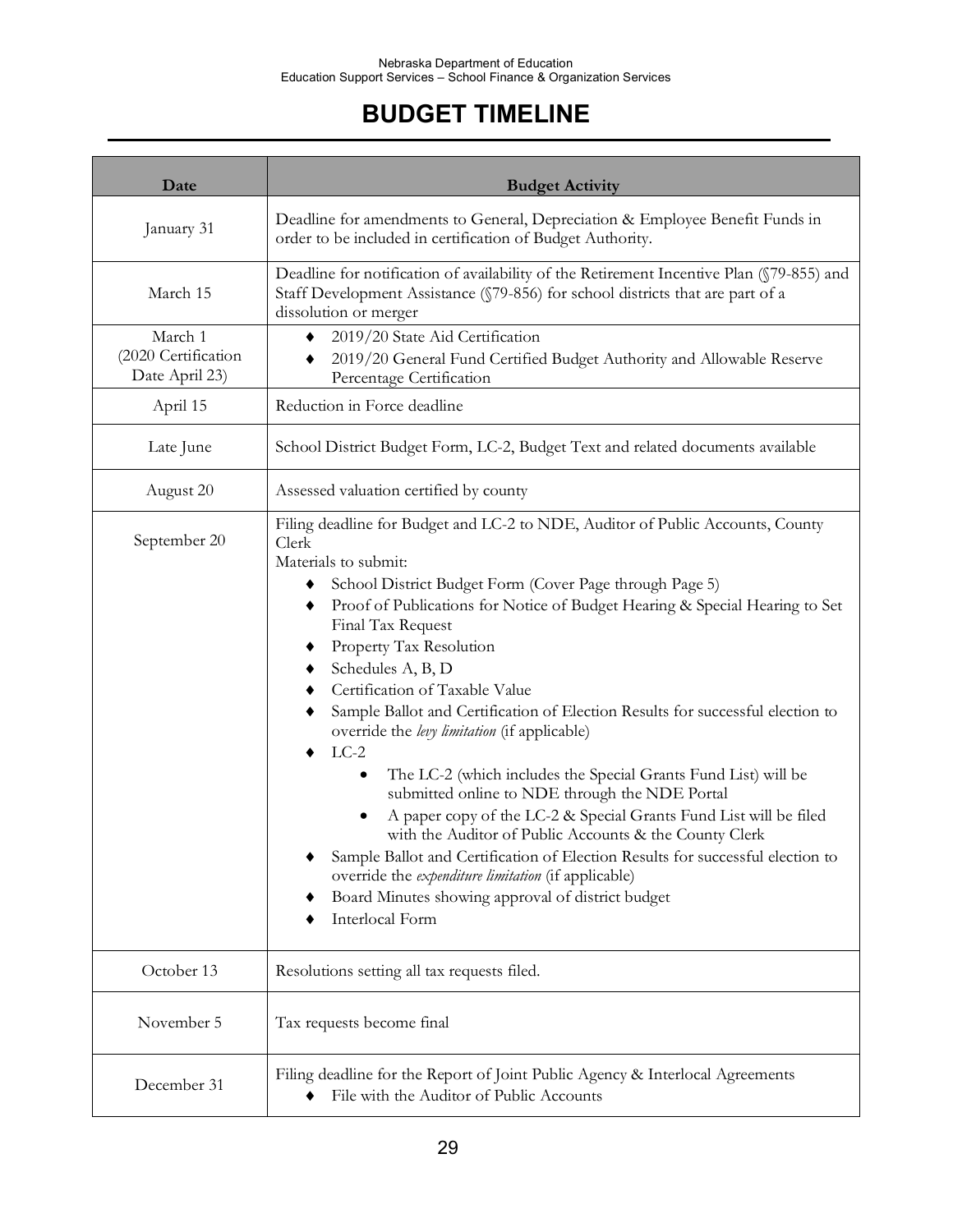## **LEVY & EXPENDITURE EXCLUSIONS**

| Levy Exclusions                              | <b>Expenditure Exclusions</b>                     |
|----------------------------------------------|---------------------------------------------------|
| Voluntary Termination Agreements             | Voluntary Termination Agreements                  |
| Certain Lease Purchase Contracts             |                                                   |
| Judgments Not Covered by Liability Insurance | Judgments Not Covered by Liability Insurance      |
| Special Building Fund Projects               |                                                   |
| <b>Bonded Indebtedness</b>                   |                                                   |
|                                              | Repairs to Infrastructure Due to Natural Disaster |
|                                              | <b>Distance Education Courses</b>                 |
|                                              | Retirement Contribution Increase                  |
|                                              | Retirement Incentive Plan                         |
|                                              | <b>Staff Development Assistance</b>               |
|                                              | Data Transmission Networks Exclusion              |
|                                              | 2018/19 Early Childhood Education Grants          |
|                                              | New Elementary Attendance Site(s)                 |
|                                              | Special Grant Funds                               |
|                                              | Special Education Expenditures                    |
|                                              | Native American Impact Aid                        |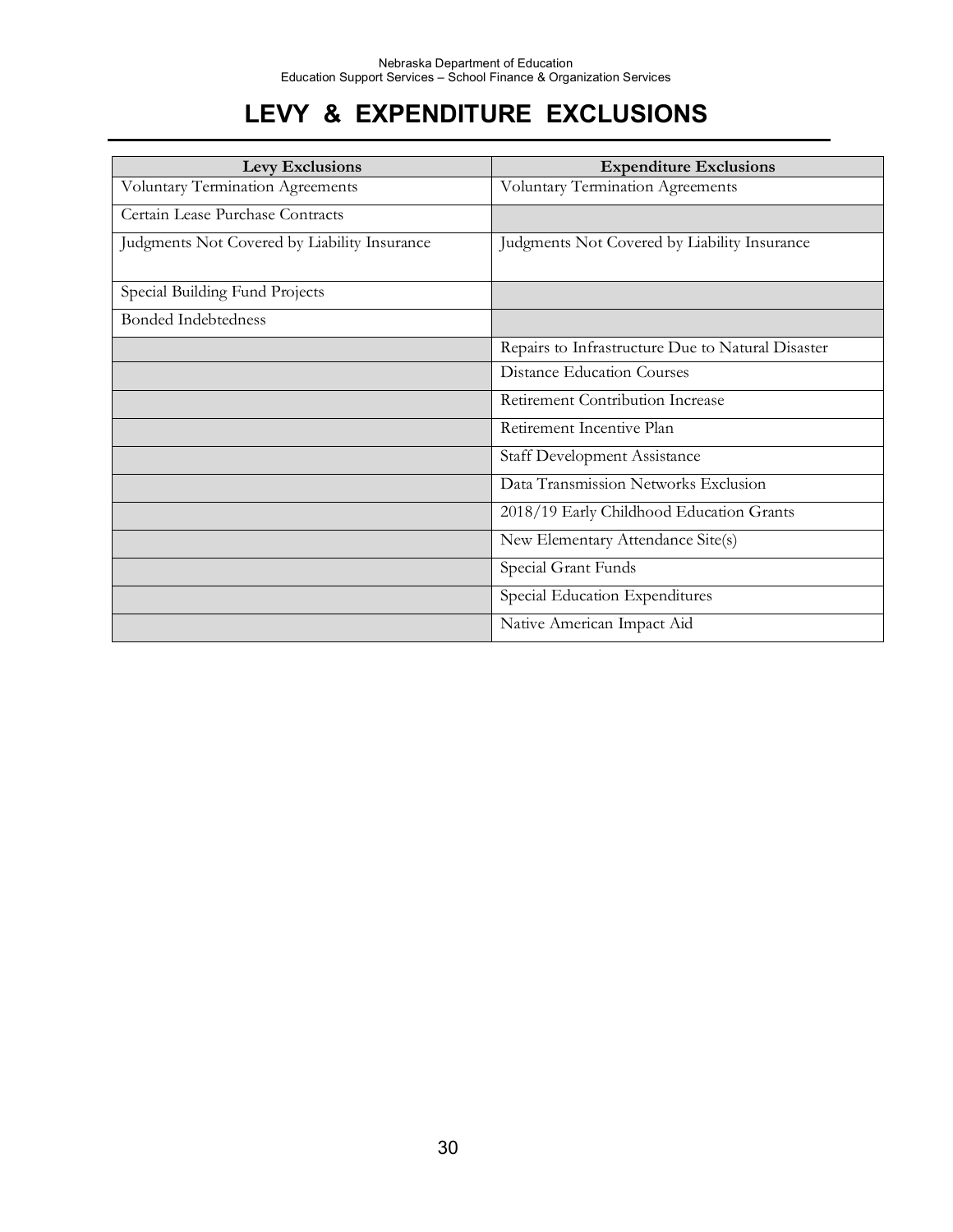### **TEMPLATE Retirement Contribution Increase**

(Current Date)

Nebraska Department of Education School Finance & Organization Services

#### RE: 2021/22 Retirement Contribution Increase (List Name of School District and County-District Number)

The school district is seeking approval from the State Board of Education for the Retirement Contribution Increase Expenditure Exclusion. The estimated increase in expenditures for the 2021/22 school fiscal year is shown below.

I understand if the State Board of Education approves the request, the school district will report the amount on Schedule A of the 2021/22 School District Budget Form. I also understand the approved amount will be part of the total amount from Schedule A that will be reported by the school district on Line B-130 of the 2021/22 LC-2.

| <b>Round to the Nearest Dollar</b>                                                   |      |  |  |  |  |
|--------------------------------------------------------------------------------------|------|--|--|--|--|
| 2021/22 Staff Salaries Subject to Retirement                                         | 1.10 |  |  |  |  |
| Retirement Contribution Increase at 9.88%<br>[Multiply amount on Line 1.10 by .0988] | 1.20 |  |  |  |  |
| Retirement Contribution Increase at 7.35%<br>[Multiply amount on Line 1.10 by .0735] | 1.30 |  |  |  |  |
| <b>Requested Retirement Contribution Increase</b><br><b>Expenditure Exclusion</b>    |      |  |  |  |  |
| [Subtract amount on Line 1.30 from amount<br>on Line 1.20]                           | 1.40 |  |  |  |  |

Applicable percentages are stated in state statute §79-958 and 79-1028.

Please feel free to contact me if you have any questions related to this request.

Sincerely,

(Name of Superintendent) (List Name of School District and County-District Number)

rev. April 2021

Complete four highlighted areas before submitting form. Email the completed template to Michelle.Cartwright@nebraska.gov for State Board Approval.

Template available at:<https://www.education.ne.gov/fos/budgeting-school-district/>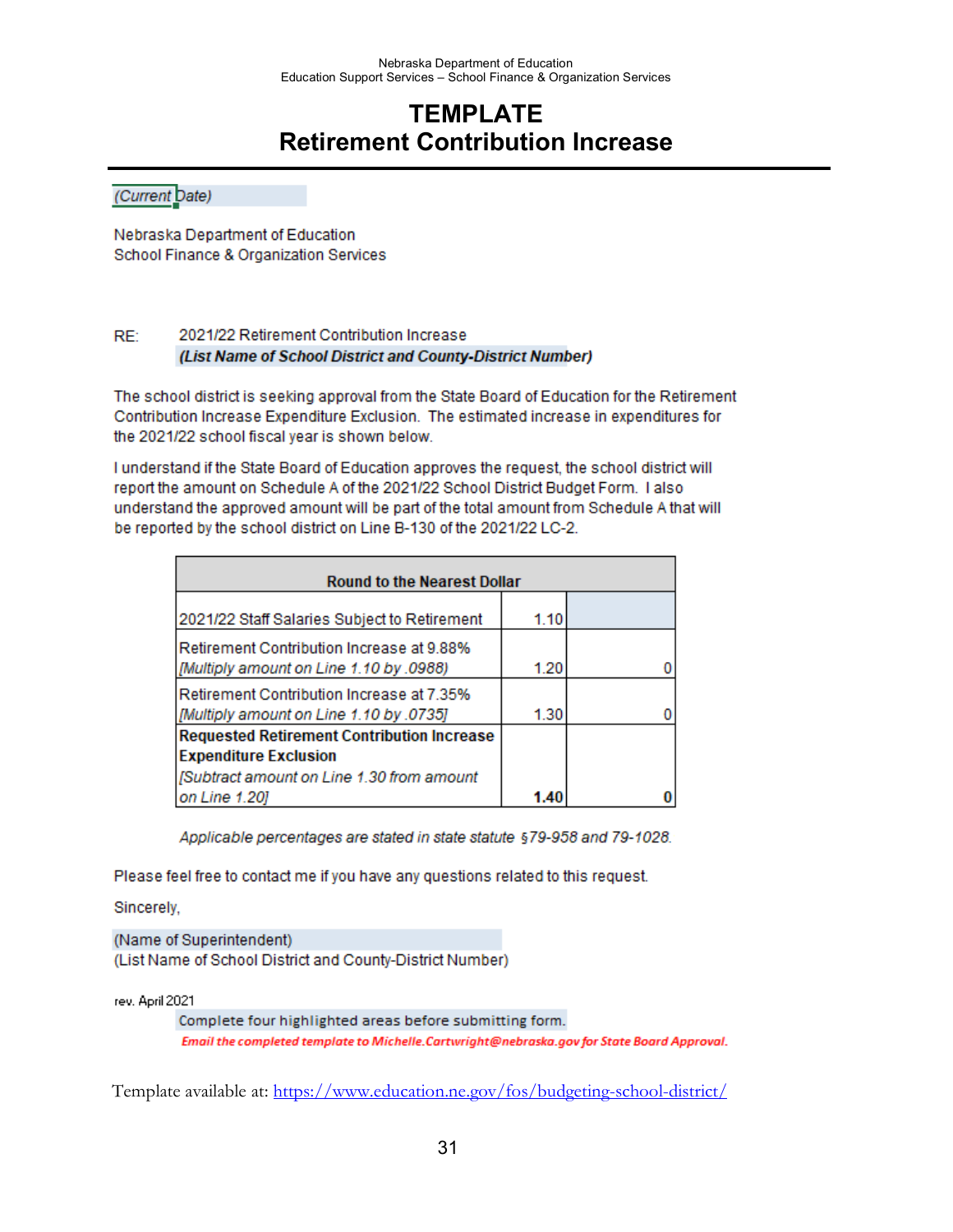### **TEMPLATE Voluntary Termination Exclusion**

### **Voluntary Termination Agreements** in place September 1, 2017 and after

#### (Date of Request)

Nebraska Department of Education School Finance & Organization Services **Lincoln NE** 

RE: 2021/22 Voluntary Termination Expenditure Exclusion (List Name of School District and County District Number)

Termination

Expenditure Exclusion. If the State Board of Education approves this request, the expenditure exclusion amount will be shown on Schedule A of the 2021/22 School District Budget Form and will be included on Line B-130 of the 2021/22 LC-2.

Voluntary Termination Agreements in place beginning September 1, 2017 for Certificated Teachers and are not part of a Voluntary Termination Agreement resulting from a Collective Bargaining Agreement.

| Total amount being paid as incentives during the 2021/22 school year for these agreements:                                                                               |  |
|--------------------------------------------------------------------------------------------------------------------------------------------------------------------------|--|
| <b>Total Annual Salary &amp; Benefits of terminating teachers:</b><br><b>Total Annual Salary &amp; Benefits of replacement teachers:</b><br>Net savings over 5 years: \$ |  |
| <b>Expenditure Exclusion Request:</b>                                                                                                                                    |  |

This is also verification that the Voluntary Termination Agreements listed above meet all of the qualifying criteria to be utilized as an expenditure exclusions as required in §79-1028.01 & 79-8,142.

(Name of Superintendent) (List Name of School District and County District Number)

Complete all highlighted areas before submitting form. Email the completed templates to Michelle.Cartwright@nebraska.gov for State Board Approval.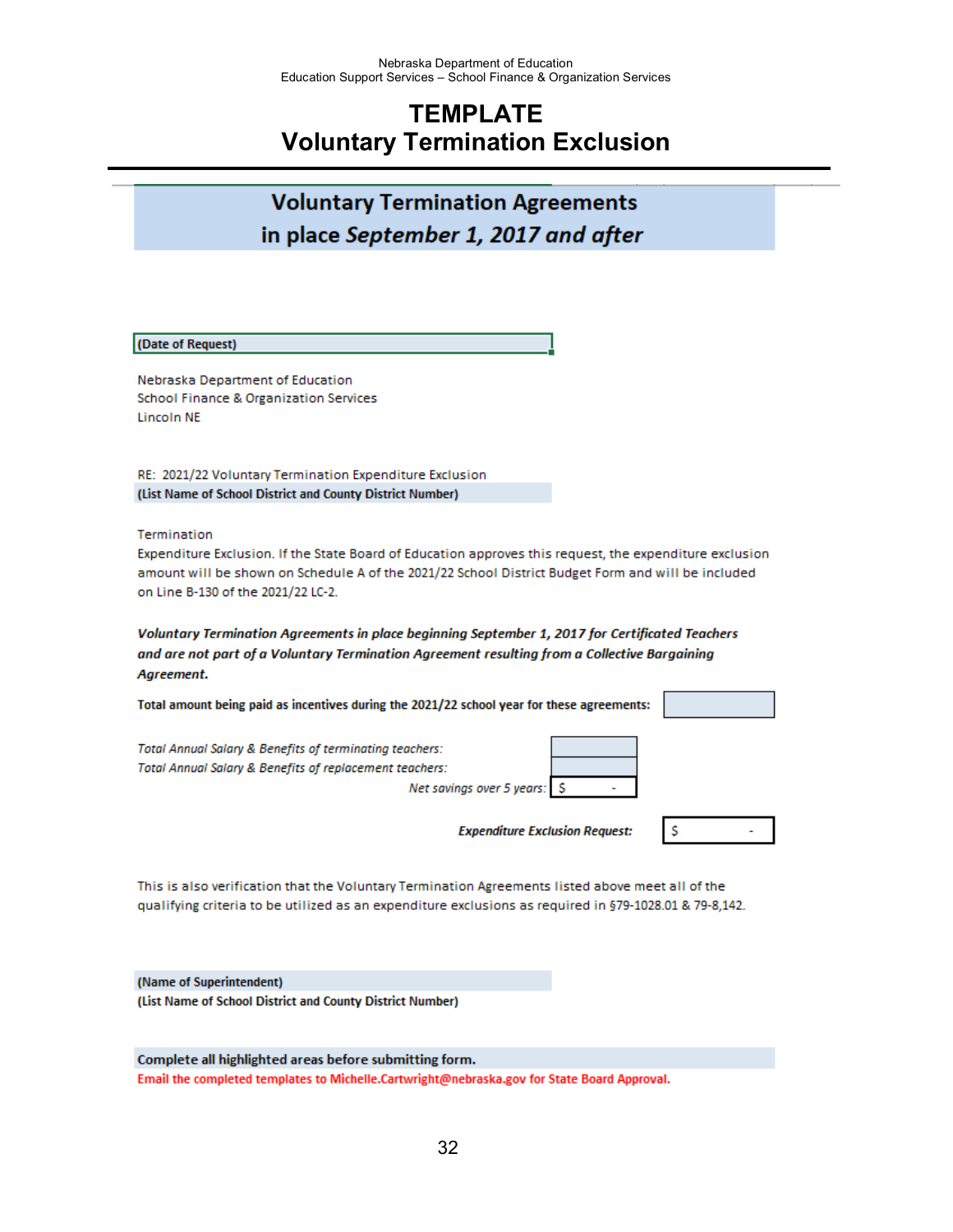### **TEMPLATE Voluntary Termination Exclusion**

|                                        |                                                                                                                                                    | For Voluntary Termination Agreements in place<br>September 1, 2017 and after                                                                                                                                                                                                                                                                                   |  |
|----------------------------------------|----------------------------------------------------------------------------------------------------------------------------------------------------|----------------------------------------------------------------------------------------------------------------------------------------------------------------------------------------------------------------------------------------------------------------------------------------------------------------------------------------------------------------|--|
|                                        |                                                                                                                                                    |                                                                                                                                                                                                                                                                                                                                                                |  |
| (CURRENT DATE)                         |                                                                                                                                                    |                                                                                                                                                                                                                                                                                                                                                                |  |
| Nebraska Department of Education       |                                                                                                                                                    |                                                                                                                                                                                                                                                                                                                                                                |  |
| School Finance & Organization Services |                                                                                                                                                    |                                                                                                                                                                                                                                                                                                                                                                |  |
| PO Box 94987                           |                                                                                                                                                    |                                                                                                                                                                                                                                                                                                                                                                |  |
| Lincoln NE 68509                       |                                                                                                                                                    |                                                                                                                                                                                                                                                                                                                                                                |  |
|                                        |                                                                                                                                                    |                                                                                                                                                                                                                                                                                                                                                                |  |
|                                        | RE: 2020/21 Voluntary Termination Expenditure Exclusion                                                                                            |                                                                                                                                                                                                                                                                                                                                                                |  |
|                                        | (Name of School District) (Co District Number)                                                                                                     |                                                                                                                                                                                                                                                                                                                                                                |  |
|                                        |                                                                                                                                                    | The school district is requesting approval from the State Board of Education for the Voluntary Termination Expenditure Exclusion.<br>If the State Board of Education approves this request, the expenditure exclusion amount will be shown on Schedule A of the<br>2020/21 School District Budget Form and will be included on Line B-130 of the 2020/21 LC-2. |  |
|                                        |                                                                                                                                                    |                                                                                                                                                                                                                                                                                                                                                                |  |
|                                        |                                                                                                                                                    | Voluntary Termination Agreements in place beginning September 1, 2017 for Certificated Teachers<br>and are not part of a Voluntary Termination Agreement resulting from a Collective Bargaining Agreement.                                                                                                                                                     |  |
|                                        | Total amount being paid as incentives during the 2020/21 school year for these agreements:                                                         |                                                                                                                                                                                                                                                                                                                                                                |  |
|                                        | Total Annual Salary & Benefits of terminating teachers:<br>Total Annual Salary & Benefits of replacement teachers:<br>Net savings over 5 years: \$ |                                                                                                                                                                                                                                                                                                                                                                |  |
|                                        |                                                                                                                                                    | <b>Expenditure Exclusion Request:</b> \$                                                                                                                                                                                                                                                                                                                       |  |
|                                        | as an expenditure exclusions as required in §79-1028.01 and 79-8,142.                                                                              | This is also verification that the Voluntary Termination Agreements listed above meet all of the qualifying criteria to be utilized                                                                                                                                                                                                                            |  |
| Name and Signature of Superintendent   |                                                                                                                                                    |                                                                                                                                                                                                                                                                                                                                                                |  |
|                                        | Email the completed templates to Michelle.Cartwright@nebraska.gov for State Board Approval.                                                        |                                                                                                                                                                                                                                                                                                                                                                |  |

Template available at:<https://www.education.ne.gov/fos/budgeting-school-district/>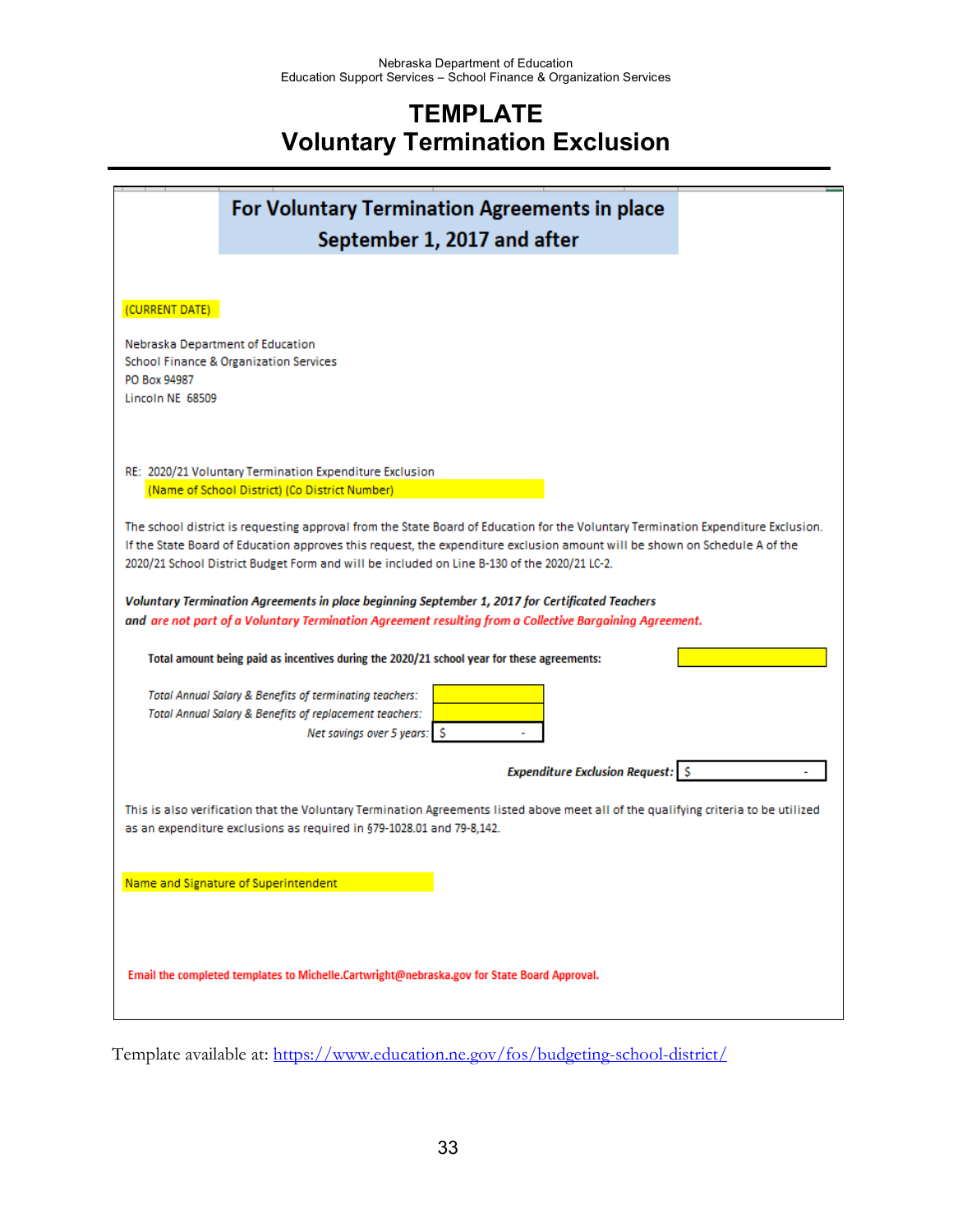### **TEMPLATE Voluntary Termination Exclusion**

### **Voluntary Termination Agreements** in place prior to September 1, 2017

#### (Date of Request)

Nebraska Department of Education School Finance & Organization Services **Lincoln NE** 

RE: 2021/22 Voluntary Termination Expenditure Exclusion (List Name of School District and County District Number)

The school district is requesting approval from the State Board of Education for the Voluntary Termination Expenditure Exclusion. If the State Board of Education approves this request, the expenditure exclusion amount will be shown on Schedule A of the 2021/22 School District Budget Form and will be included on Line B-130 of the 2021/22 LC-2.

#### Our request qualifies under the following timeframe criteria:

- Amount being paid during the 2021/22 school year for Voluntary  $1)$ Terminations occuring prior to July 1, 2009:
- Amounts being paid during the 2021/22 school year for Voluntary  $2)$ Terminations occuring between 8/31/2011 and 8/31/2013:
- Amounts being paid during the 2021/22 school year for agreements 3) approved prior to the 2017/18 school year:

For agreements approved to begin with the 2021/22 year, district

3a) must show a net savings in salary and benefit costs over a five year period. Complete info below:

Total annual salary & Benefits of terminating staff: Total Annual Salary & Benefits of replacement staff: Net Savings over 5 years: \$

**Expenditure Exclusion Request:** 



Ŝ

(Name of Superintendent)

(List Name of School District and County District Number)

Complete all highlighted areas before submitting form.

Template available at:<https://www.education.ne.gov/fos/budgeting-school-district/>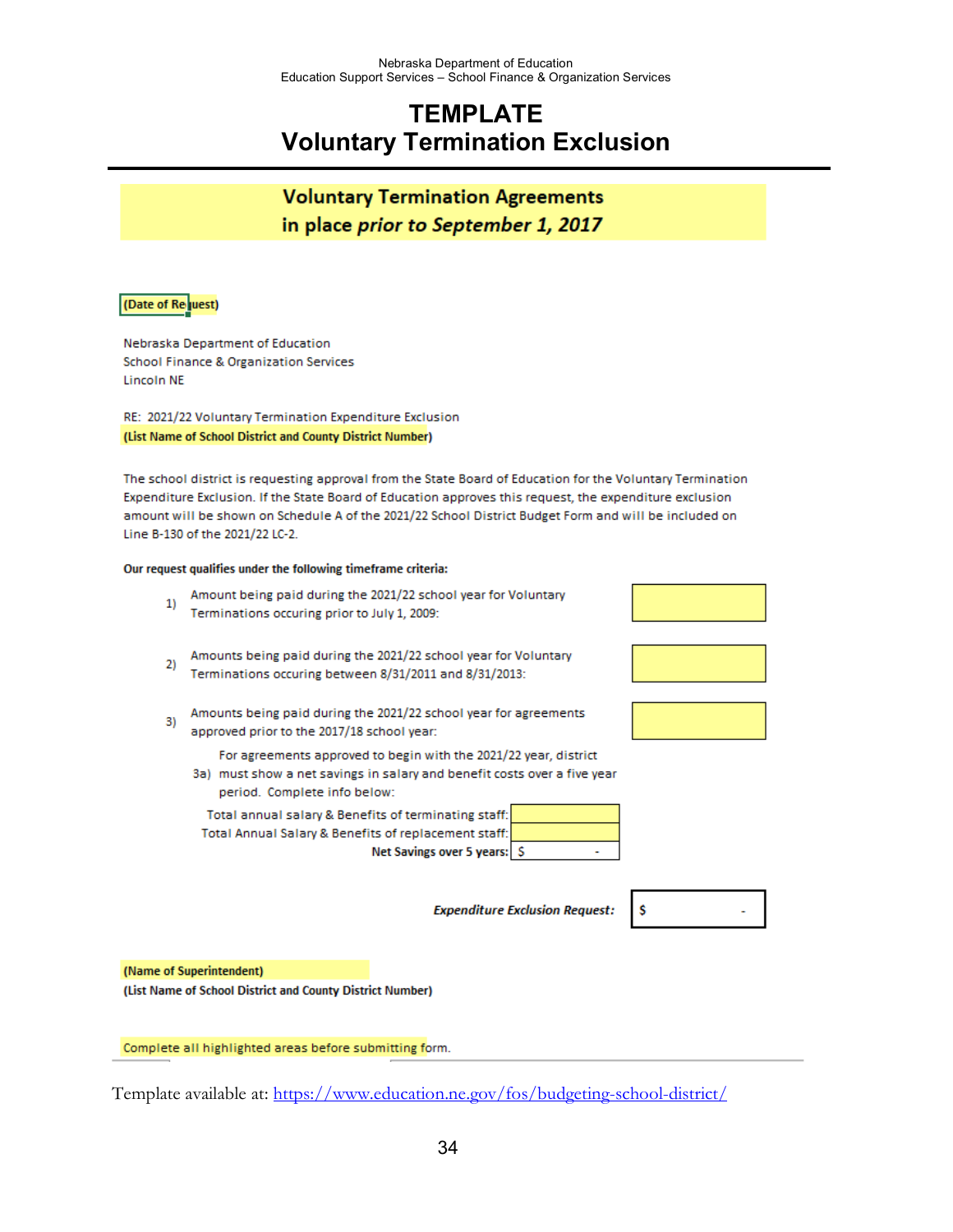### **TEMPLATE Early Childhood Education Grant Exclusion**

### 2021/22 Expenditure Exclusion: 2020/21 Early Childhood Education Grants

The following districts can request an expenditure exclusion for an amount equal to their 2020/21 Childhood Education Grant (and increased by the Basic Allowable Growth Rate).

Following State Board Approval, the 2021/22 Early Childhood Grants Expenditure Exclusion will appear on the 2021/22 LC-2 on Line A-772 (Early Childhood Expenditure Exclusion).

|         |                            |               |    | <b>Amount to</b><br>request as the |
|---------|----------------------------|---------------|----|------------------------------------|
|         |                            | 2020/21       |    | 2021/22                            |
|         | <b>Eligible Districts</b>  | Grant         |    | <b>Expenditure</b>                 |
|         | for 2021/22 School Year    | Amount        |    | <b>Exclusion</b>                   |
| 01-0003 | Kenesaw                    | \$<br>130,000 | Ś  | 133,250                            |
| 01-0090 | <b>Adams Central</b>       | \$<br>158,400 | \$ | 162,360                            |
| 10-0007 | Kearney                    | \$<br>80,000  | Ś  | 82,000                             |
| 16-0006 | Valentine                  | \$<br>99,738  | \$ | 102,231                            |
| 40-0002 | <b>Grand Island Public</b> | \$<br>216,672 | Ś  | 222,089                            |
| 55-0148 | Malcolm                    | \$<br>130,000 | \$ | 133,250                            |
| 56-0001 | <b>North Platte</b>        | \$<br>158,451 | Ś  | 162,412                            |
| 71-0001 | <b>Columbus Public</b>     | \$<br>50,000  | \$ | 51,250                             |
| 77-0027 | Papillion-La Vista         | \$<br>50,000  | Ś  | 51,250                             |
| 93-0012 | York                       | \$<br>130,000 | Ś  | 133,250                            |

2020/21 Early Childhood Education Grant amounts have been increased by the 2021/22 Basic Allowable Growth Rate (2.5% BAGR) to calculate the amount that can be requested as the 2021/22 Expenditure Exclusion.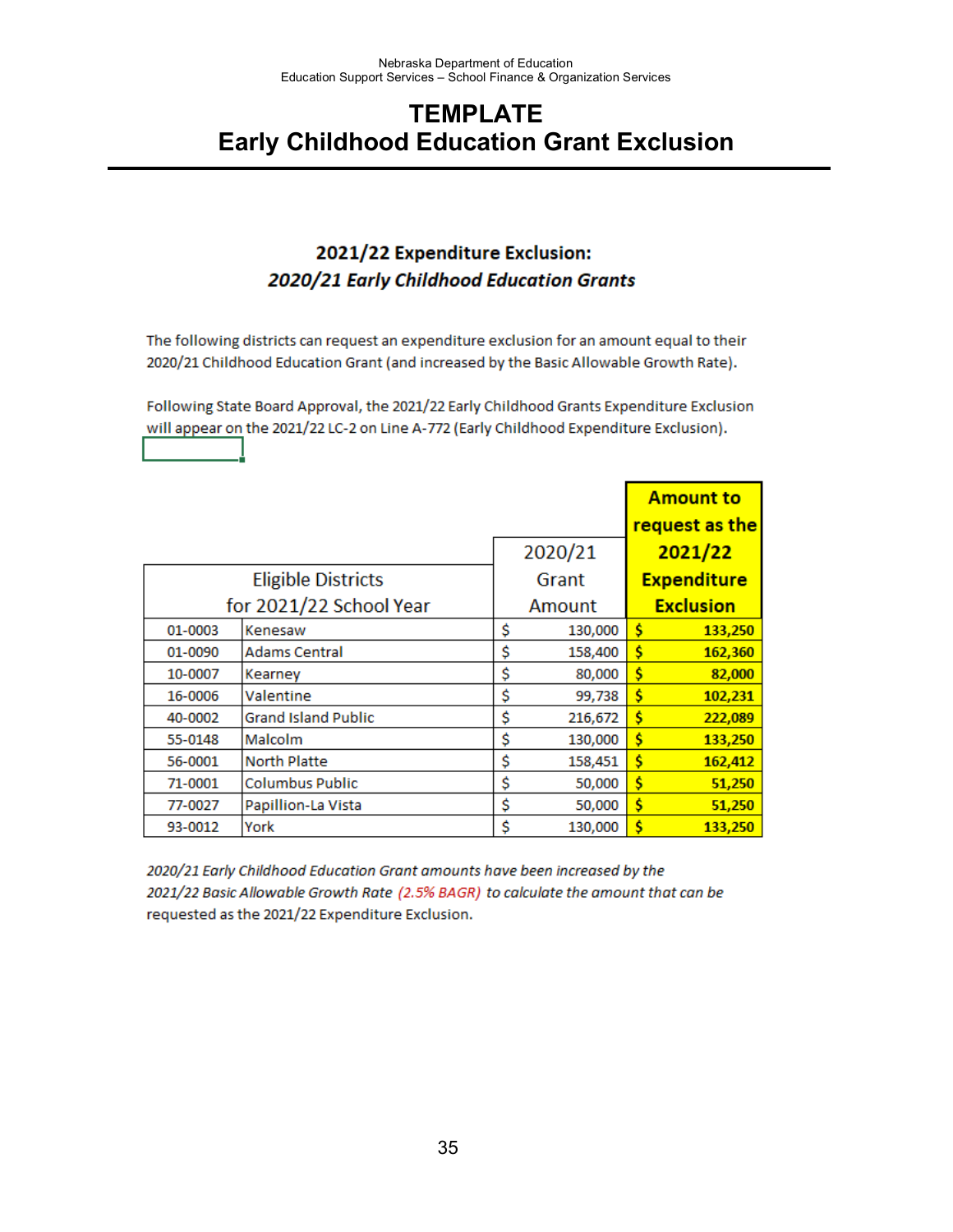## **TEMPLATE Early Childhood Education Grant Exclusion**

2021/22 Early Childhood Education Grant Expenditure Exclusion Request

(Current Date)

Nebraska Department of Education School Finance & Organization Services Lincoln NE

RE: 2021/22 Early Childhood Education Grant Expenditure Exclusion Request (List Name of School District and Co-District #)

As an eligible school district, we are requesting approval from the State Board of Education for the Early Childhood Education Grant Expenditure in the amount of the 2020/21 Early Childhood Education Grant increased by 2.5% (or Early Childhood Education Expansion Grant) received by the district.

The amount requested as this expenditure exclusion is  $$$ 

Sincerely,

(Name of Superintendent) (List Name of School District and Co-District #)

Complete shaded areas before submitting request. Email the completed template to Michelle.Cartwright@nebraska.gov for State Board Approval.

Template available at:<https://www.education.ne.gov/fos/budgeting-school-district/>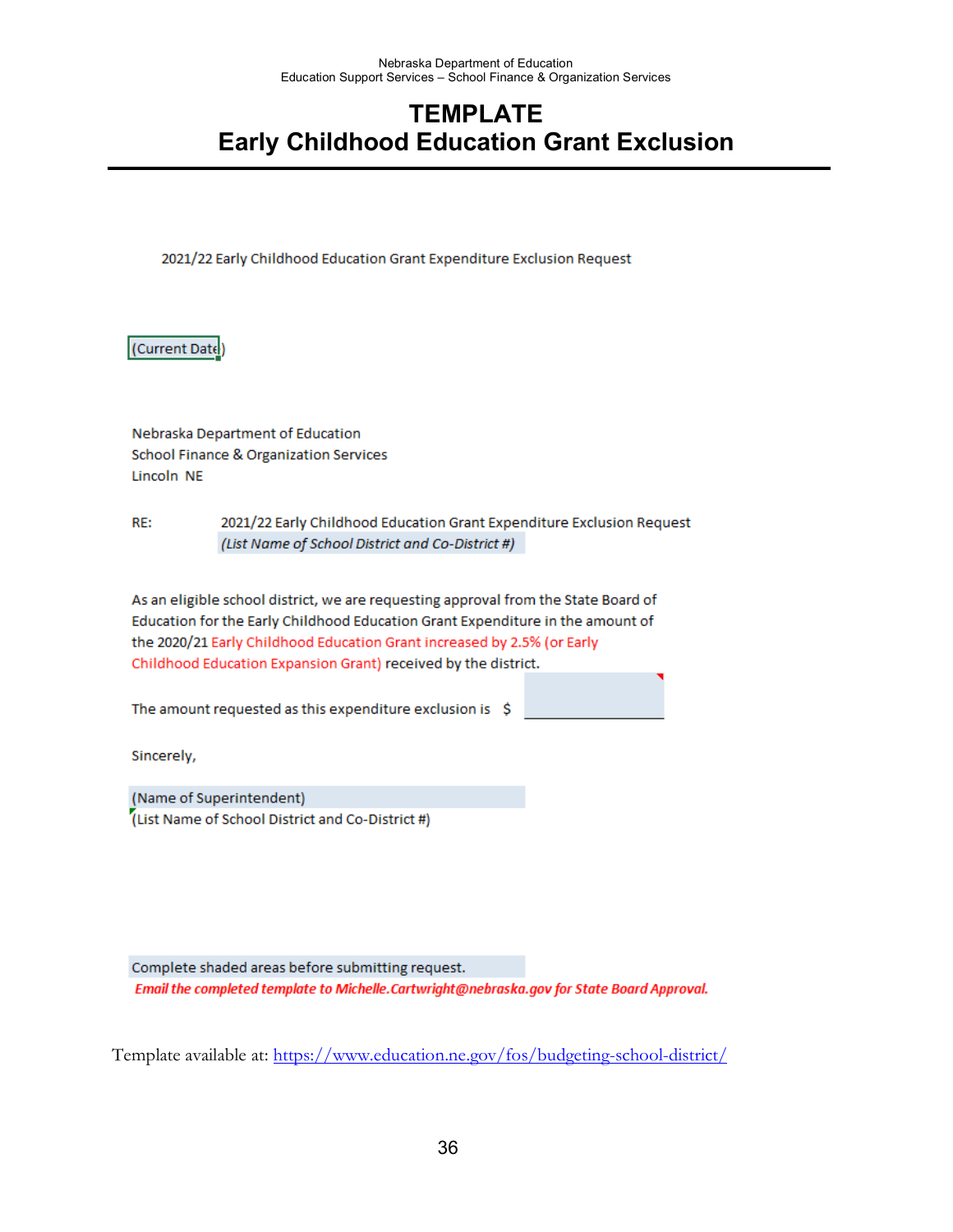## **SCHOOL DISTRICT FUNDS**

The funds available to a school district are listed below. Please refer to the Accounting Structure & Users' Manual for a detailed explanation on the classification and use of the funds.

**General Fund** – The General Fund finances all facets of services rendered by the school district.

**Depreciation Fund** – A Depreciation Fund may be established by a school district in order to facilitate the eventual purchase of costly capital outlay by reserving such monies from the General Fund.

**Employee Benefit Fund** – An Employee Benefit Fund may be established in order to specifically reserve General Fund money for the benefit of school district employees.

**Contingency Fund** – A Contingency Fund is authorized by statute and may be established by a school district to fund uninsured losses and legal fees incurred for defense against public losses.

**Activities Fund** – The Activities Fund is required to account for the financial operations of quasi-independent student organizations, inter-school athletics, and other self-supporting or partially self-supporting school activities.

**School Nutrition Fund** – The School Nutrition Fund is required to accommodate the financial activities of all Nutrition Programs operated by the school district. Formerly School Lunch Fund.

**Bond Fund** – The Bond Fund shall be used to record tax receipts, investment interest, and the payment of bond principal, interest and other related costs.

**Special Building Fund** – A Special Building Fund shall be established when a school board decides to acquire or improve sites and/or to erect, alter or improve buildings. Revenue and disbursement transactions related to districtowned teacherages are included in the Special Building Fund. Levy limited to 14¢ but up to 17.5¢ with voter approval.

**Qualified Capital Purpose Undertaking Fund** – A Qualified Capital Purpose Undertaking Fund may be established for the removal of environmental hazards, the reduction or elimination of accessibility barriers, the repayment of a qualified zone academy bond, modifications for life safety code violations, life safety hazards, and mold abatement and prevention projects for *existing* facilities. Effective April 22, 2016, the levy is limited to 3¢. The 3¢ maximum levy can be exceeded if the valuation has decreased and the bond principal and interest obligation cannot be met with the  $3¢$ levy.

**Cooperative Fund** – The Cooperative Fund may be used by the school district acting as the fiscal agent for any cooperative activity between one or more public agencies.

**Student Fee Fund** – The Student Fee Fund is a separate school district fund, not funded by tax revenue, into which all money collected from students pursuant to the Public Elementary and Secondary Student Fee Authorization Act must be deposited.